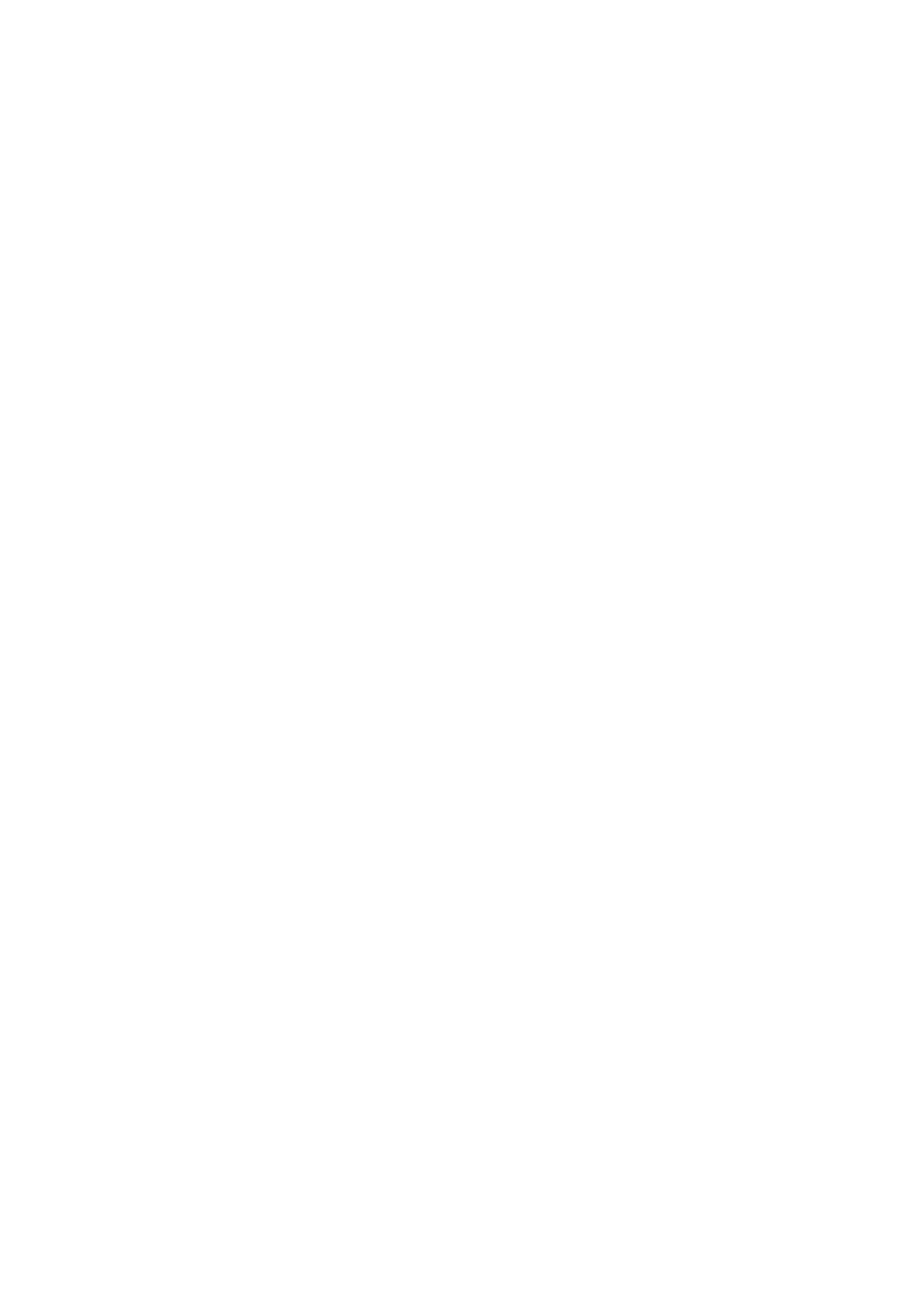## **CITY OF COCKBURN**

## **SUMMARY OF AGENDA TO BE PRESENTED TO THE ORDINARY COUNCIL MEETING TO BE HELD ON TUESDAY, 18 JANUARY 2000 AT 7:30 P.M.**

## **Page**

 $\equiv$ 

| 1 <sub>1</sub> |                                                    |                                                                                                                                                                         |    |  |
|----------------|----------------------------------------------------|-------------------------------------------------------------------------------------------------------------------------------------------------------------------------|----|--|
| 2.             | APPOINTMENT OF PRESIDING MEMBER (IF REQUIRED) 1    |                                                                                                                                                                         |    |  |
| 3.             |                                                    |                                                                                                                                                                         |    |  |
| 4.             | ACKNOWLEDGEMENT OF RECEIPT OF WRITTEN DECLARATIONS |                                                                                                                                                                         |    |  |
| 5.             |                                                    |                                                                                                                                                                         |    |  |
| 6.             |                                                    | ACTION TAKEN ON PREVIOUS PUBLIC QUESTIONS TAKEN ON                                                                                                                      |    |  |
| 7.             |                                                    |                                                                                                                                                                         |    |  |
| 8.             |                                                    |                                                                                                                                                                         |    |  |
|                | 8.1                                                | (OCM1_1_2000) - ORDINARY COUNCIL MEETING - 21/12/1999                                                                                                                   | 2  |  |
| 9.             |                                                    |                                                                                                                                                                         |    |  |
| 10.            |                                                    |                                                                                                                                                                         |    |  |
| 11.            | BUSINESS LEFT OVER FROM THE PREVIOUS MEETING (If   |                                                                                                                                                                         |    |  |
| 12.            |                                                    |                                                                                                                                                                         |    |  |
| 13.            |                                                    |                                                                                                                                                                         |    |  |
|                | 13.1                                               | (OCM1 1 2000) - SUBMISSION ON DRAFT SOUTHERN RIVER -<br>FORRESTDALE STRUCTURE PLAN (9154) (MT) (ATTACH)                                                                 | 3  |  |
|                | 13.2                                               | (OCM1 1 2000) - FREMANTLE EASTERN BYPASS - INTERIM<br>CONNECTIONS (9702) (AJB) (ATTACH)                                                                                 | 6  |  |
|                | 13.3                                               | (OCM1 1 2000) - PROPOSED AGRICULTURAL AND RURAL LAND USE<br>PLANNING POLICY - OCTOBER 1999 - WAPC - SUBMISSION (9332) (SMH)<br>(ATTACH)                                 | 10 |  |
|                | 13.4                                               | (OCM1 1 2000) - AMENDMENT NO. 202 - GROUNDWATER PROTECTION<br>- MODIFICATIONS (92202) (SOS) (ATTACH)                                                                    | 12 |  |
|                | 13.5                                               | (OCM1 1 2000) - PROPOSED COMMERCIAL VEHICLE PARKING - LOT<br>138, 6 ROSA PLACE, SPEARWOOD - OWNER: P DELLA BONA -<br>APPLICANT: J GAULT (3317991) (SA) (MAP 8) (ATTACH) | 15 |  |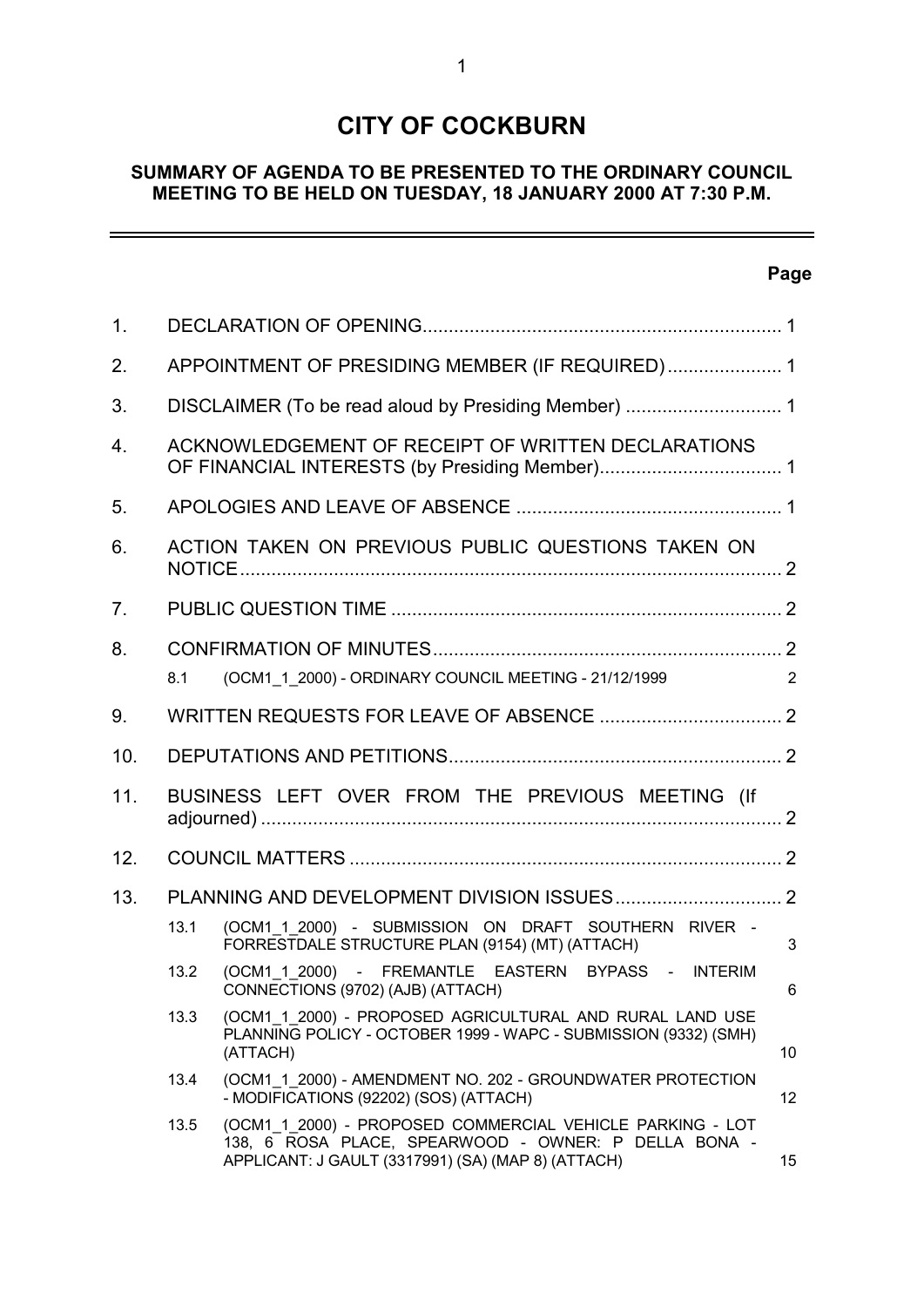|     | 13.6  | (OCM1 1 2000) - PROPOSED PORT CATHERINE DEVELOPMENT -<br>MANAGEMENT OF WATERWAYS (3209006) (SMH) (ATTACH)                                                                                                                                                                                       | 16 |
|-----|-------|-------------------------------------------------------------------------------------------------------------------------------------------------------------------------------------------------------------------------------------------------------------------------------------------------|----|
|     | 13.7  | (OCM1 1 2000) - RECONSIDERATION OF DELEGATED REFUSAL - LOTS<br>152, 772 AND 773 PHOENIX ROAD, SPEARWOOD - OWNER/APPLICANT:<br>LRC PTY LTD (2212214/2212215/2207385) (SR) (ATTACH)                                                                                                               | 23 |
|     | 13.8  | (OCM1 1 2000) - MODIFICATIONS TO AMENDMENT NO.<br>193 -<br>DEVELOPER CONTRIBUTION REQUIREMENTS (92193) (SOS) (ATTACH)                                                                                                                                                                           | 25 |
|     | 13.9  | (OCM1 1 2000) - MODIFICATIONS TO AMENDMENT NO.<br>$192 -$<br>STRUCTURE PLANNING AND DEVELOPMENT AREAS (92192) (SOS)<br>(ATTACH)                                                                                                                                                                 | 27 |
|     | 13.10 | (OCM1 1 2000) - PROPOSED RECLASSIFICATION OF LOT 502<br>SPEARWOOD AVENUE, SPEARWOOD, FROM LOCAL RESERVE PUBLIC<br>PURPOSE FIRE STATION TO RESIDENTIAL R15 - LOT 502; 246<br>SPEARWOOD AVENUE, SPEARWOOD - OWNER: WA FIRE BRIGADES<br>BOARD - APPLICANT: VIC SMITH & ASSOC (92213) (CC) (ATTACH) | 28 |
|     | 13.11 | (OCM1 1 2000) - PROPOSED HOME OCCUPATION (COSTUME HIRE) -<br>LOT 246, 9 STYLE COURT, BIBRA LAKE - OWNER/APPLICANT: J & G<br>CLARKE (1115569) (SA) (MAP 13) (ATTACH)                                                                                                                             | 30 |
|     | 13.12 | (OCM1 1 2000) - AMENDMENT NO. 219 - ADDITIONAL USE - FRUIT AND<br>VEGETABLE WAREHOUSE AND DISTRIBUTION CENTRE - LOT 81<br>WATTLEUP ROAD, WATTLEUP - OWNER/APPLICANT: POWERWIDE<br>CORPORATION (92219) (CC) (MAP 17) (ATTACH)                                                                    | 32 |
|     | 13.13 | (OCM1 1 2000) - FRUIT AND VEGETABLE PACKAGING FACILITY - LOT<br>81 WATTLEUP ROAD, WATTLEUP - OWNER/APPLICANT: POWERWIDE<br>CORPORATION (4411477) (CC) (MAP 17) (ATTACH)                                                                                                                         | 35 |
|     | 13.14 | (OCM1 1 2000) - PROPOSED LEGAL ACTION - UNAUTHORISED<br>DEVELOPMENT - LOT 897, CNR MARVELL AVENUE AND ROCKINGHAM<br>ROAD, MUNSTER - OWNER: RAESIDE PTY LTD (3314397) (SR) (ATTACH)                                                                                                              | 38 |
|     | 13.15 | (OCM1 1 2000) - AUTHORISED PERSON - PRIVATE SWIMMING POOL<br>INSPECTIONS (3211) (VG) (ATTACH)                                                                                                                                                                                                   | 40 |
| 14. |       | FINANCE AND CORPORATE SERVICES DIVISION ISSUES 41                                                                                                                                                                                                                                               |    |
|     | 14.1  | (OCM1 1 2000) - LIST OF CREDITORS PAID (5605) (KL) (ATTACH)                                                                                                                                                                                                                                     | 41 |
|     | 14.2  | (OCM1 1 2000) - REQUEST FOR RATES EXEMPTION - M & T TRUHELKA<br>$(5216)$ (KL)                                                                                                                                                                                                                   | 42 |
| 15. |       |                                                                                                                                                                                                                                                                                                 | 43 |
|     | 15.1  | (OCM1 1 2000) - ROCKINGHAM/FREMANTLE SYSTEM 21 BUS SERVICE<br>- BUS SHELTERS (9710) (JR) (ATTACH)                                                                                                                                                                                               | 43 |
| 16. |       |                                                                                                                                                                                                                                                                                                 | 45 |
|     | 16.1  | (OCM1 1 2000) - POOL FILTRATION SYSTEM UPGRADE - SOUTH LAKE<br>LEISURE CENTRE (10155) (8143) (GMAC) (RA)                                                                                                                                                                                        | 45 |
| 17. |       |                                                                                                                                                                                                                                                                                                 | 47 |
|     | 17.1  | (OCM1 1 2000) - CHIEF EXECUTIVE OFFICER'S ORGANISATIONAL<br>STATUS REPORT (1054) (RWB) (ATTACH)                                                                                                                                                                                                 | 48 |
| 18. |       | MOTIONS OF WHICH PREVIOUS NOTICE HAS BEEN GIVEN 49                                                                                                                                                                                                                                              |    |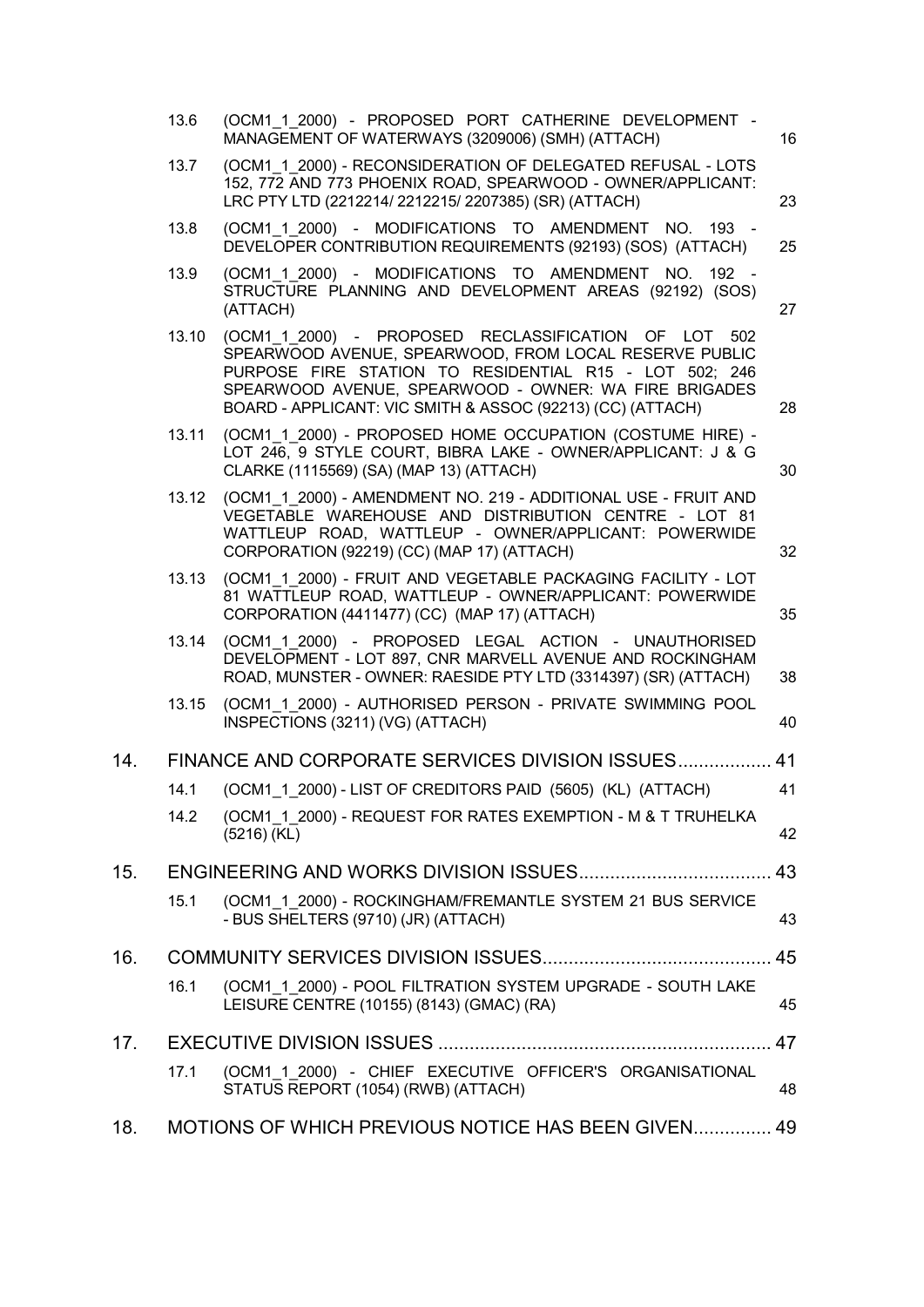| 19. NOTICES OF MOTION GIVEN AT THE MEETING FOR                  |  |
|-----------------------------------------------------------------|--|
| 20. NEW BUSINESS OF AN URGENT NATURE INTRODUCED BY              |  |
| 21. MATTERS TO BE NOTED FOR INVESTIGATION, WITHOUT              |  |
|                                                                 |  |
| 23. RESOLUTION OF COMPLIANCE (Section 3.18(3), Local Government |  |
|                                                                 |  |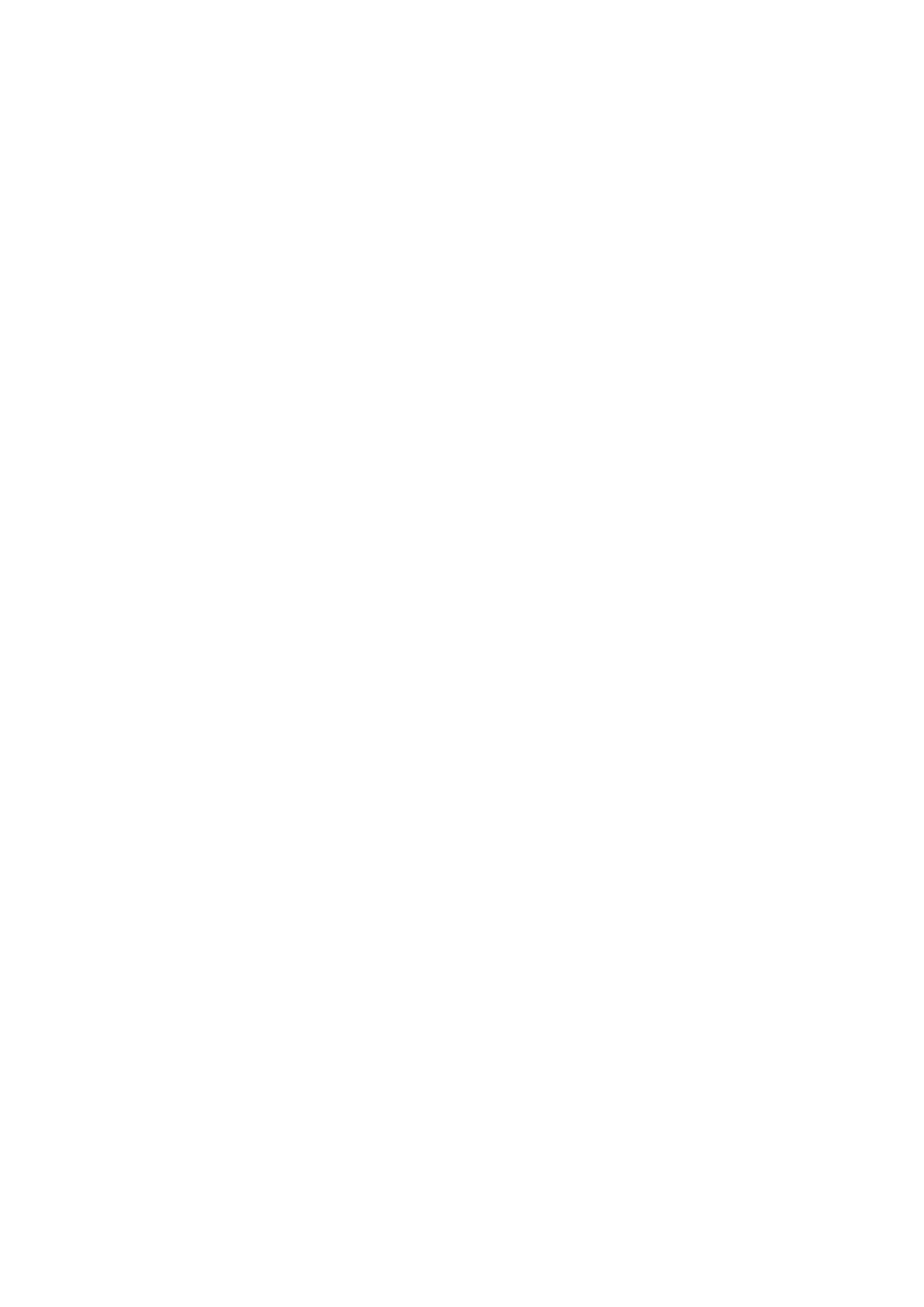## **CITY OF COCKBURN**

**AGENDA TO BE PRESENTED TO THE ORDINARY COUNCIL MEETING TO BE HELD ON TUESDAY, 18 JANUARY 2000 AT 7:30 P.M.**

## **1. DECLARATION OF OPENING**

#### **2. APPOINTMENT OF PRESIDING MEMBER** (IF REQUIRED)

#### **3. DISCLAIMER (To be read aloud by Presiding Member)**

Members of the public who attend Council Meetings, should not act immediately on anything they hear at the Meetings, without first seeking clarification of Council's position. Persons are advised to wait for written advice from the Council prior to taking action on any matter that they may have before Council.

#### **4. ACKNOWLEDGEMENT OF RECEIPT OF WRITTEN DECLARATIONS OF FINANCIAL INTERESTS (by Presiding Member)**

#### **5. APOLOGIES AND LEAVE OF ABSENCE**

| Cmr J. Donaldson | Apology             |
|------------------|---------------------|
| Mr R. Brown      | <b>Annual Leave</b> |
| Mr S. Hiller     | <b>Annual Leave</b> |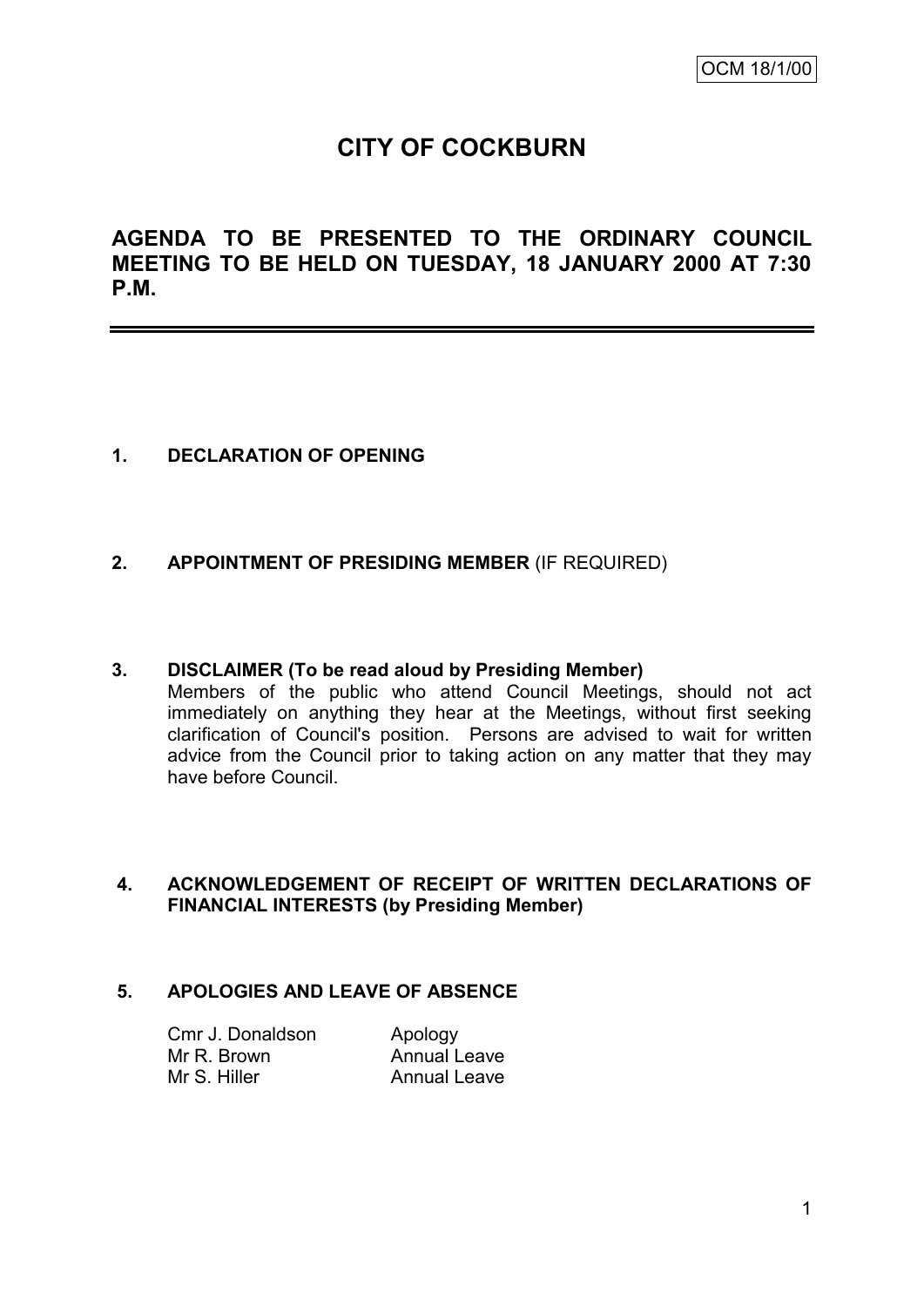OCM 18/1/00

# **6. ACTION TAKEN ON PREVIOUS PUBLIC QUESTIONS TAKEN ON NOTICE** Nil

## **7. PUBLIC QUESTION TIME**

Nil

## **8. CONFIRMATION OF MINUTES**

**8.1 (OCM1\_1\_2000) - ORDINARY COUNCIL MEETING - 21/12/1999**

## **9. WRITTEN REQUESTS FOR LEAVE OF ABSENCE**

Nil

## **10. DEPUTATIONS AND PETITIONS**

Nil

# **11. BUSINESS LEFT OVER FROM THE PREVIOUS MEETING (If adjourned)** Nil

## **12. COUNCIL MATTERS**

Nil

## **13. PLANNING AND DEVELOPMENT DIVISION ISSUES**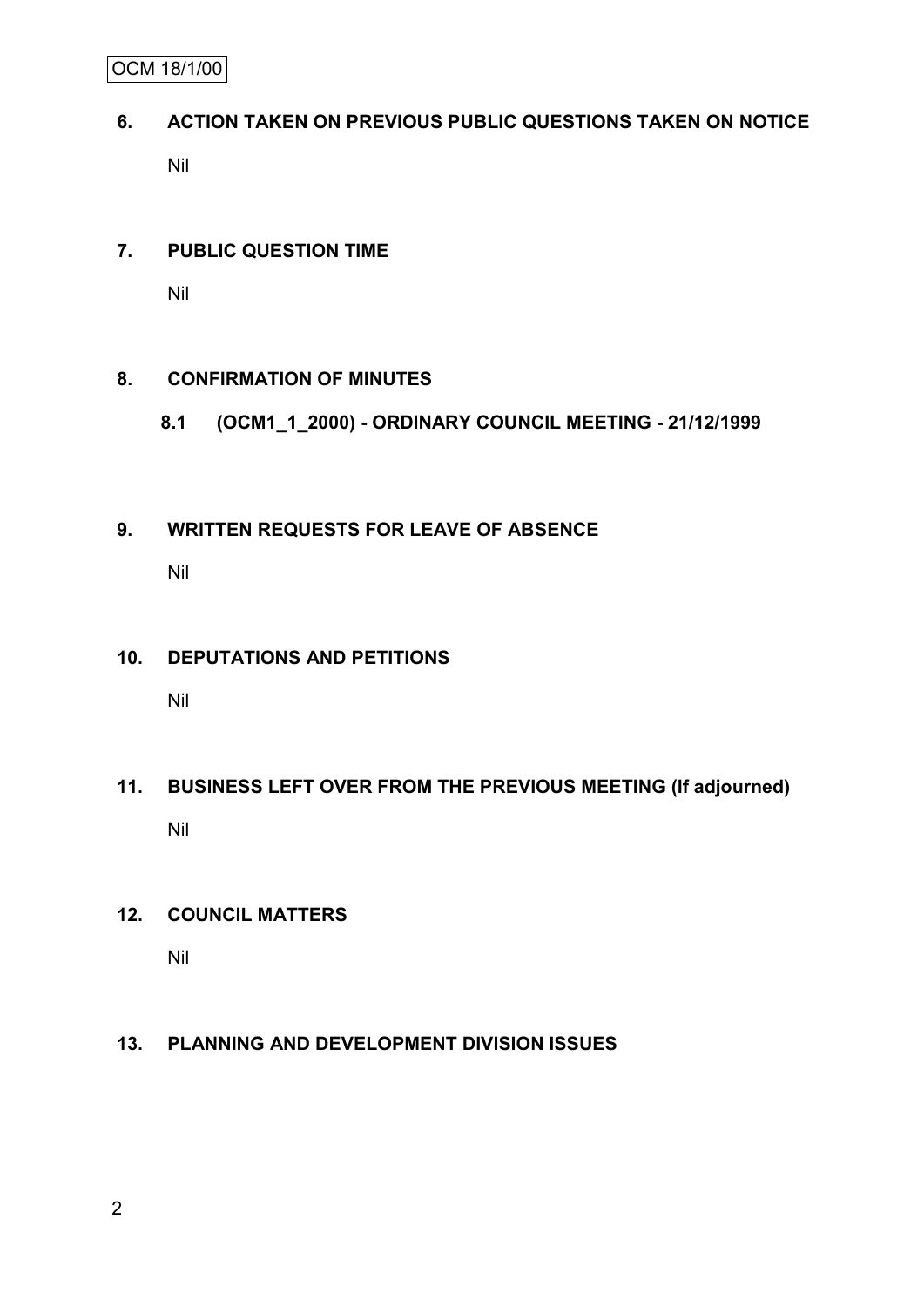#### **13.1 (OCM1\_1\_2000) - SUBMISSION ON DRAFT SOUTHERN RIVER - FORRESTDALE STRUCTURE PLAN (9154) (MT) (ATTACH)**

#### **RECOMMENDATION**

That Council:

- (1) instruct Council officers to prepare a submission on the Southern River – Forrestdale – Brookdale – Wungong Draft Structure Plan.
- (2) adopt the officer"s report as the basis for the submission, including the following advice:-
	- 1. That Council supports the reservation and upgrade of Warton Road but that an alternative alignment should be found along the boundary of the Priority 2 Water Source Protection Area.
	- 2. Jandakot Road should not be extended beyond Warton Road into the future urban area.
	- 3. That Council is concerned at the recommendation that Rowley Road be reserved as an "Other Regional Road" in the MRS and further investigation would need to identify funding sources for the proposed widening.

## **COUNCIL DECISION**

#### **Background**

-

### **Submission**

In October of this year, the Ministry for Planning released the Draft Southern River – Forrestdale – Brookdale – Wungong Structure Plan. Council has the opportunity to make comment on the structure plan, which seeks to guide development of greenfields land in the City of Armadale and the City of Gosnells. It includes the suburbs of Southern River, Forrestdale, Brookdale and Wungong. The area covered by the Structure Plan shares a boundary with the City of Cockburn along Warton Road, on Council's north-east boundary. The Plan proposes potential development areas, road networks, major community facilities, conservation and Bushplan areas and a neighbourhood structure. A copy of the Draft Structure Plan is attached to this agenda.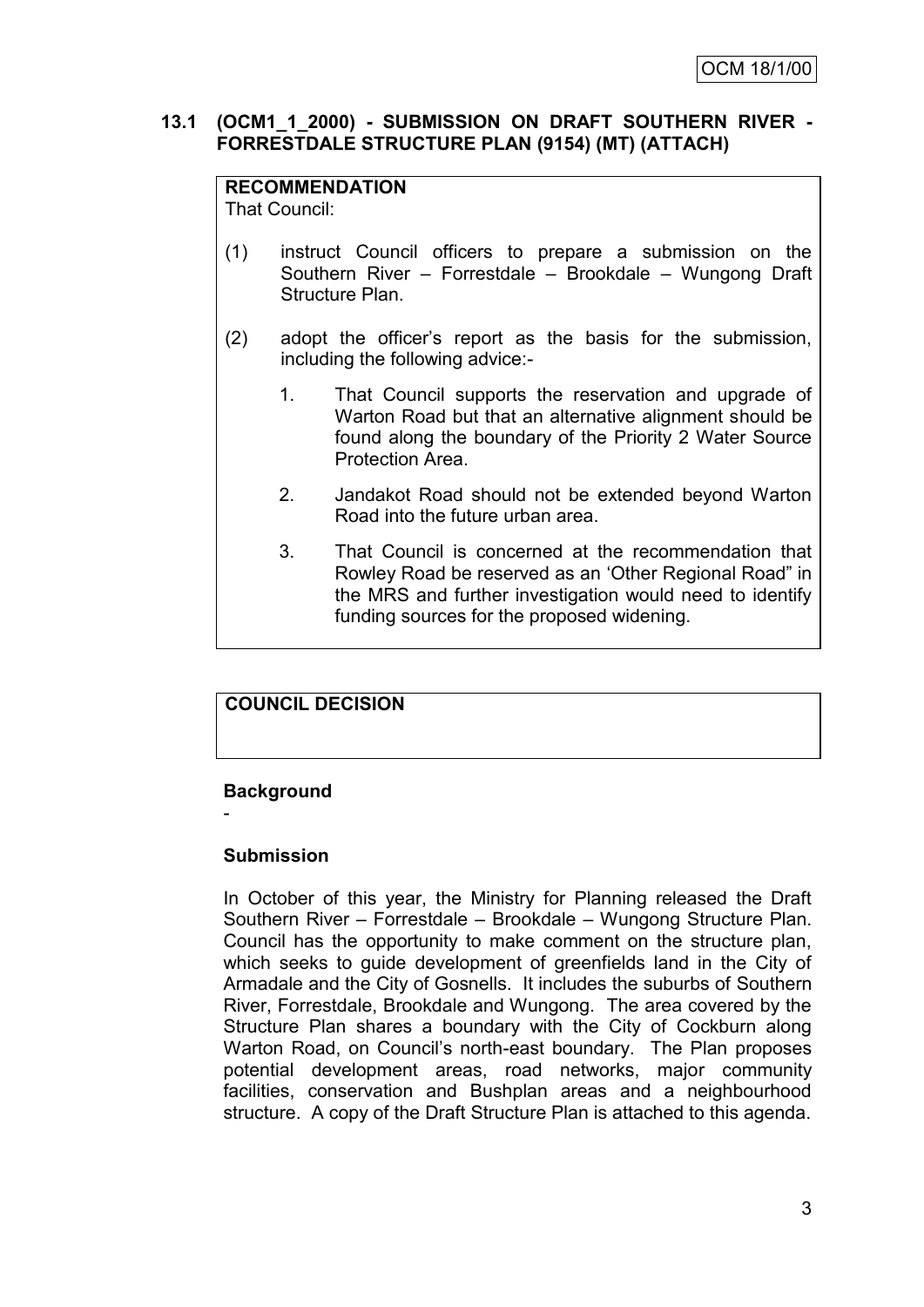#### **Report**

The majority of the plan does not impact on the City of Cockburn. However, the road network proposed in the study, potentially affects the management of regional traffic within the City. A number of concerns are raised with the proposed treatment of certain roads within the study area. It is therefore recommended that Council make a submission to the Ministry for Planning, commenting on the following matters:-

#### **1. Warton Road**

It is proposed in the report to investigate the reservation of Warton Road south of Ranford Road as Other Regional Road under the Metropolitan Region Scheme. Further investigation would be undertaken to examine the road reserve requirements to upgrade the road to dual carriageway. This includes the section of Warton Road along the boundary with the City of Cockburn.

It is recommended that Council express its support of the reservation of Warton Road and the proposed widening but recommend that investigation be undertaken of an alternative alignment of Warton Road south of Nicholson Road and incorporated in the structure plan. Warton Road carries in the order of 8000 vehicles per day including a high proportion of trucks and this will significantly increase when the residential development proposed in the structure plan occurs. The current alignment is not considered appropriate for widening because it is close to Water Corporation production bores and a gas pipeline. There are eleven special rural properties fronting Warton Road on the western side and the landowner"s enjoyment of their property will be adversely affected by the upgrading of the road. Further, each lot presently has a crossover onto Warton Road, an undesirable situation if the road was dual carriageway.

A more appropriate outcome is for Warton Road to follow the boundary of the Priority 2 Water Source Protection Area. A plan is attached to this agenda detailing a possible alignment. The realigned Warton Road would become the interface between the large lifestyle properties to the west and residential development to the east. The existing Warton Road could then be retained as a local distributor road.

Council officers provided similar advice to the City of Armadale in November when they were determining an application for a Research & Development Village on the corner of Nicholson and Warton Roads. The recommendations that provision for a 40 metre road reserve and realignment of Warton Road be allowed for in the development of the village were rejected, with the City of Armadale instead agreeing to a 32 metre road reserve. Given the approval of the Research & Development Village by the City of Armadale, any realignment of Warton Road would have to begin to the south of the village area.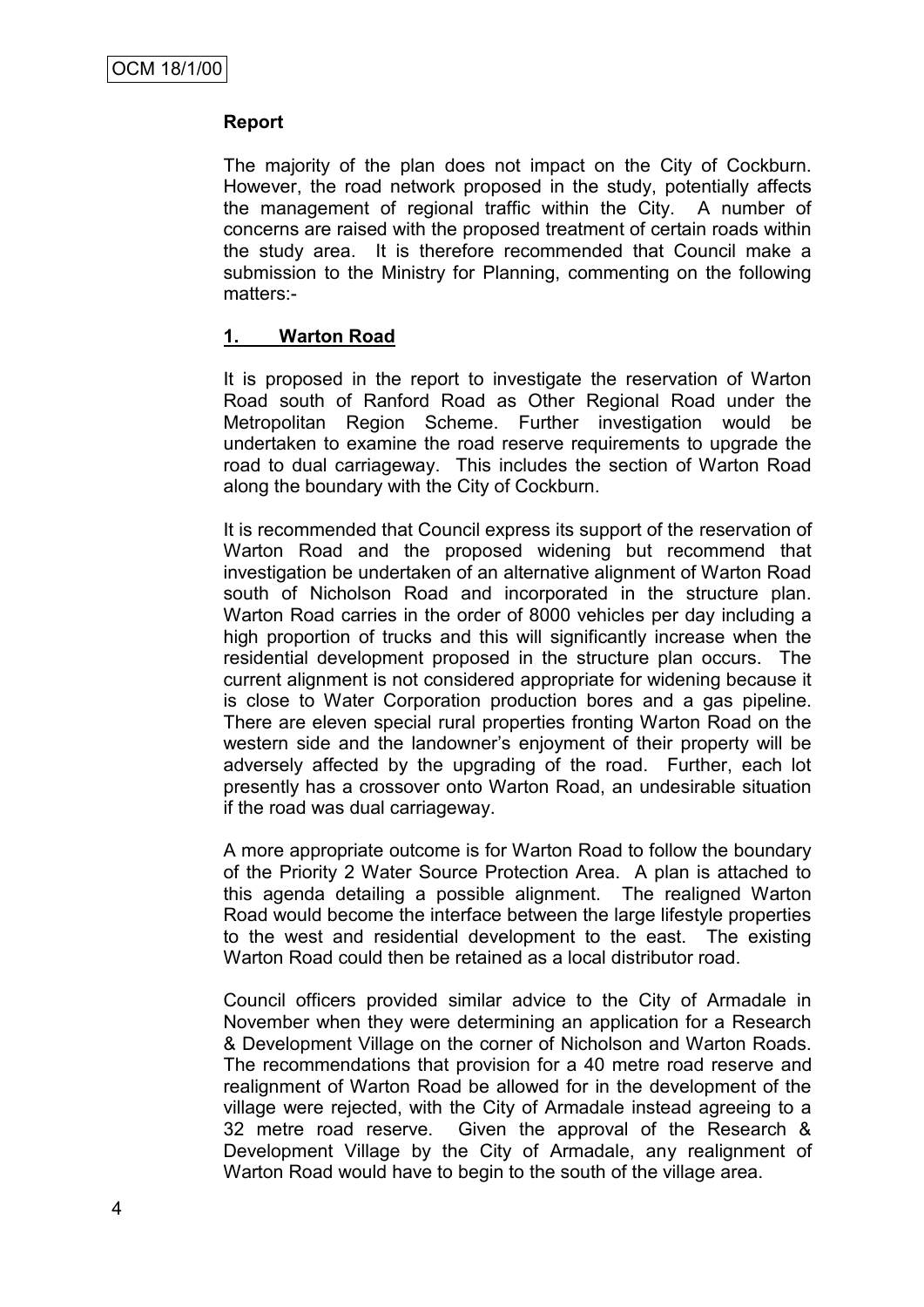## **2. Jandakot Road**

An associated issue is the impact of the road network proposed in the draft plan on Jandakot Road. The structure plan shows the extension of Jandakot Road into the future residential area beyond where it currently terminates at Warton Road, using a currently unmade local road (Mason Road). This link will encourage traffic to use Jandakot Road and Berrigan Drive to access the Kwinana Freeway. This presently occurs with vehicles travelling along Warton Road using Jandakot Road to cut through to the Freeway to avoid the intersection of Warton and Armadale Roads. Traffic should be discouraged from using Jandakot Road, with preference instead for Warton and Armadale Roads. Jandakot is a single carriageway rural road and Council has no intention of upgrading it.

The upgrade and realignment of Warton Road proposed previously in this report, will discourage traffic from using Jandakot Road. It will also eliminate the need for the extension to Jandakot Road because it will provide the link, via Armadale Road, for traffic from the residential areas heading to the west, including the freeway. It is recommended Council"s submission outline that it is opposed to the extension of Jandakot Road. Even if the Ministry does not accept the realignment of Warton Road, a road link through to Warton Road south of Jandakot Road would be more appropriate than the extension of Jandakot Road itself.

## **3. Rowley Road**

The Ministry is examining the extension of Rowley Road within the City of Cockburn, to provide a dual carriageway link from the Kwinana Freeway west to the coast. A control on development via the declaration of a Clause 32 Area on the rear of lots fronting Wattleup Road, is currently in place while examination of the proposed route takes place. The Draft Structure Plan indicates that the widening of Rowley Road east of the Kwinana Freeway should also be examined. The Draft Structure Plan Report states:

*"In the Structure Plan it is proposed that Rowley Road be upgraded to an Important Regional Road as an east-west connector between the South West Highway, Tonkin Highway; Kwinana Freeway and Rockingham Road along the southern edge of urbanisation in both corridors. In this way, the two (2) urban corridors will be directly linked. However, this is a strategic road planning issue that should be further investigated by the Ministry for Planning."*

With regard to the proposal, it is recommended that the Ministry be advised that the City is concerned by the proposal to widen Rowley Road east of the freeway. It would need to be demonstrated that another east-west link between the South Western Highway and the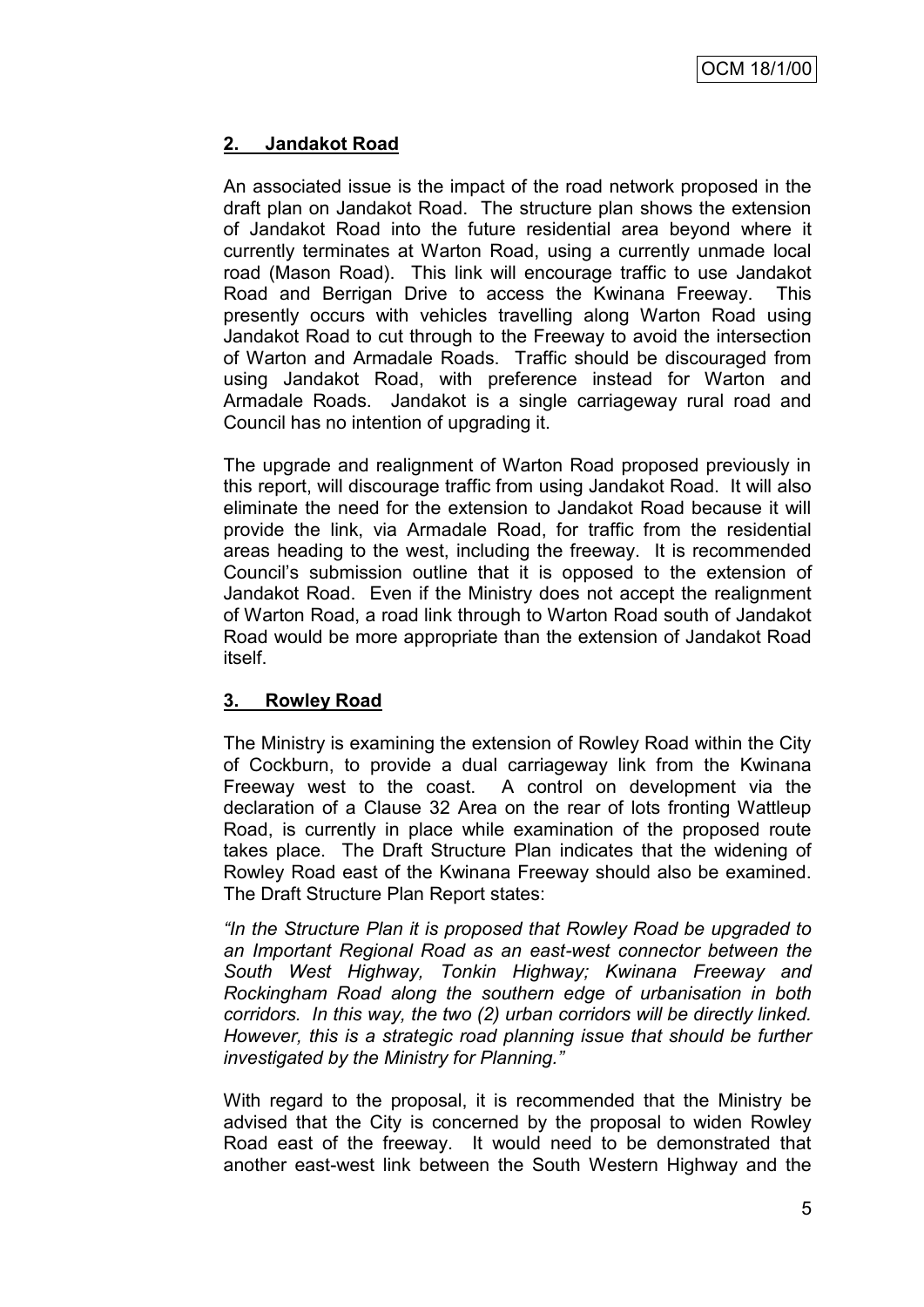Kwinana Freeway is required. Thomas and Armadale Roads already perform this function. The creation of another major trucking route over the Jandakot Water Mound is not a desirable environmental outcome. The Water and Rivers Commission would need to be satisfied that drainage from the road and potential spillages could be managed acceptably. Rowley Road, similar to Warton Road, is fronted by rural properties and any upgrading would adversely affect the landowner"s enjoyment of their property. A source of funding for the upgrade would also need to be demonstrated. There is no subdivision potential along the section in the City of Cockburn so there is no opportunity for developer contributions.

#### **Strategic Plan/Policy Implications**

N/A

#### **Budget/Financial Implications**

N/A

**Implications of Section 3.18(3) Local Government Act, 1995**

Nil

## **13.2 (OCM1\_1\_2000) - FREMANTLE EASTERN BYPASS - INTERIM CONNECTIONS (9702) (AJB) (ATTACH)**

## **RECOMMENDATION**

That Council:

- (1) receive the Report by SMEC entitled "Southern Interchange Draft Final Traffic Report" dated 6th December 1999;
- (2) advise Main Roads Western Australia that in the event that the Fremantle Eastern Bypass is constructed, that:-
	- 1. Council is strongly of the view that Roe Highway should be constructed between the Bypass and Stock Road at the same time as the Bypass and there should be no interim connection to the local road network;
	- 2. Transform WA funding allocated to the Fremantle Rockingham Highway, should be reprioritised to enable the timely construction of the Roe Highway;
	- 3. In the event that Roe Highway is not constructed, Option D is preferred;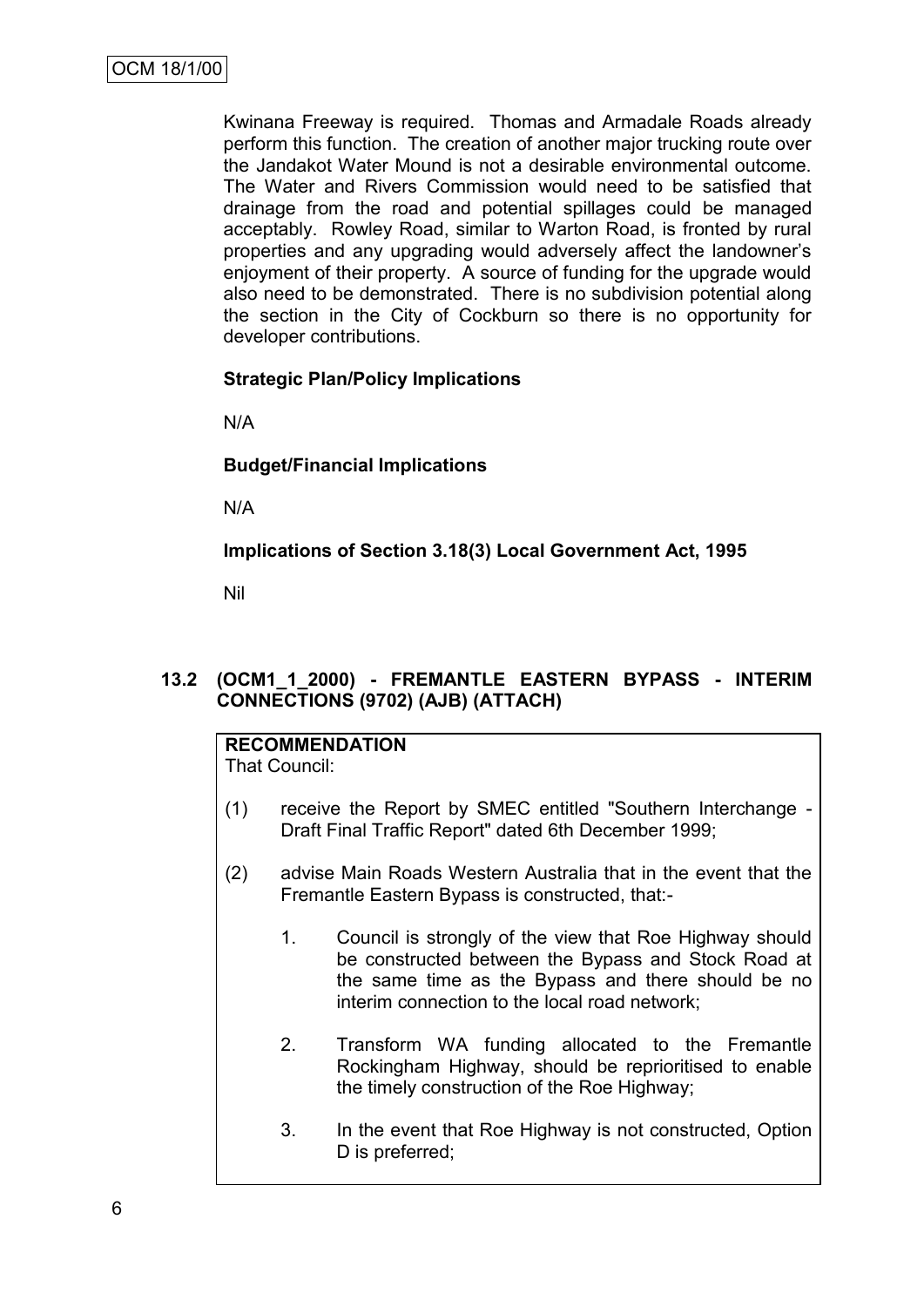4. All works to the road network required to achieve an interim connection including upgrading of Carrington Street, appropriate intersection lighting and traffic management measures to Forrest, Carrington, Hampton, Rockingham and Phoenix Roads, are to be undertaken at the expense of Main Roads WA .

## **COUNCIL DECISION**

## **Background**

Council at its meeting held on 10th August 1999 (Item 14.2), considered options for the interchange of the Fremantle Eastern Bypass and Roe Highway as outlined in a report prepared for Main Roads WA by Ove Arup.

Council resolved to advise Main Roads WA that in the event that the Bypass is constructed, that the grade separated option connecting the Bypass and Roe Highway to Stock Road is supported in principle. Council also advised Main Roads WA that Transform WA funding allocated to the Fremantle Rockingham Highway, should be reprioritised to enable construction of a single carriageway of the Roe Highway to be built to Stock Road and opened at the same time as the Bypass. Interim connections to Forrest Road and Rockingham Road were not supported for safety and amenity reasons.

In respect to interim connections, the report noted that if Main Roads WA and the Minister for Transport did not agree to the construction of Roe Highway, then it was considered preferable to establish a link to Forrest Road which more closely aligns with the ultimate road system than Rockingham Road.

Subsequent to Council's determination, SMEC Australia have prepared a traffic report which examines options for interim connections without the Roe Highway.

#### **Submission**

SMEC Australia has prepared a traffic report for Main Roads WA which assesses short term connections of the Bypass to the existing road network at the Carrington Street end and provides parameters for the design.

Council has been invited to comment on the Report.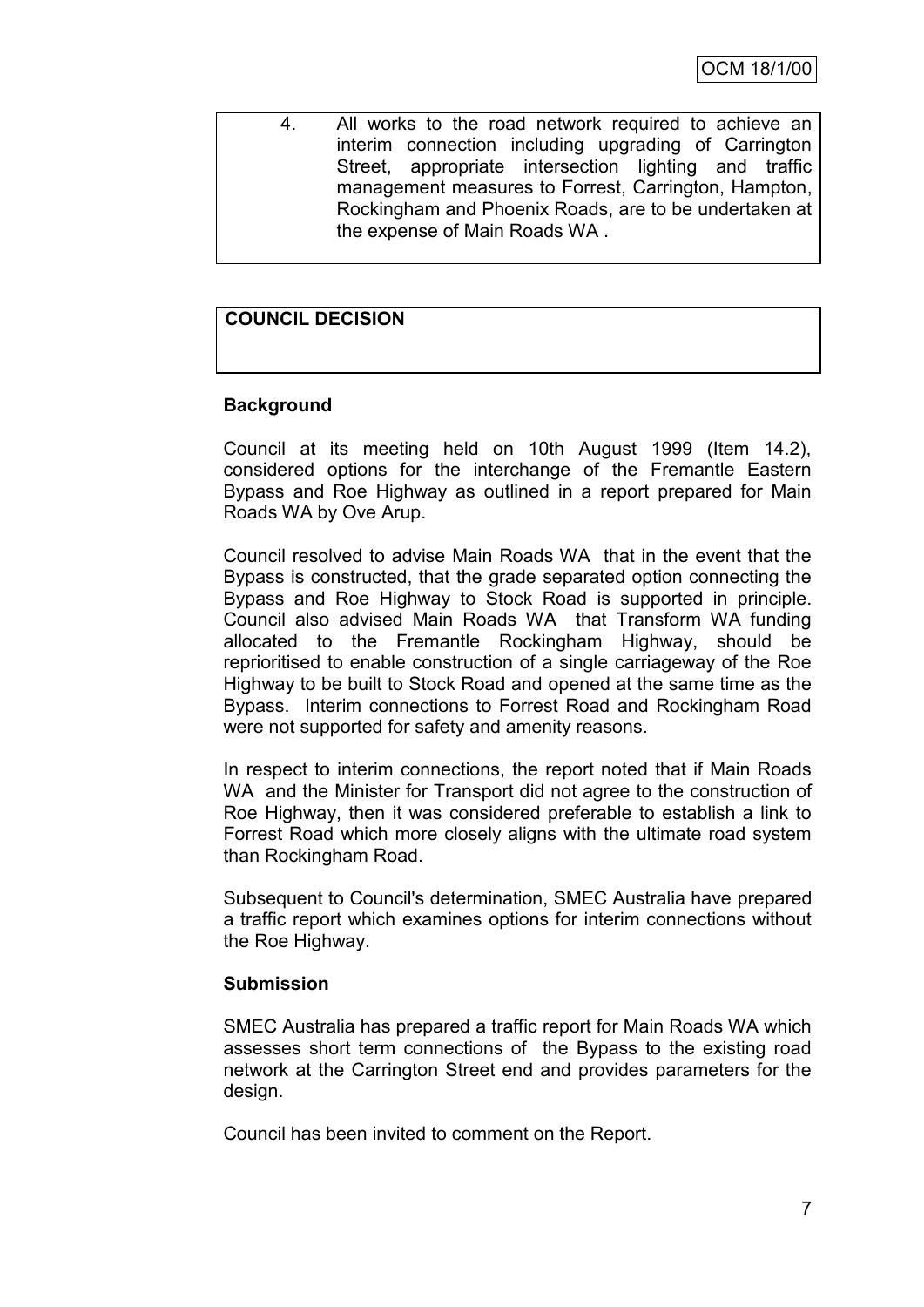#### **Report**

The brief for the traffic study required the assessment of alternative short term connections of the Bypass to the existing road network and to model future traffic volumes for 2006 and 2011 as the basis of the road design. The connections assessed are as follows;

- A. Forrest Road with a connection to Rockingham Road.
- B. Forrest Road.
- C. Roe Highway to Carrington Street with a connection to Rockingham Road.
- D. Roe Highway to Carrington Street.
- E. Rockingham Road.

Plans of the ultimate arrangement together with the short term options are included in the Agenda attachments.

In October 1999, Main Roads WA were requested to consider extending the brief to SMEC to include an assessment of the option of constructing that section of the Roe Highway between the Bypass and Stock Road, in accordance with Council's preferred position. Main Roads WA subsequently advised that the section of Roe Highway to Stock Road will be assessed separately as part of the ongoing program for the Roe Highway, not part of the Bypass.

The study includes traffic modelling for each option for 2006 and 2011 and provides details for the am peak. A major criticism of the report is that it does not include current am peak traffic data or base case (no Bypass) estimates for 2006 and 2011. Accordingly, it does not allow an assessment of the extent of increased traffic but rather, only a comparison of the options which is unsatisfactory. SMEC have been requested to provide current am peak data.

Modelled am peak volumes for each option are shown on a table in the Agenda attachments. Volumes for 1998 were taken from a report prepared by BSD Consultants on the Rockingham-Fremantle Transitway.

The data shows that significant increases in traffic of between 50 - 100% is expected on the road network between 1998 and 2011. This increase is generally consistent with previous modelling undertaken by Ove Arup and Halpern Glick Maunsell.

Conclusions that can be drawn from the traffic forecasts for 2006 are as follows: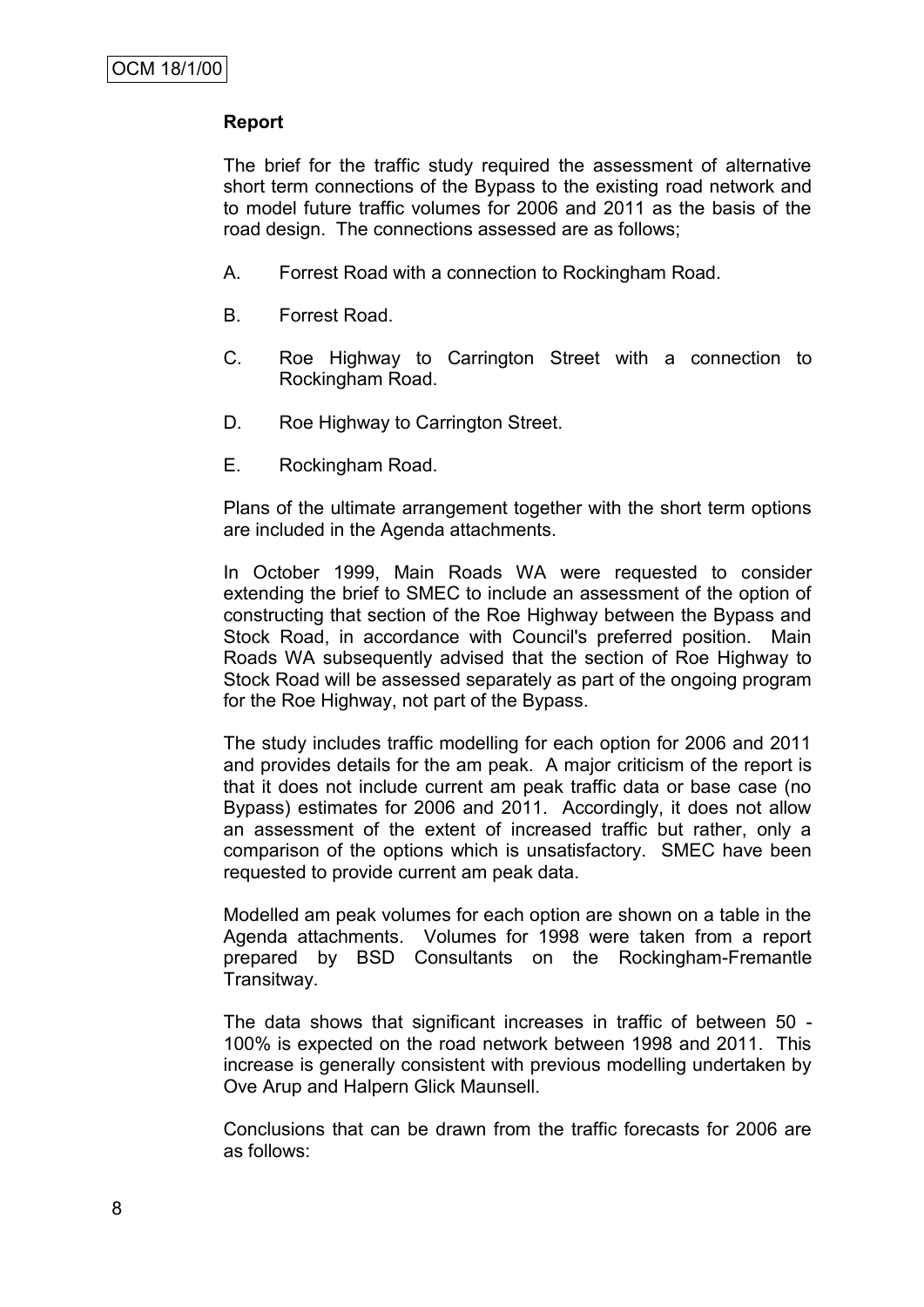- As expected, the direct connection of the Bypass to Rockingham Road (Option E) produces the highest volumes on Rockingham Road and Phoenix Road. Surprisingly though, the volumes on Forrest Road for Option E are almost at the same level as would occur if the Bypass was connected to Forrest Road (Option B).
- Forrest Road (Option B) produces significantly higher volumes on Carrington Street north of Forrest Road than for any other option and similarly for that section between Forrest Road and Rockingham Road, except for Option D when for a short section between the end of Roe Highway at Carrington Street and Rockingham Road, the volumes are slightly higher than for Option B.
- Traffic volumes on Rockingham Road between Carrington Street and Phoenix Road do not vary significantly for Options A - D.
- Traffic on Cockburn Road south of Rollinson Road does not vary significantly between the options. Option E produces the lowest volume on Cockburn Road with the direct connection to Rockingham Road presenting a more attractive southern connection and hence, having the highest volume.
- Under Options C and D, the operating conditions and volumes on the section of Forrest Road west of Carrington Street and the section of Rockingham Road between Carrington Street, will be the same as in the ultimate arrangement.
- Traffic volumes on Hamilton Road for Options A D do not vary significantly. Option E produces a reasonably lower figure, perhaps at the expense of Rockingham Road which has higher volumes under this option.

The traffic report also provides a comparison of the options in terms of traffic, social, staging and overall costs. A copy of Table 12: Comparison of Interim Connections is included in the Agenda attachments.

Having assessed the options, the report recommends Option D as the preferred interim connection given that it provides the most attractive route for regional traffic with low (in relative terms) social and environmental impacts, superior staging opportunities and although having high construction cost, has minimal absorption works.

In addition to the above, the following observations are made in support of Option D.

 Leaves the shortest length of Roe Highway to be constructed at a subsequent date. The lower the cost for the remaining link, the greater the possibility of convincing the Minister for Transport that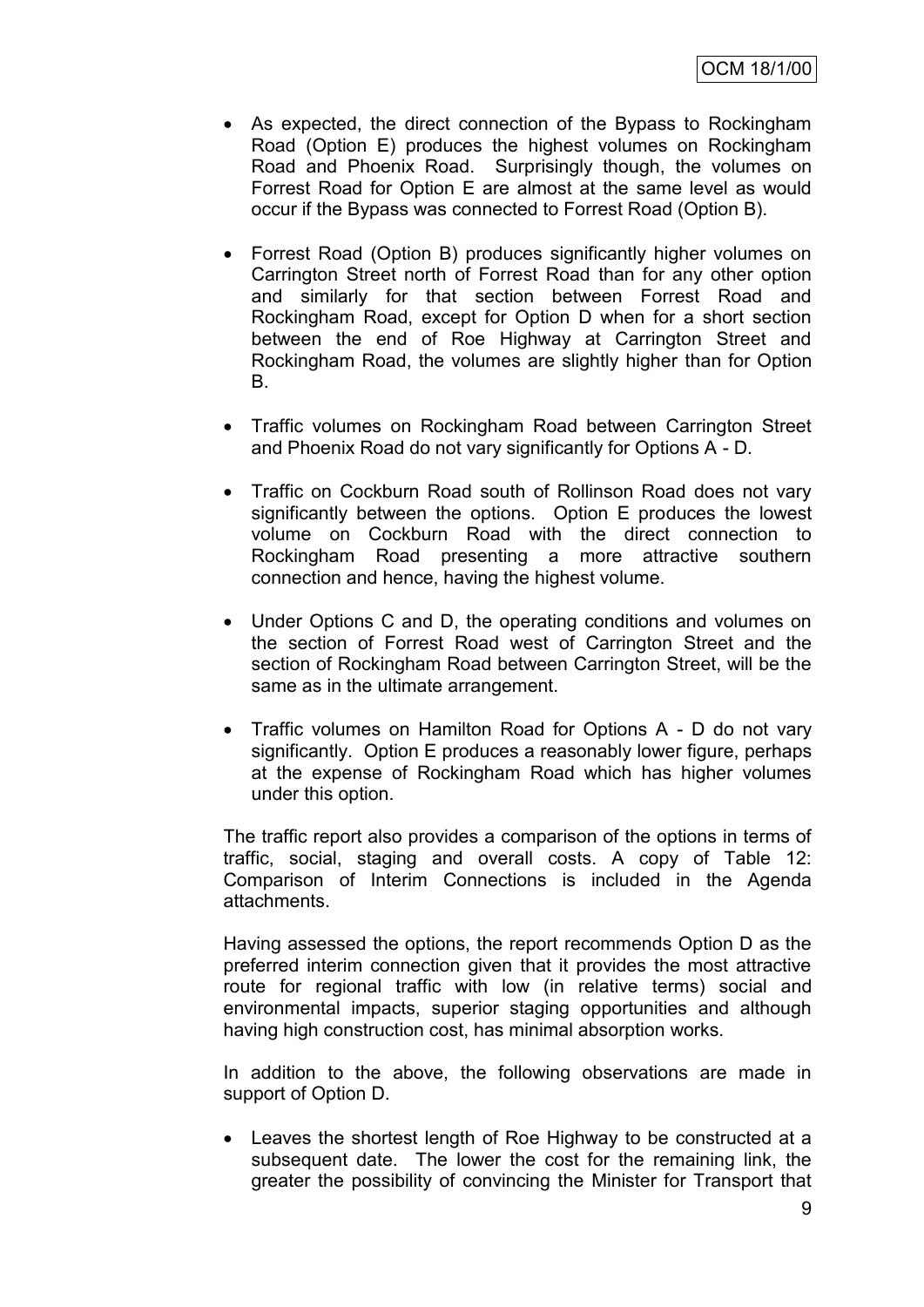the whole of Roe Highway should be constructed up front or at a very early time.

- Traffic congestion on that section of Carrington Street between Roe Highway and Rockingham Road will to some degree, limit the potential for further increases in traffic volumes in the area. Accordingly, congestion on this section of road may force the early construction of the balance of the Roe Highway to Stock Road.
- Enables traffic to effectively use both Forrest and Rockingham Roads, thus dissipating through traffic rather than channelling it as in Options B and E.

For the reasons outlined above, it is considered that the best option outside of Council's stated position of a direct connection of the Bypass to Stock Road via Roe Highway, is Option D as recommended in the SMEC report.

#### **Strategic Plan/Policy Implications**

Items 6.4.1 and 6.4.4 of the Corporate Strategic Plan refer to the Fremantle Bypass and Roe Highway.

#### **Budget/Financial Implications**

N/A

#### **Implications of Section 3.18(3) Local Government Act, 1995**

Nil

#### **13.3 (OCM1\_1\_2000) - PROPOSED AGRICULTURAL AND RURAL LAND USE PLANNING POLICY - OCTOBER 1999 - WAPC - SUBMISSION (9332) (SMH) (ATTACH)**

#### **RECOMMENDATION** That Council:

- (1) receive the Officer's report (attached to the agenda);
- (2) adopt the report as the Council submission to the Western Australian Planning Commission on the proposed "Agricultural and Rural Land Use Planning Policy" (SPP No. 11);
- (3) advise the Western Australian Planning Commission that:-
	- 1. it supports the Policy as the basis for protecting the Agricultural Priority Management Area within Wattleup;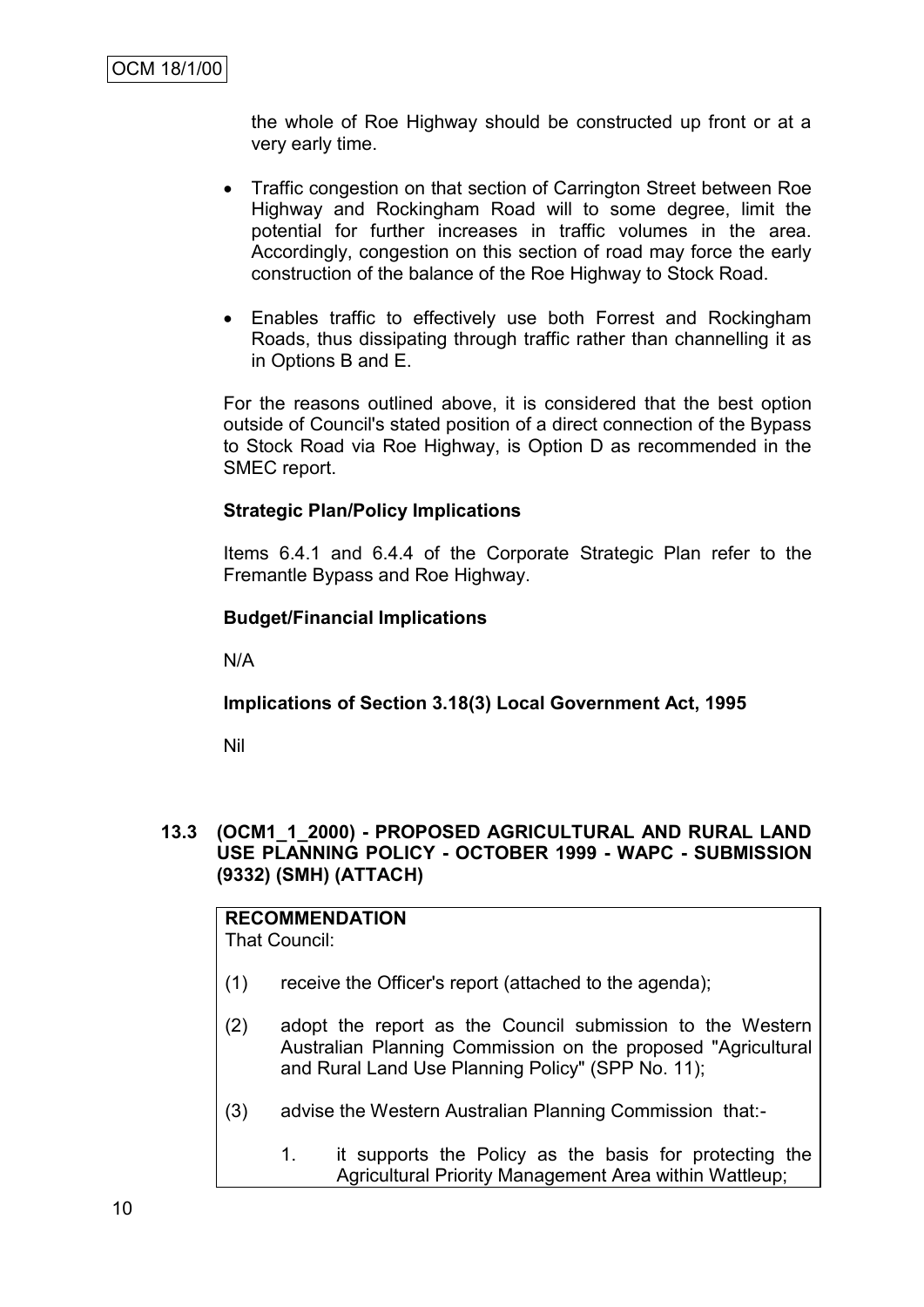- 2. it re-affirms its opposition to the Preferred Option 4 "Integrated Industrial Expansion" (Figure 5.7) for FRIARS, together with the "Indicative Structure Plan for Kwinana Buffer Areas" (Figure 7.1) and the "Zoning Strategy" (Figure 7.2);
- 3. it confirms its support for the Council's recommended Options 5 and 6 for FRIARS contained in its submission dated June 1999, which provides for the proposals contained in the proposed Agricultural and Rural Land Use Planning Policy;
- 4. any decision in relation to FRIARS should be deferred until a final decision is made on the Agricultural and Rural Land Use Planning Policy.

## **COUNCIL DECISION**

## **Background**

Council at its meeting of the 21st December 1999, resolved:-

"…

- request the Western Australian Planning Commission to defer any decisions on the Fremantle Rockingham Industrial Area Regional Strategy (FRIARS) until such time as decisions have been made by the Commission on the proposed Agricultural and Rural Land Use Planning Policy (Statement of Planning Policy No.11) following the close of submissions in February 2000;
- advise the Western Australian Planning Commission that:-
	- 1. The proposals contained in the proposed Policy could have a significant effect on the future planning and development of the land affected by the FRIARS Study."

#### **Submission**

The Agricultural and Rural Land Use Planning Policy (SPP No. 11) was published for public comment in October 1999.

Submissions are to be lodged with the WAPC by Friday, 11th February 2000.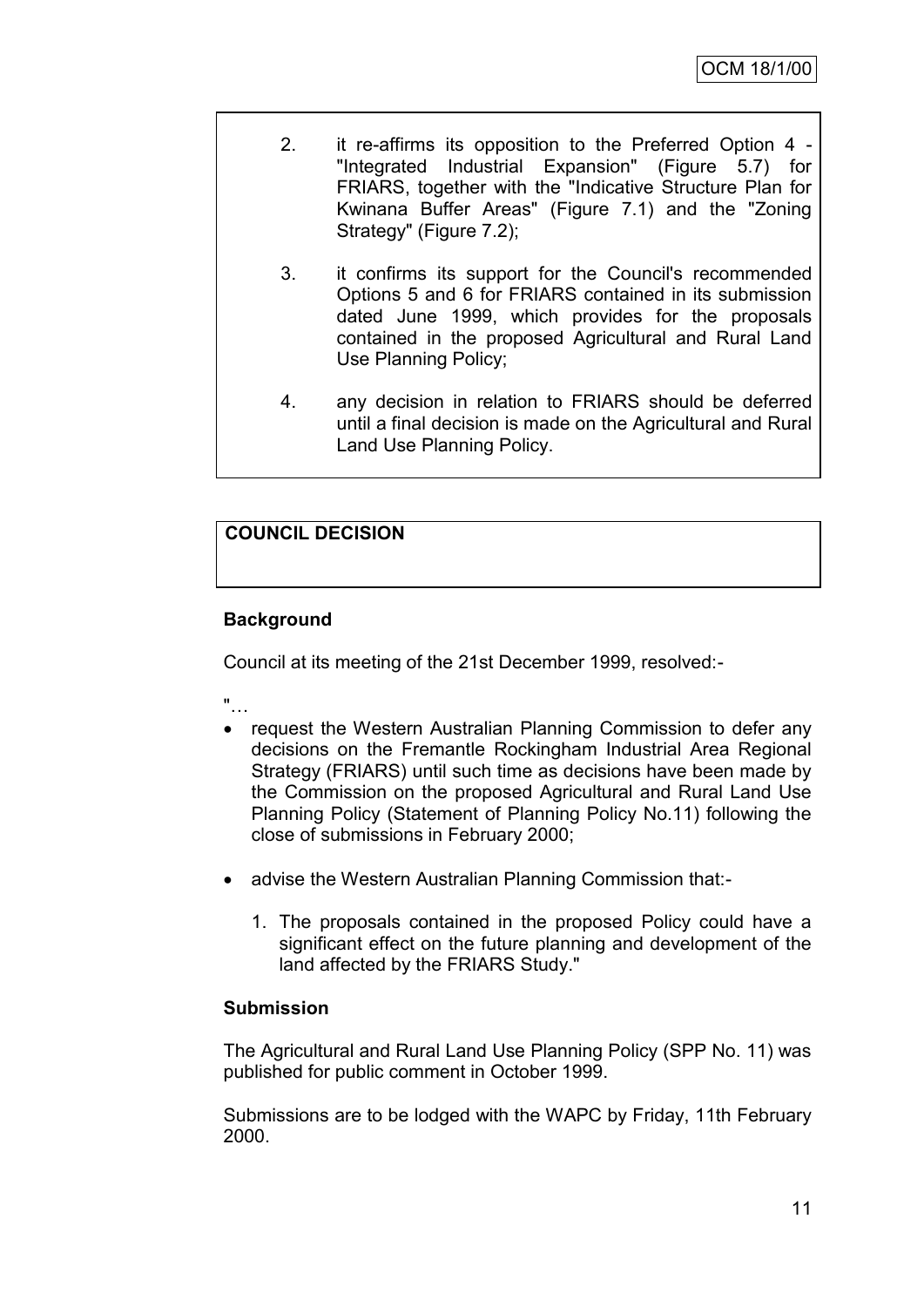#### **Report**

A submission on the proposed Policy has been prepared for the Council's consideration and is attached to the Agenda.

#### **Strategic Plan/Policy Implications**

Town Planning Scheme No. 3 was adopted by the Council on 21st December 1999 (Item 13.4) with a request that it be advertised in February 2000.

The Scheme proposes, in accordance with the MRS, that the land to the north and east of the Wattleup townsite be retained as rural, this reflects the "Agricultural Priority Management Areas" contained in the proposed SPP No. 11 Policy.

#### **Budget/Financial Implications**

N/A

**Implications of Section 3.18(3) Local Government Act, 1995**

Nil

#### **13.4 (OCM1\_1\_2000) - AMENDMENT NO. 202 - GROUNDWATER PROTECTION - MODIFICATIONS (92202) (SOS) (ATTACH)**

## **RECOMMENDATION**

That Council:

- (1) adopt the Schedule of Modifications as contained in the Agenda Attachments to Amendment No.202;
- (2) execute the required modifications to the Amendment documents and return to the Western Australian Planning Commission;
- (3) advise the Western Australian Planning Commission and the Water and Rivers Commission of Council's expectation of support from these authorities, in carrying out the work involved in the monitoring and enforcement of recommended conditions on referred development approvals.

**COUNCIL DECISION**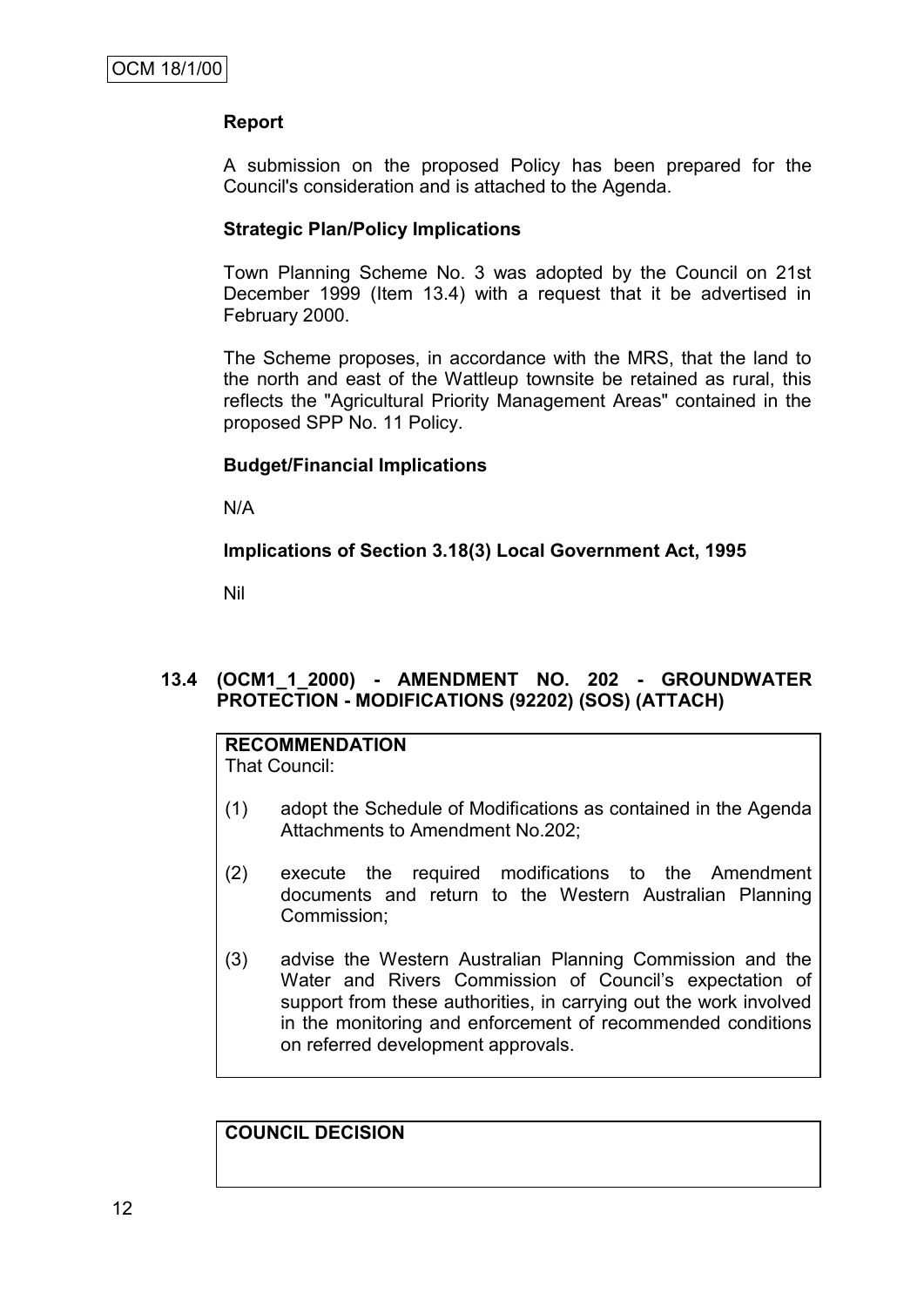## **Background**

Council, at its meeting held on 28th September 1999, resolved to adopt Amendment No.202 for final approval (See Minutes OCM 28/9/99 Ag Item 13.8 – Min. 255). Amendment No.202 involves the rezoning of land in the Jandakot groundwater area and the introduction of associated Scheme land use controls in accordance with the Statement of Planning Policy No.6.

#### **Submission**

The Western Australian Planning Commission has recently advised the City that the Hon Minister for Planning has dealt with public submissions in accordance with Council's resolutions, but has decided not to approve Amendment No.202 until a series of modifications are effected.

In all, the Minister for Planning requires nine modifications. The full extent of modifications is detailed in the Agenda Attachments.

#### **Report**

Modifications to an adopted amendment require the resolution of Council prior to being effected.

With the exception of Point 6, the required modifications are minor and of a technical nature and do not materially affect the intent of the Amendment. Given this, there is considered to be no need for this report to further expand upon the changes required, other than to note that they pose no more or no fewer land use restrictions than originally proposed by the Amendment.

Point 6 is the most significant of the modifications and requires the deletion of four clauses of the Amendment text (proposed clauses 5.5.2 (2) to (5). These clauses were to set out the requirement for Council to refer development applications involving "AA" land uses to the Water and Rivers Commission for comment and the associated processes involved in determining such applications.

The Planning Commission has advised of its intent to produce a Clause 32 Resolution under the Metropolitan Region Scheme, dealing with the process of referral of discretionary uses to the Water and Rivers Commission. There is no objection to this approach as opposed to Scheme provisions outlining the referral process. The only implication of any significance for Council, is the deletion of the clause requiring the Water and Rivers Commission to be responsible for monitoring and enforcing any condition it recommends on a referred development application. The implication of this, is that it burdens Council with this responsibility which is a concern Council has flagged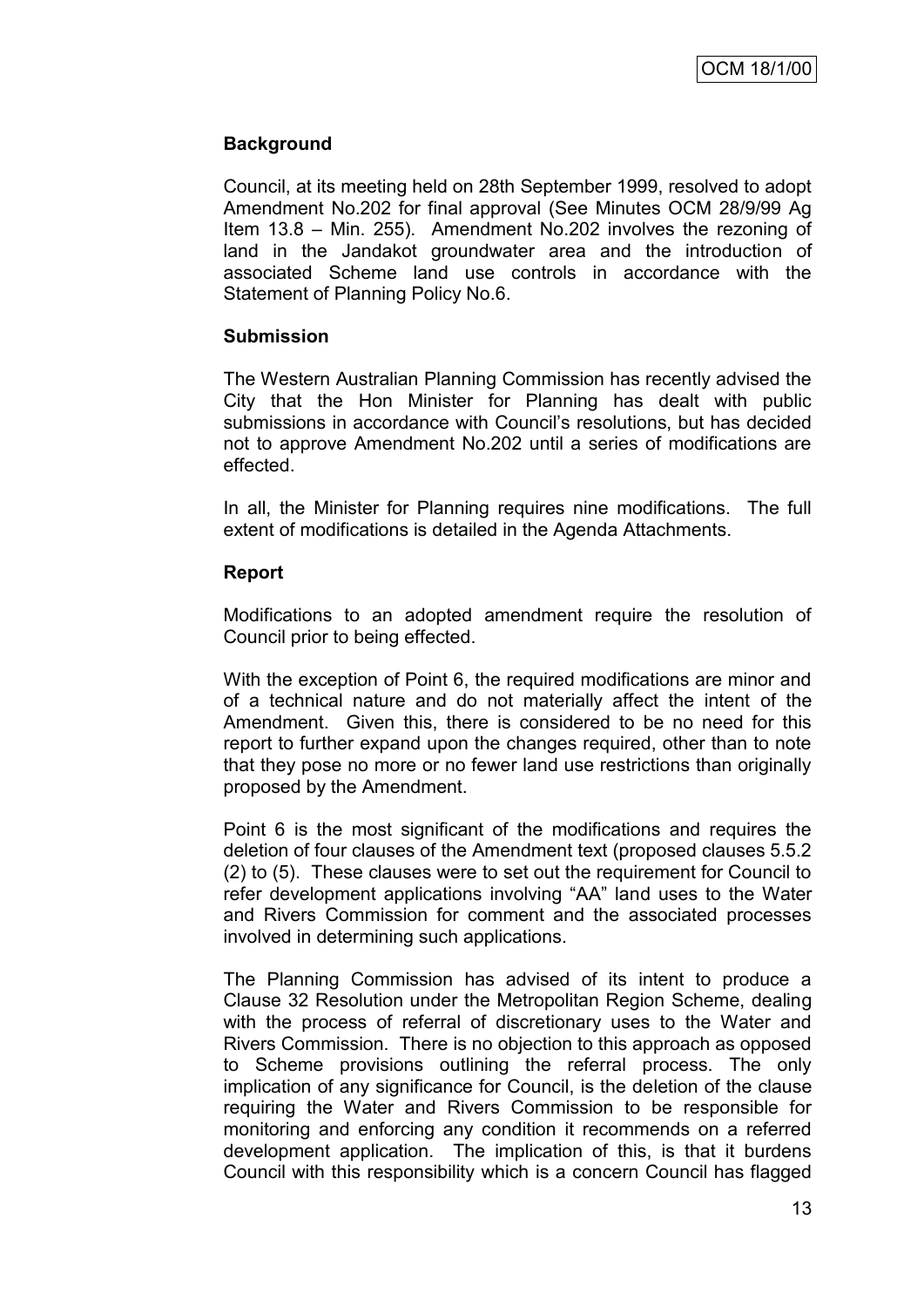with the Planning Commission since the groundwater protection initiatives were first proposed.

The Water and Rivers Commission has, at officer level, indicated it would lend support to help monitor compliance as part of its ongoing monitoring programmes however, the Planning Commission on a number of occasions, has reinforced its view that local authorities must take the statutory responsibility for approvals it issues under its Scheme and thus share a role in groundwater protection.

It is difficult to predict what level of monitoring and enforcement will be necessary, though it could be a small role given the restrictive nature of the Statement of Planning Policy No.6 and the limited range of land uses it actually allows. It is likely that most of the monitoring of the groundwater area, will actually involve enforcement of non-approved uses for which Clause 5.5.2 would not apply in any event. Council already carries a responsibility for enforcing Scheme compliance in regard to non-approved uses however, this is outside the bounds of the issues the required modifications raise.

In view of the overall merit of the Amendment in helping to protect groundwater resources, it is recommended that Council accept the required deletion of Clauses 5.5.2 (2) to (5), but advise the Planning Commission and the Water and Rivers Commission of the expectation that assistance will be given in monitoring and enforcement.

It is recommended that the complete set of required modifications to the Amendment documents be adopted and returned for the Minister for Planning's endorsement.

#### **Strategic Plan/Policy Implications**

Policy PD 43 applies.

#### **Budget/Financial Implications**

N/A

#### **Implications of Section 3.18(3) Local Government Act, 1995**

Nil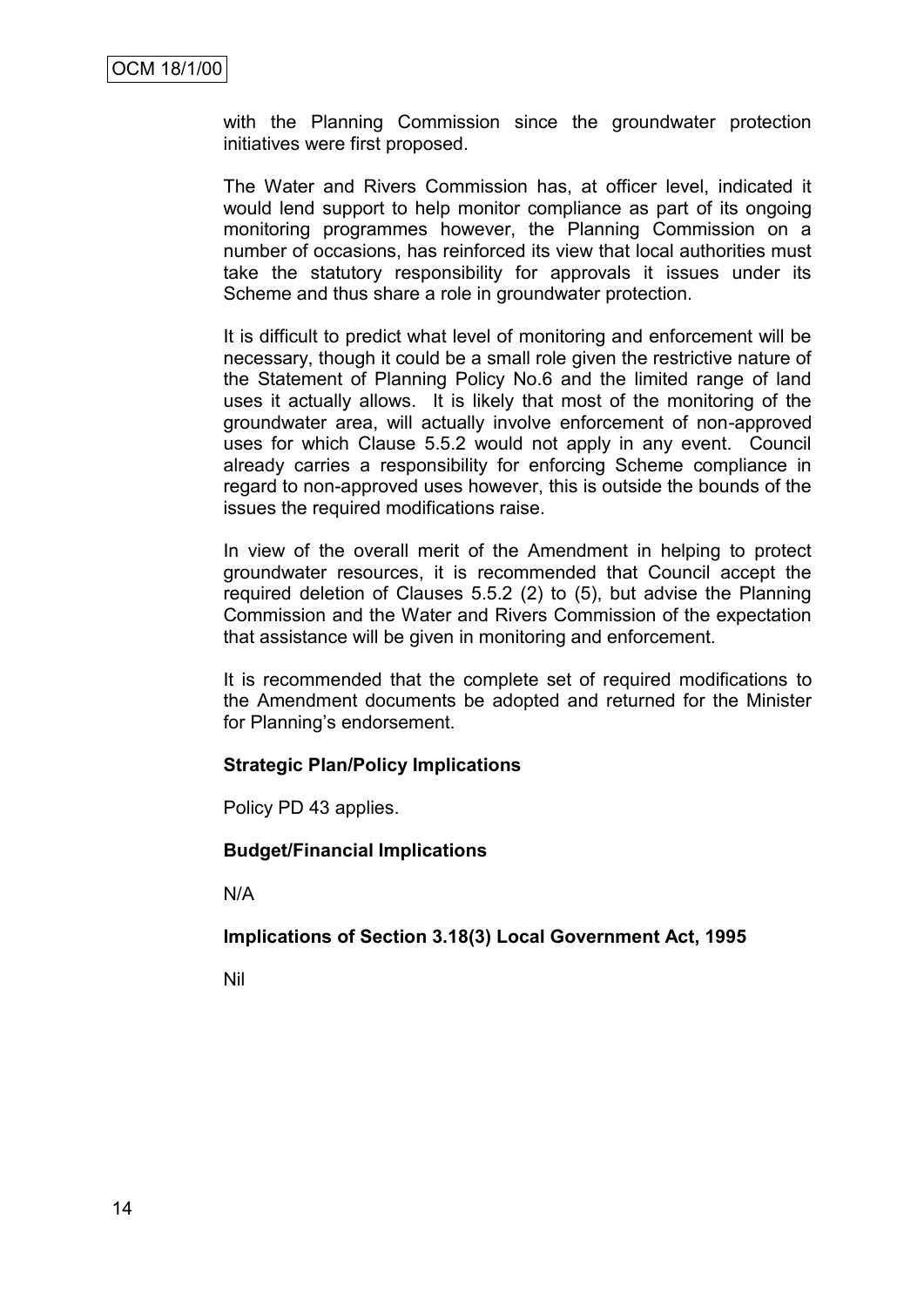#### **13.5 (OCM1\_1\_2000) - PROPOSED COMMERCIAL VEHICLE PARKING - LOT 138, 6 ROSA PLACE, SPEARWOOD - OWNER: P DELLA BONA - APPLICANT: J GAULT (3317991) (SA) (MAP 8) (ATTACH)**

## **RECOMMENDATION**

That Council:

- (1) refuse the proposed commercial vehicle parking on Lot 138, 6 Rosa Place, Spearwood for the following reason:
	- 1. the proposed use will detrimentally affect the residential amenity of the locality,
- (2) issue a MRS Form 2 Notice of Refusal;
- (3) advise those who made submissions, of Council"s decision accordingly;
- (4) advise the applicant they have twenty eight (28) days to comply with Council's decision and if the vehicle remains on site after the 28 day period, Council's solicitors will be advised to initiate legal action.

## **COUNCIL DECISION**

## **Background**

| ZONING:           | MRS:            | Urban                                                                 |
|-------------------|-----------------|-----------------------------------------------------------------------|
|                   | DZS:            | Residential<br>Packham<br>R <sub>30</sub><br>Urban<br>$\sim 10^{-10}$ |
|                   |                 | <b>Development Area</b>                                               |
| <b>LAND USE:</b>  | <b>Dwelling</b> |                                                                       |
| LOT SIZE:         | 570m2           |                                                                       |
| AREA:             | N/A             |                                                                       |
| <b>USE CLASS:</b> | AA              |                                                                       |

## **Submission**

The submitted application is to park a 5 metre long Volvo prime mover in the battleaxe access leg to the subject lot. The applicant has advised that the vehicle will be parked from 6pm to 7am. The application was advertised for public comment and four submissions were received, all objecting to the proposal. Refer to Agenda Attachments for further details and the Schedule of Submissions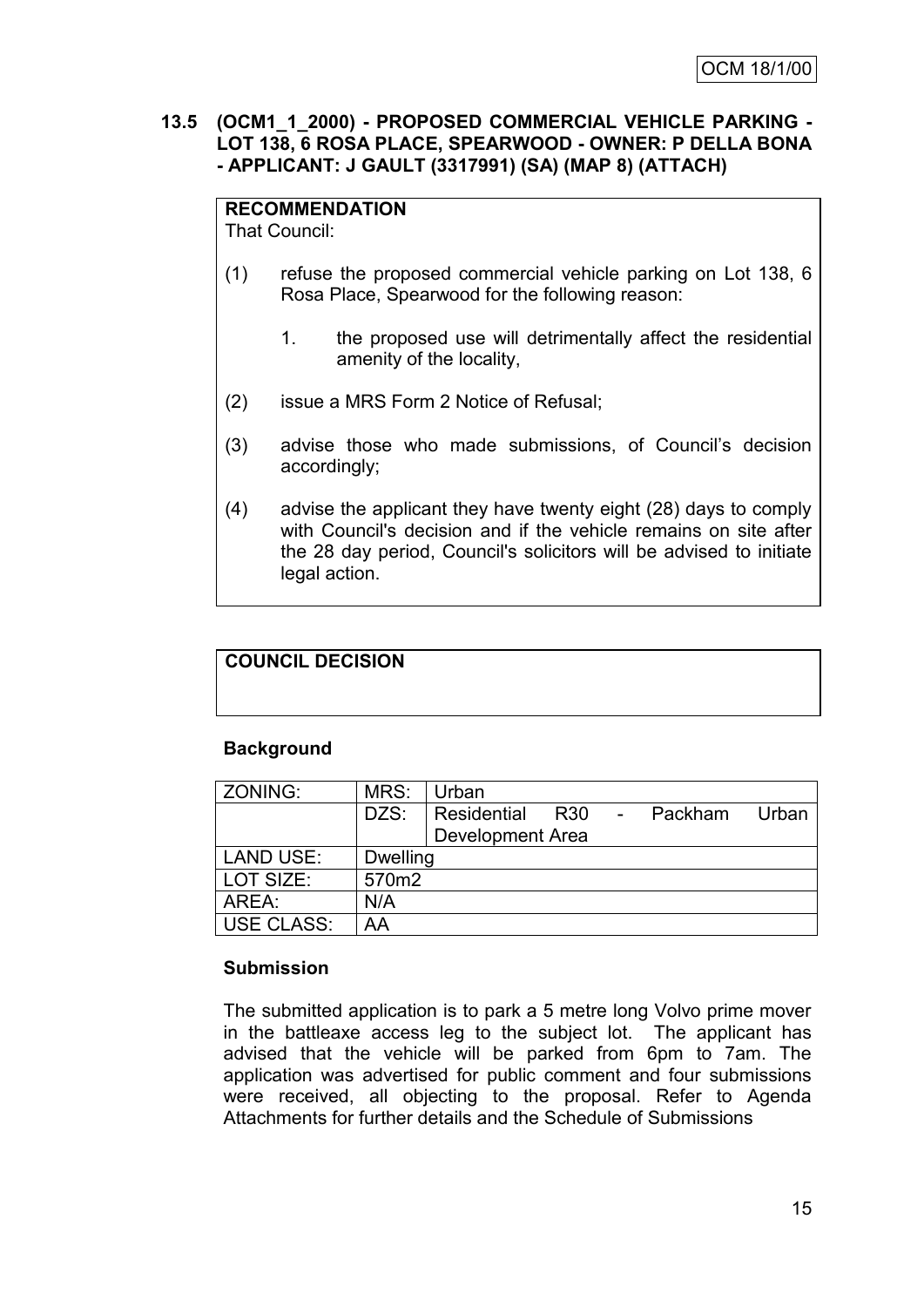#### **Report**

Council's Ranger Department received a complaint from a landowner in regard to the noise and parking of the prime mover on the subject lot. A site inspection by Council Officers revealed that the subject commercial vehicle was parking on site. The occupier of the property was advised to apply to Council for a Commercial Vehicle Parking approval.

Commercial Vehicle Parking is listed as a "AA" (discretionary use) use in a Residential zone. However, in this case there has been some objections to the use from the surrounding neighbours, in particular noise, vibration and fume issues; and the time the truck starts in the morning. It is therefore considered that the proposed use will affect the residential amenity of the locality and it is recommended that application be refused.

#### **Strategic Plan/Policy Implications**

N/A

#### **Budget/Financial Implications**

N/A

**Implications of Section 3.18(3) Local Government Act, 1995**

Nil

#### **13.6 (OCM1\_1\_2000) - PROPOSED PORT CATHERINE DEVELOPMENT - MANAGEMENT OF WATERWAYS (3209006) (SMH) (ATTACH)**

**RECOMMENDATION** That Council:

- (1) receive the advice from Port Catherine Developments (PCD) dated 22nd December 1999;
- (2) advise Port Catherine Developments (PCD) that before the Council considers its possible future role of 'Relevant Managing Authority' under the proposed deed, the Council requires:-
	- 1. The Structure Plan for the Marina and Residential Area to be adopted by the WAPC and the Council in order to determine the extent of the areas of potential responsibility, together with the number of residential lots, dwelling unit densities and commercial areas to determine the scope for potential income to service the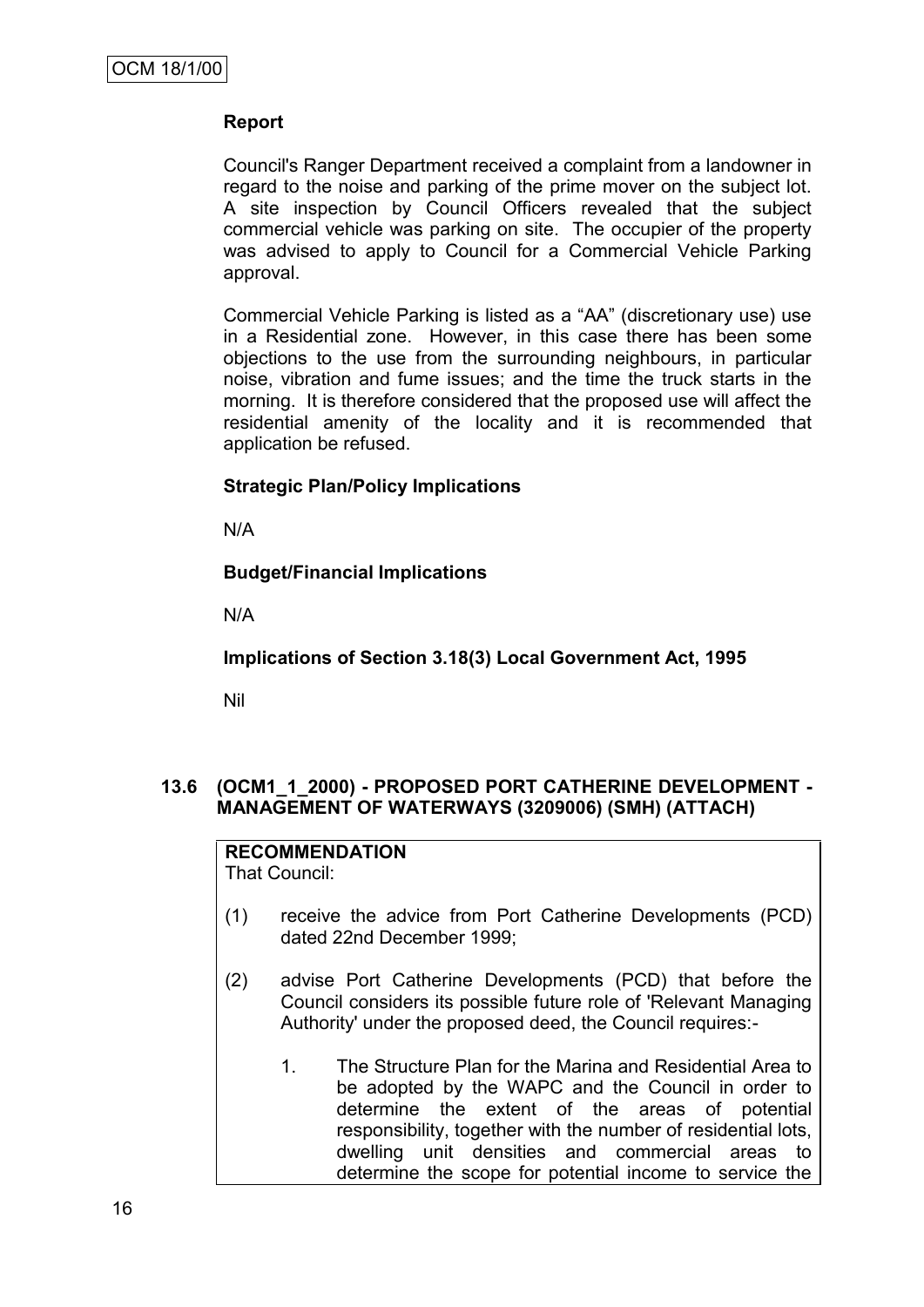on-going needs of the project.

- 2. Further explanation of 'body corporate responsible for Land Management Obligations' in respect to the management of waterways, associated structures and other areas, as provided for under proposed Clause 18 of the deed and under Clause 2.2.4 of Policy DC 1.8.
- 3. Advice on comparative management arrangements (deeds) with other local governments responsible for boat harbours, canal developments and marinas sufficient to provide an understanding of the role and responsibilities of the local governments in this arrangement and the way in which their involvement is funded.
- 4. Advice on the liability, if any, relating to possible external detrimental impacts that the marina construction could have on the coast to the north and south of the development on the Relevant Managing Authority.
- (3) advise Port Catherine Developments (PCD) that subject to (2) above, it is keen to work closely with the developer in order to develop options for the future management of the marina.

#### **COUNCIL DECISION**

#### **Background**

The Port Catherine Marina Development has been an ongoing project over a number of years.

The project is the subject of a development agreement between the State Government and the marina developers. The Council is not a party to the agreement.

A meeting was held on the 16th December 1999 with the developer and his consultants, with senior Council staff to discuss future maintenance responsibilities.

#### **Submission**

In a letter dated 22nd December 1999, Port Catherine Developments (PCD) requested Council consider:-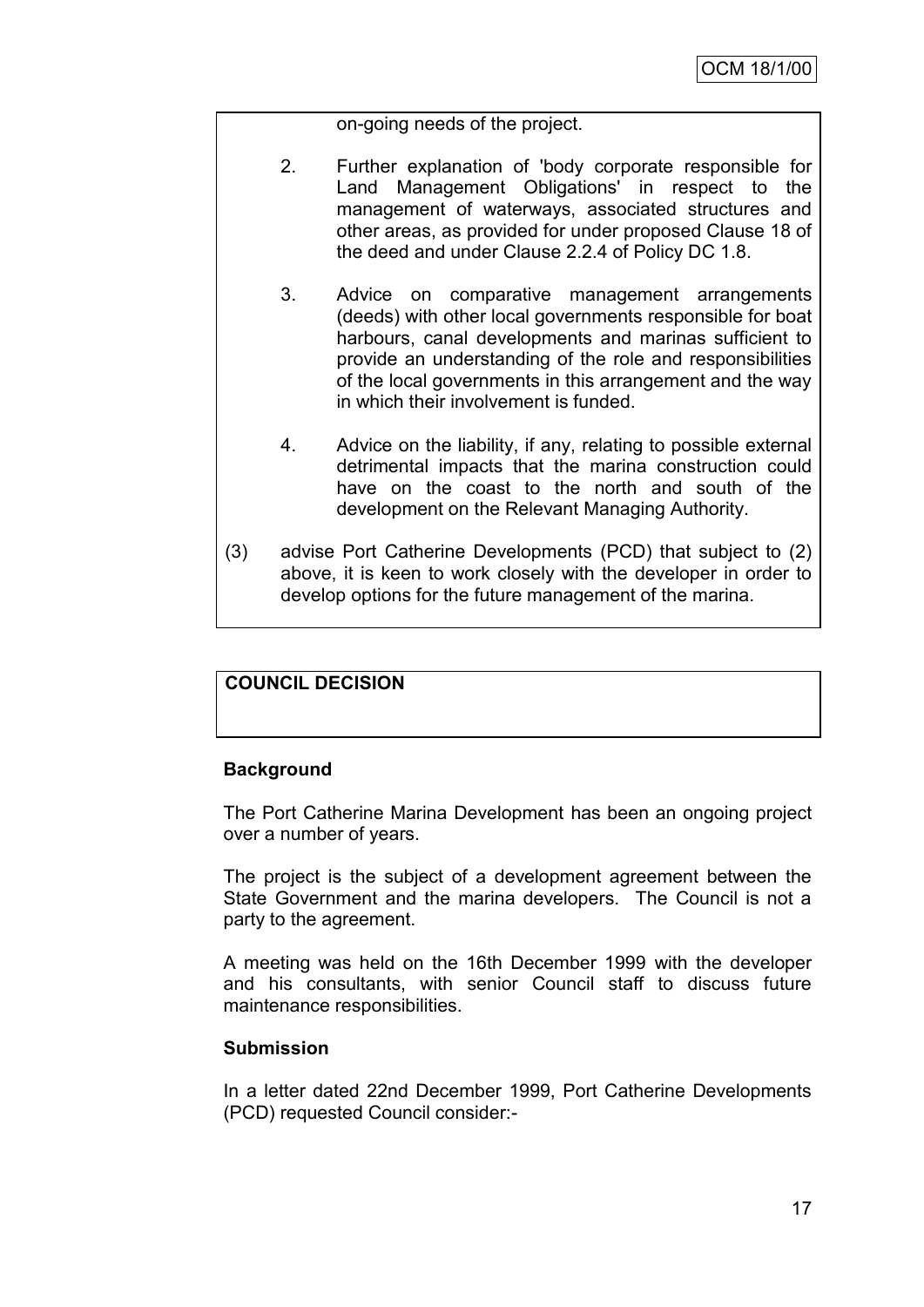- *"1. In respect of clause 16, that it agree to become the Relevant Managing Authority that will eventually take over the obligations of PCD, and*
- *2. In respect of clause 18, that it agree to become the body corporate referred to which would eventually take over the Land Maintenance Obligations as outlined.*

*WAPC Policy No. DC 1.8 Canal Estates And Other Artificial Waterway Developments and in particular clause 2.2.4 outlines the basis of any agreement entered into between a proponent and local government regarding waterways management.*

*Obviously PCD and Council will need to work together closely to fine tune any agreement, however, for now we seek Council's formal*  ratification that it is prepared to become the Relevant Managing *Authority as defined in clause 16 and the body corporate responsible for Land Management Obligations as defined under clause 18."*

Clause 16 of the proposed Agreement dealing with the Management of Waterways and Associated Structures and the Management of Other Areas is as follows:-

#### *"16. MANAGEMENT OF WATERWAYS AND ASSOCIATED STRUCTURES*

- *16.1 PCD shall prior to the end of the advertising period of the town planning scheme amendment submit to WAPC a management plan incorporating provisions for the ongoing management, maintenance, repair and replacement of the Marina ("the Waterways Obligations" which expression includes the Waterways Obligations as amended or varied from time to time by agreement between PCD and the Relevant Approving Authority) including:*
	- *(a) detailed information and cost estimates of the Waterways Obligations for the period of not less than 5 years from the date of completion of construction and development of the Marina;*
	- *(b) proposals for the establishment of a corporate body with a secured income adequate to carry out the Waterways Obligations and to indemnify the State and all relevant State instrumentalities and Relevant Approval Authorities against any costs or liabilities they may incur in respect of the Waterways Obligations; and*
	- *(c) proposals for securing the income referred to in (b) whether by way of contributions of owners of land from time to time within the Development Plan Area supported*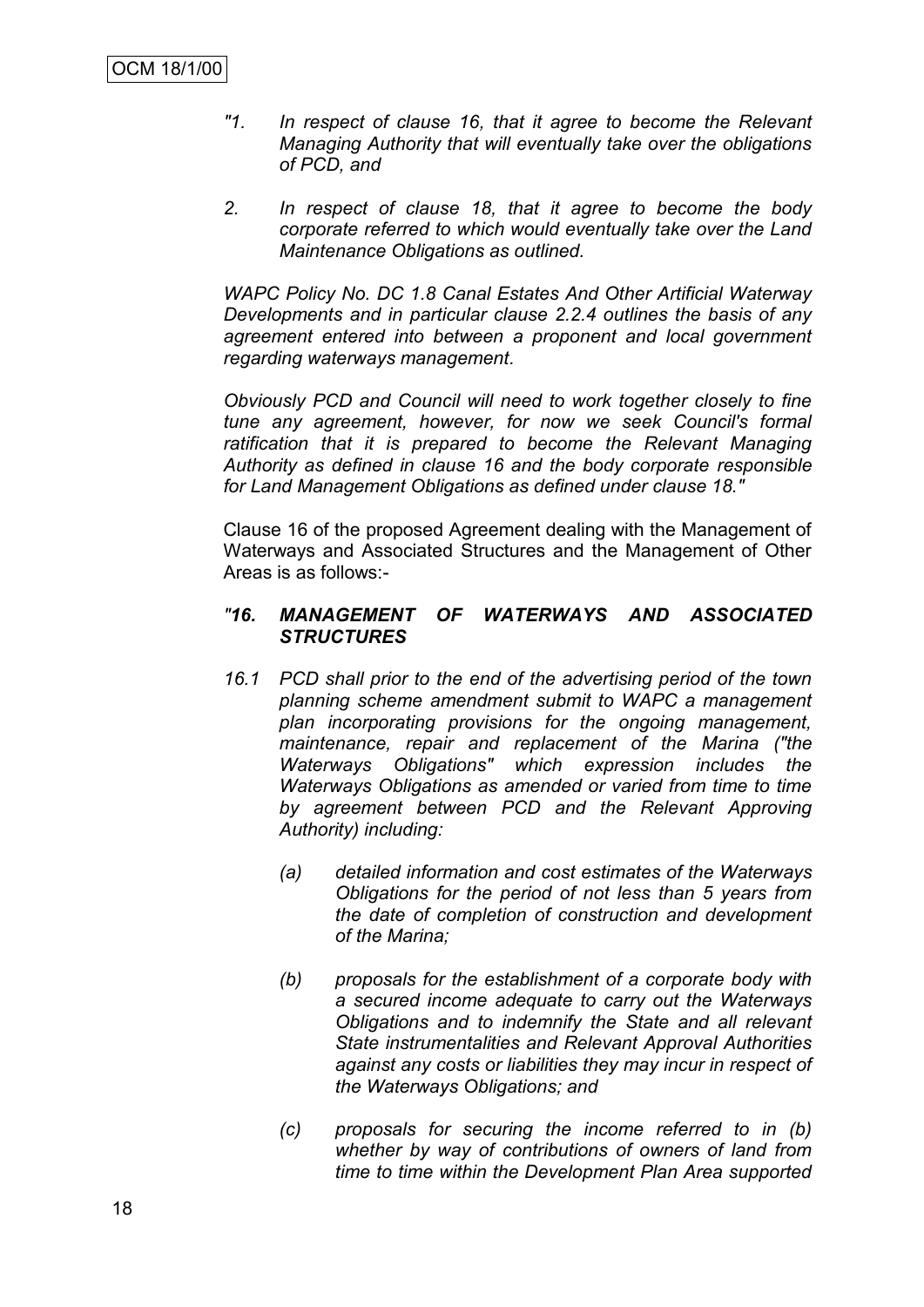*by covenants binding on such properties and secured by charges over such properties, by the establishment of a fund by PCD or otherwise.*

- *16.2 PCD agrees with WAPC subject to the approval of the plan referred to in clause 16.1 that PCD will enter into an agreement ("Waterways Obligation Agreement") with a relevant public authority nominated by WAPC (Relevant Managing Authority) to comply with the obligations of PCD in the plan.*
- *16.3 PCD acknowledges that PCD will be responsible, at its cost, for the Waterways Obligations until released therefrom in accordance with clause 17 at no cost to WAPC, the Relevant Managing Authority, the State or any instrumentality thereof unless otherwise agreed by them and PCD covenants with WAPC and the State to fulfil the Waterways Obligations and to keep those therein indemnified in respect thereof accordingly.*
- *16.4 Without limiting the preceding provisions of this clause, PCD covenants with WAPC that all transfers of land to third parties of land adjoining the waterways and other associated improvements referred to above in the Development Plan Area shall contain a covenant from the transferee that the transferee will, from the date of transfer, maintain to the satisfaction of WAPC and the Relevant Managing Authority all walls, supports for the waterways and other associated improvements contained within the boundaries of the land being transferred."*

and

#### *"18. MANAGEMENT OF OTHER AREAS*

- *18.1 Without limiting clause 16, PCD shall provide to WAPC prior to the end of the advertising period of the town planning scheme amendment proposals for the ongoing management and maintenance of any other areas of land within the Development Plan Area by PCD which are the subject of management or maintenance requirements relating to environmental considerations or otherwise (the Land Maintenance Obligations) by the State or any State instrumentality or any Relevant Approving Authority at the cost of PCD one of such proposals being for the establishment of a body corporate with income adequate to carry out the Land Maintenance Obligations and to indemnify the State and WAPC against any costs they may incur in respect of the Land Maintenance Obligations.*
- *18.2 Subject to clause 18.3, PCD covenants with WAPC and the State to fulfil the Land Maintenance Obligations and*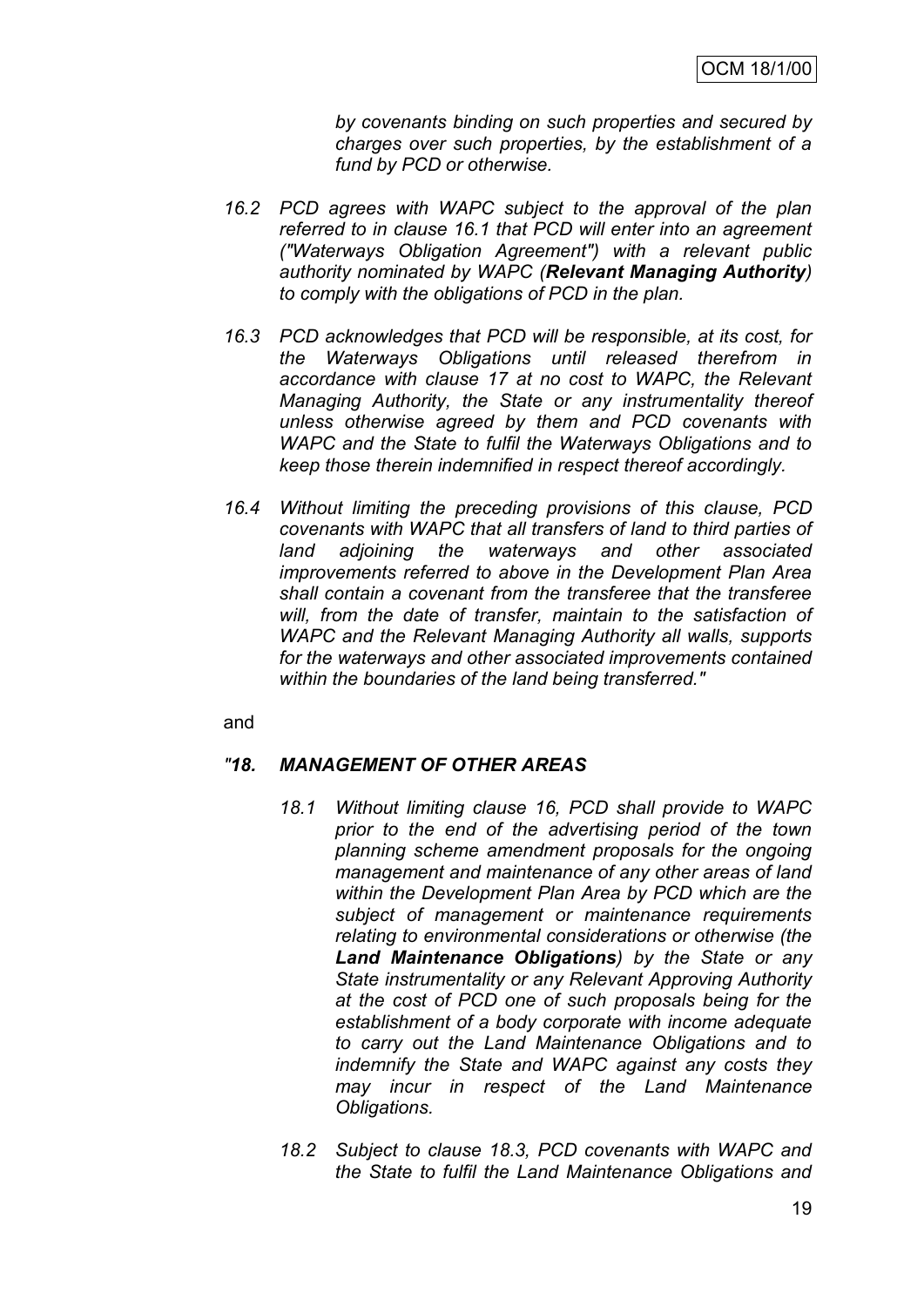*to keep WAPC and the State indemnified in respect thereof accordingly.*

*18.3 WAPC agrees with PCD that it shall release PCD from its obligations pursuant to clause 18.2 if it is satisfied that the body corporate referred to in clause 18.1 is established with a structure and/ or secure income to enable that body to carry out the Land Maintenance obligations for such period as WAPC shall consider appropriate."*

It should be noted that these extracts are from a draft agreement and at this stage have not been agreed to. Finalisation of the Clauses will require further negotiation between the developers and the Council.

#### **Report**

Under the WAPC Policy DC 1.8 relating to Canal Estates which applies to marinas, outlines the basis to an agreement and to responsibilities.

Clause 2.2.4 of the Policy states:-

#### *"2.2.4 Deed of Agreement*

*The purpose of the Deed of Agreement between the Local Government, and the proponent is to agree to:*

- *commitments to seek and obtain planning approval and undertake development within a defined period;*
- *the identification of the ultimate waterways manager, if the waterways manager is not the proponent or the Local Government then the waterways manager must be a party to the agreement;*
- *the transfer of the "waterway" area at no cost to the Department of Land Administration for subsequent vesting;*
- *the construction, monitoring and maintenance of specific artificial waterway and channel works;*
- *monitoring and management of water quality to specified requirements;*
- *identification of funding sources for the construction and maintenance work referred to above;*
- *the continuing commitment of the proponent - the proponent shall not cease to be a part to the agreement until at least five years after the date of practical completion of the project and should there be a recurring problem then this period may be extended with the approval of the Commission year by year;*
- *the application of a Deed of Agreement to each stage of a development involving artificial waterways;*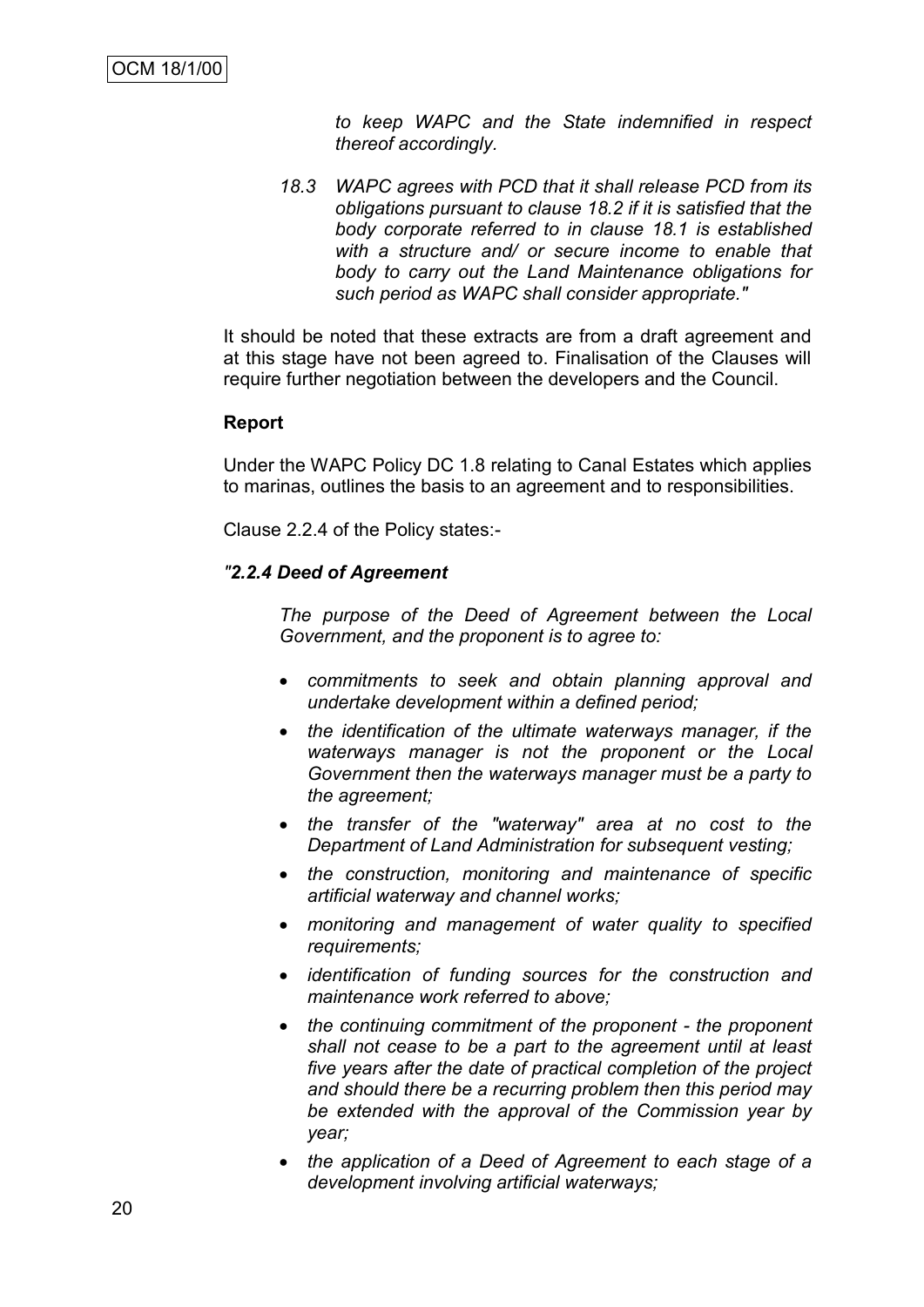- *the period of time for which the proponent is responsible for maintenance;*
- *the setting out of maintenance obligations, including water quality and sediment monitoring programmes, monitoring water depths (ie hydrographic surveys), entrance dredging, monitoring erosion or accretion of shorelines associated with the waterways;*
- *provision of maintenance bonds;*
- *provision of waterways headworks contributions;*
- *arrangements regarding the source of revenue for ongoing maintenance at expiration of proponent's responsibility; and*
- *a bank guarantee against default of the above commitments and to cover any defects which might become evident during the period of the developer's obligation;*

*Sources of revenue may include such items as fees paid for the use of public facilities such as boat launching ramps, marine pen fees, commercial leases, lump sum payments made by the developer for this purpose, as well as rating revenue via general, special area or differential rating methods.*

*The Deed of Agreement may not need to address all the environmental issues as these will be the subject of conditions under which the project is permitted to proceed pursuant to the Environmental Protection Act."*

Clauses 1.4 and 3.6 set out what the WAPC expect to be local government responsibilities:-

#### "*1.4 Local Government*

*The Local Government should be requested to advise whether, in general planning and local engineering terms, the proposal is acceptable and the circumstances under which it would be prepared to proceed with an amendment to its town planning scheme (ie a rezoning of the land) when formally requested to do so.*

*Long-term maintenance of the public areas such as the waterways, connecting channels, breakwaters, and artificial waterway walls and embankments where these abut land set aside for use by the public at large will normally be the responsibility of Local Government. The Local Government will need to be satisfied regarding the economic viability of the proposal and its capacity to meet ongoing maintenance costs.*

*The proponent will normally be responsible for maintenance of the entire project for the initial period (normally five years) apart*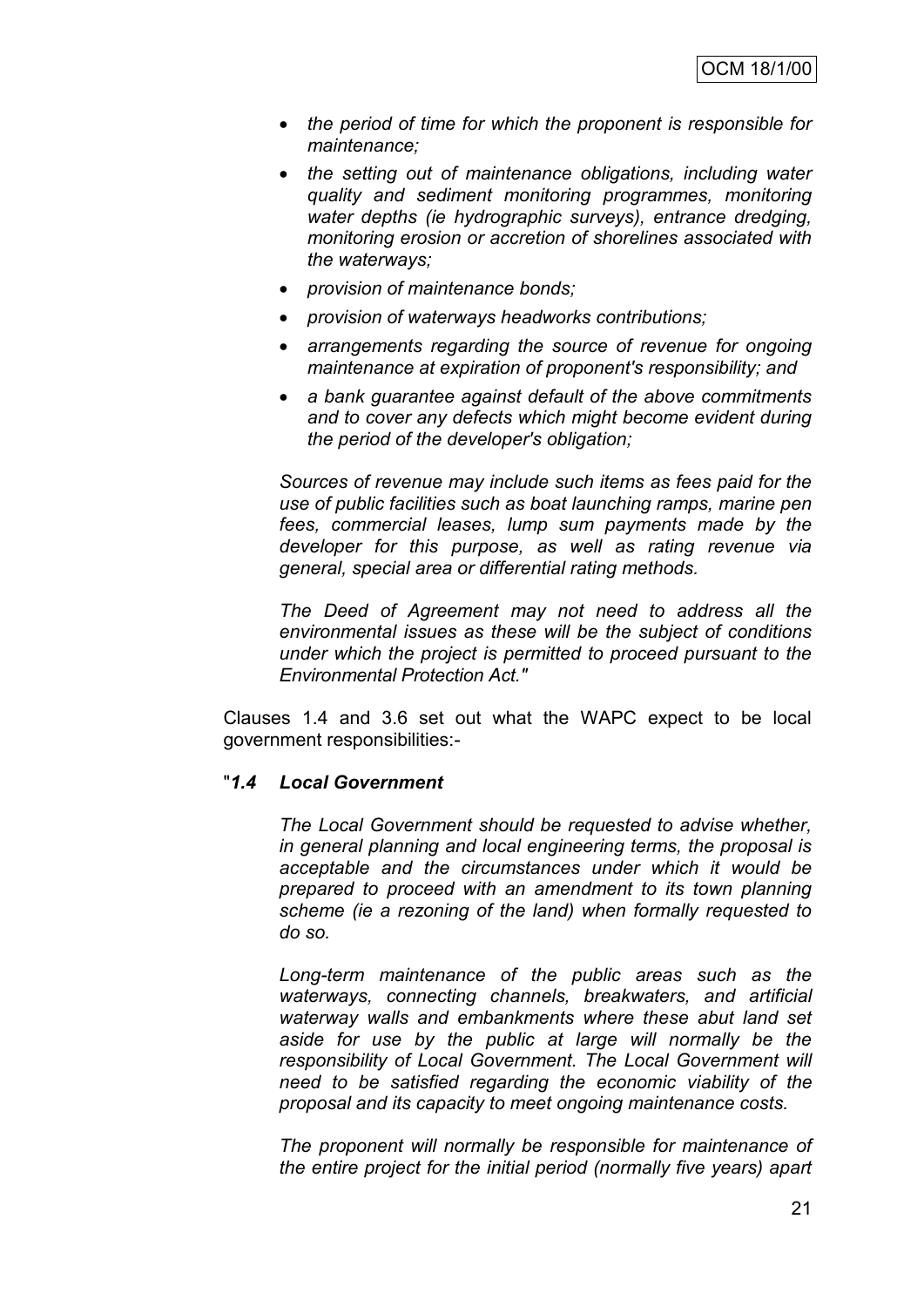*from those responsibilities assumed by purchasers of lots within the Canal Estate."*

and

- *"3.6 Except as otherwise agreed between the proponent or manager of an artificial waterways project and the State and/or a Local Government, responsibility for the management of an artificial waterway or a connecting channel shall rest with:*
	- *the Local Government for matters such as the dredging and maintenance of waterway depth, maintenance of breakwaters, monitoring and management of water quality, the collection and removal of weed or waste, the repair and replacement of pumps and equipment required for water exchange and flushing;"*

Following the completion of the project, the developer will be expected to be responsible for the ongoing maintenance of the marina for at least 5 years before handing it over to the relevant managing authority, which is normally the local government, as indicated in WAPC Policy DC 1.8.

The Council should be prepared to do this, subject of course to the terms and conditions of the Deed of Agreement being satisfactory to the Council and that the extraordinary costs associated with the management and maintenance of both the waterside and landside, is at least revenue neutral.

The cost of managing and maintaining the Port Catherine Marina development and subdivision, should be paid for by the landowners who directly benefit from the "special" features of this unique waterside estate.

There are however, some matters that need to be addressed before the Council makes a commitment to become the Relevant Managing Authority, such as:-

- 1. The adoption of the Structure Plan for the development.
- 2. The exploration of alternative management approaches (ie Corporate Body).
- 3. The comparison with other arrangements and deeds.
- 4. The liability associated with external impacts, if any.

Although it is likely that the Council will become the Relevant Managing Authority, it is necessary to gain a better understanding of the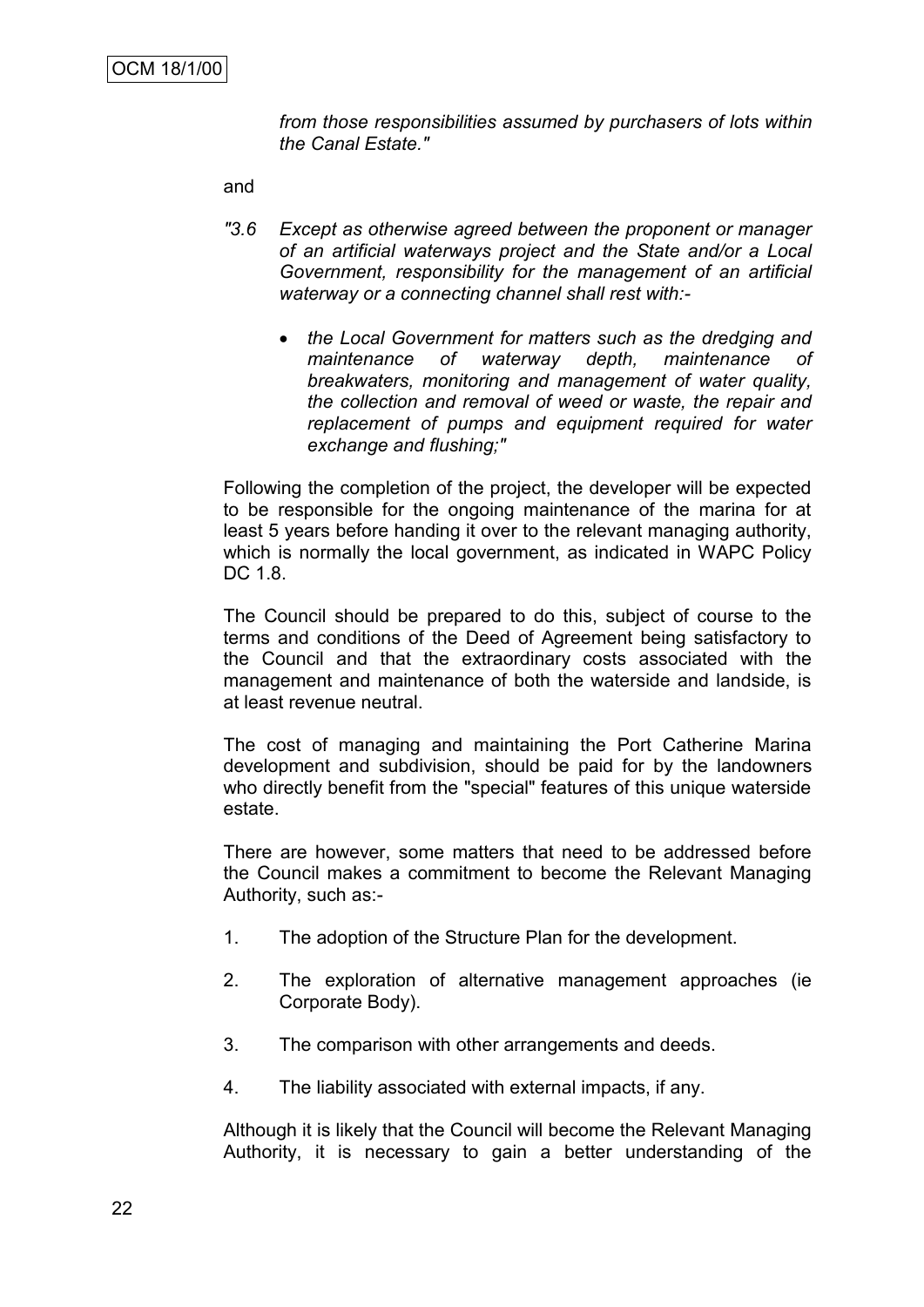implications associated with any agreement before making any commitments.

## **Strategic Plan/Policy Implications**

N/A

## **Budget/Financial Implications**

The Council does not have the expertise or resources to manage and maintain a marina development.

The way funds could be raised from the project area to pay for the extraordinary costs associated with the management and maintenance of the waterside and landside areas, would be by using Section 6.37 of the Local Government Act. This allows the Council to raise a specified area rate to spend on specific work, service or facility that will benefit the ratepayers or residents.

The Council should seek copies of other comparable marina arrangements with local governments such as Joondalup (Boat Harbour), Mandurah (Canals) and Busselton (Marina).

#### **Implications of Section 3.18(3) Local Government Act, 1995**

Nil

**13.7 (OCM1\_1\_2000) - RECONSIDERATION OF DELEGATED REFUSAL -** LOTS 152, 772 AND 773 PHOENIX ROAD, SPEARWOOD **OWNER/APPLICANT: LRC PTY LTD (2212214/ 2212215/ 2207385) (SR) (ATTACH)**

#### **RECOMMENDATION** That Council:

(1) advise the Applicant that Council has reconsidered the Delegated Refusal dated 13th December 1999 as follows, on the basis of the Amended Plan dated 20.12.99;

- 1. Delete Reasons 1, 2, 3 and 5 of the Form 2 Notice of Refusal ;
- 2. Amend Reason 4 to read "Inadequate provision of manoeuvring space for the carports servicing Units 5 and 8".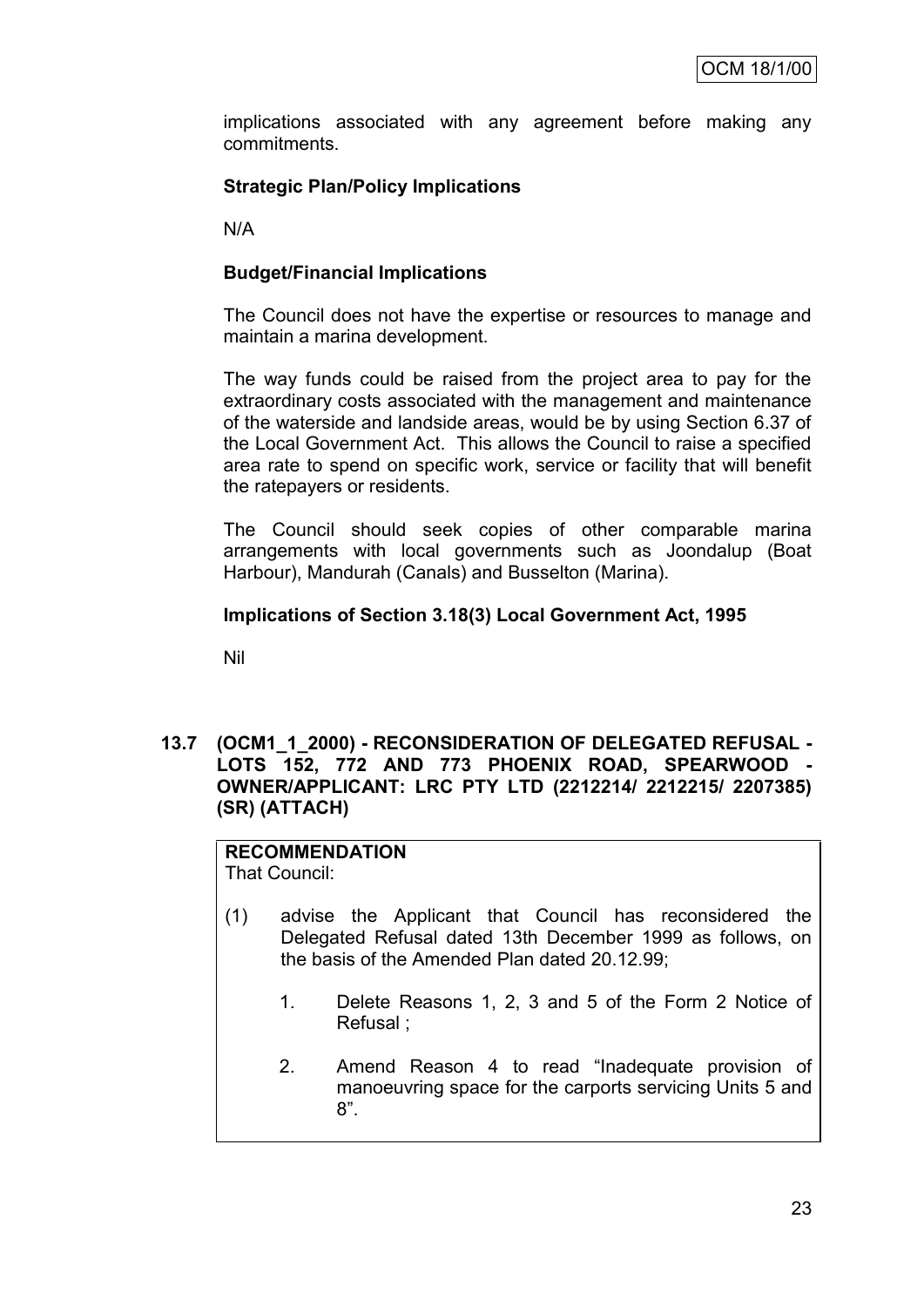#### **COUNCIL DECISION**

#### **Background**

| <b>ZONING:</b>    | MRS:               | Urban           |  |
|-------------------|--------------------|-----------------|--|
|                   | DZS:               | Residential R60 |  |
| LAND USE:         | Vacant             |                 |  |
| LOT SIZE:         | 1994m <sup>2</sup> |                 |  |
| AREA:             |                    |                 |  |
| <b>USE CLASS:</b> | ירי                |                 |  |

An application for Planning Approval for 10 grouped dwellings was recently refused under Delegated Authority (see Attachment for copy of Refusal). Subsequent officer discussions with the Applicant, failed to produce an acceptable outcome and consequently, Council"s reconsideration has been sought by the Applicant.

A revised plan has been submitted in support of the reconsideration request.

#### **Submission**

Refer Applicant"s letter dated 20.12.99 attached and Plan.

#### **Report**

The original plan was deficient in a number of respects under the Residential Planning Codes ("Rcodes"). The Applicant's revised plan has satisfactorily addressed previous Officer concerns about the Phoenix Road crossover and headlight glare to bedroom windows.

The concern about the lack of adequate manoeuvring space for the carports servicing Units 5 and 8 has however, not been overcome. In the case of Unit 5, a "5 point turn" is required for the resident"s vehicle to exit their carport, whereas in the case of Unit 8, at least a 5 point turn is required. Alternatively for Unit 8, the resident would have to reverse their vehicle into the carport.

All residential developments should provide an acceptable minimum standard of convenience and functionality for their occupants and the development as proposed, does not meet this fundamental criterion. In the officer"s opinion, the proposal constitutes an overdevelopment of the site. Achievement of full development potential of grouped dwelling sites under the R60 zoning in almost all cases, necessitates two storey development. This proposal has attempted to achieve full development potential with a single storey development and the Applicant is seeking a concession due to economic or market constraints, which are not relevant planning considerations.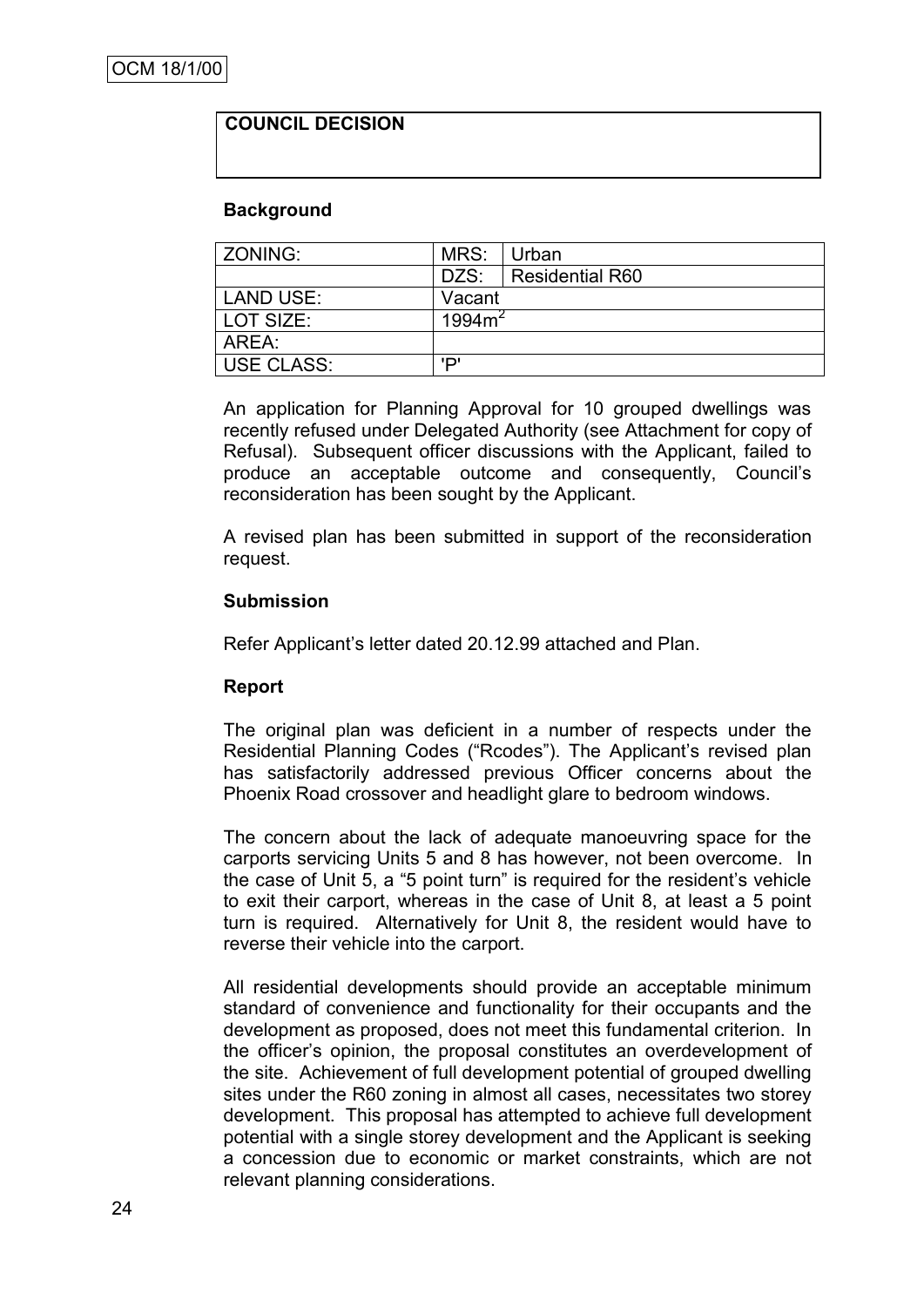The amendment to the wording of Reason 4 is to correctly identify Unit 8 (not Unit 7) as the non-complying carport.

#### **Strategic Plan/Policy Implications**

N/A

#### **Budget/Financial Implications**

N/A

**Implications of Section 3.18(3) Local Government Act, 1995**

Nil

#### **13.8 (OCM1\_1\_2000) - MODIFICATIONS TO AMENDMENT NO. 193 - DEVELOPER CONTRIBUTION REQUIREMENTS (92193) (SOS) (ATTACH)**

## **RECOMMENDATION**

That Council:

- (1) adopt the modifications to Amendment No. 193 in accordance with the requirements set out in the Western Australian Planning Commission"s letter of 4th January 2000 contained in the Agenda Attachments;
- (2) forward the modified documents to the Western Australian Planning Commission.

## **COUNCIL DECISION**

#### **Background**

Council, at its meeting held on 12th October 1999, resolved to adopt extensive modifications to Amendment No.193.

Amendment 193 proposes the introduction of Scheme provisions applying to land included within identified Developer Contribution Areas. In particular, the Amendment will provide the statutory basis for formalising developer obligations in regard to the contributions to be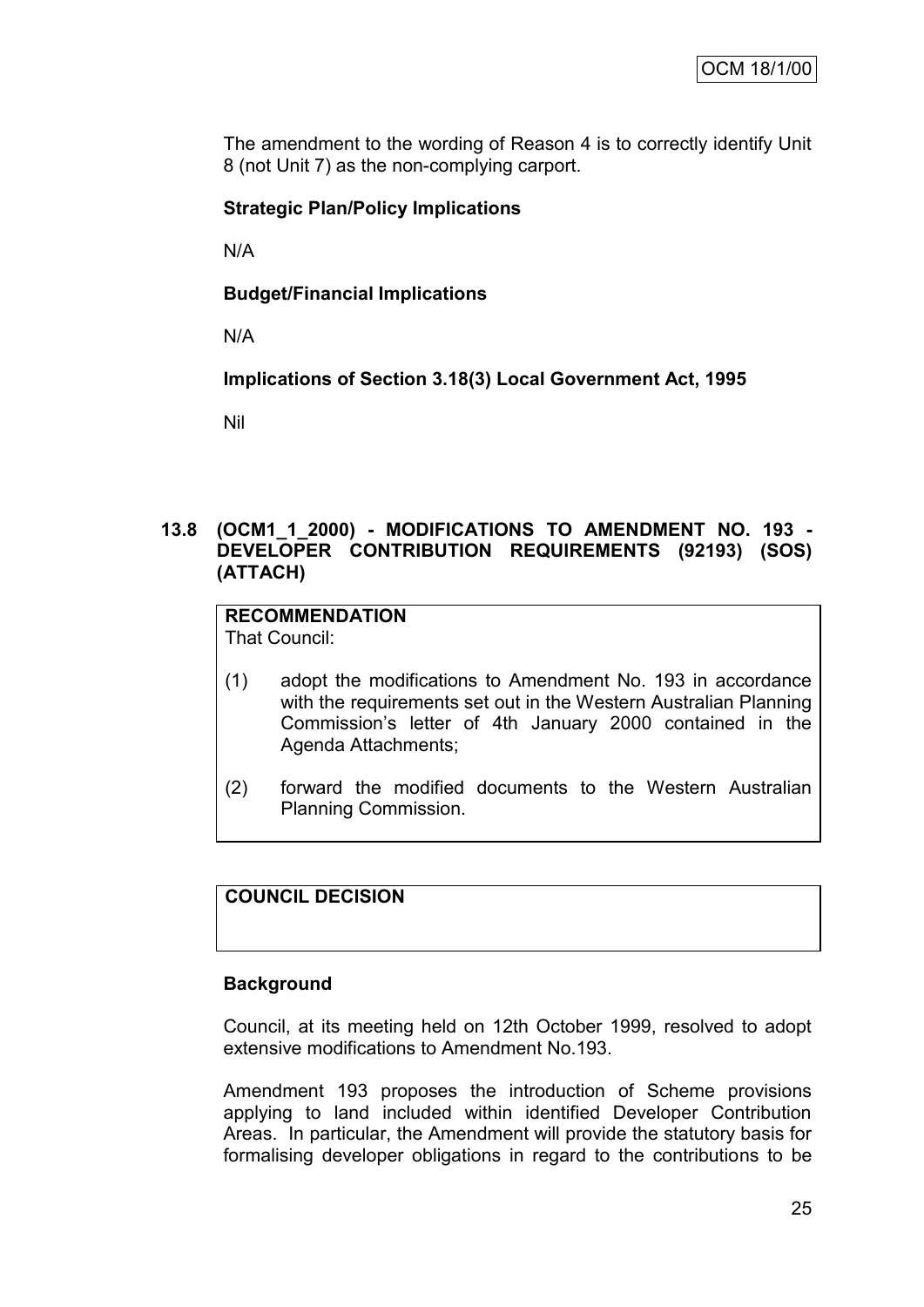made towards the provision of certain development infrastructure items (see Agenda Item 13.2 - Min.272 for additional background).

#### **Submission**

The Western Australian Planning Commission has advised that consent for Amendment No.193 to be advertised for public comment, will be granted following additional modifications being made to the Amendment documents.

The modifications required involve the following:

- 1. Clauses 12.1 to 12.14 of the Amendment are to be replaced with the Ministry for Planning"s model text provisions for Cost Contributions;
- 2. Removal of the word "Infrastructure" from Clause 12.10.1(b) of the Amendment text.

#### **Report**

The need for additional modifications to Amendment No.193 stems from changes made to the Ministry"s model text provisions for Cost Contributions. The Ministry has sought to ensure that Amendment No.193 is consistent with the corresponding provisions contained within Council"s draft of proposed Town Planning Scheme No.3.

Indeed, Council has already endorsed the required modifications as part of the modifications recently adopted in relation to Town Planning Scheme No.3 (See Min 329 - OCM 16/11/99).

It is a procedural formality to again present this matter to Council, as specific resolution is required to modify Amendment No.193.

#### **Strategic Plan/Policy Implications**

The Amendment is to result in a refined planning process for areas of new subdivision and development and determining appropriate developer contributions, particularly where land is fragmented into numerous ownerships.

#### **Budget/Financial Implications**

Nil

**Implications of Section 3.18(3) Local Government Act, 1995**

Nil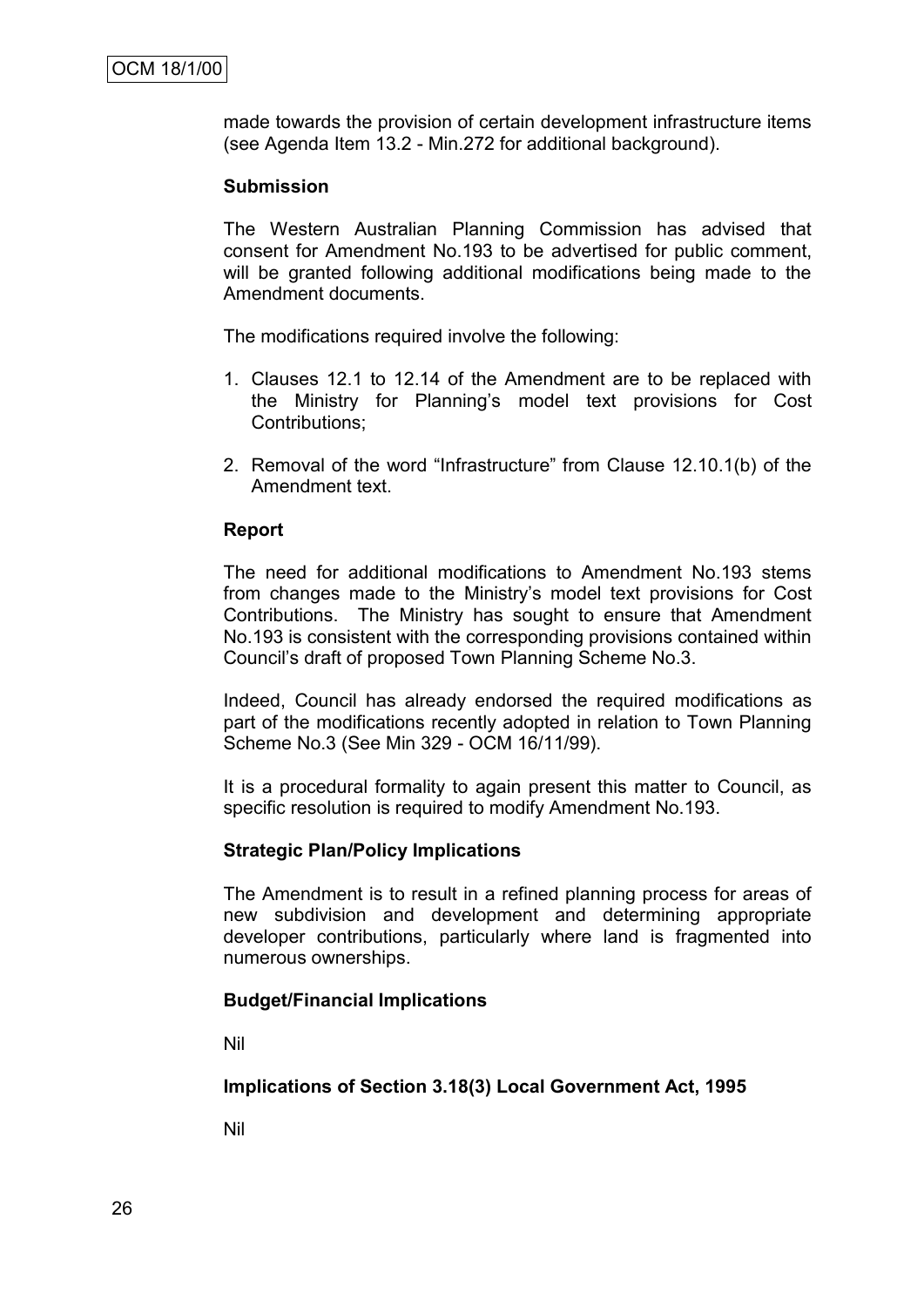#### **13.9 (OCM1\_1\_2000) - MODIFICATIONS TO AMENDMENT NO. 192 - STRUCTURE PLANNING AND DEVELOPMENT AREAS (92192) (SOS) (ATTACH)**

## **RECOMMENDATION**

That Council:

- (1) adopt the modifications to Amendment No.192 in accordance with the requirements set out in the Western Australian Planning Commission"s letter of 4th January 2000 contained in the Agenda Attachments;
- (2) forward the modified documents to the Western Australian Planning Commission.

## **COUNCIL DECISION**

#### **Background**

Council, at its meeting held on 12th October 1999, resolved to adopt extensive modifications to Amendment No.192.

Amendment No.192 proposes the introduction of Development Areas into the Scheme, coupled with associated requirements for the preparation and adoption of Structure Plans within these areas (see Agenda Item 13.2 - Min.271 for additional background).

#### **Submission**

The Western Australian Planning Commission has advised that consent for Amendment No.192 to be advertised for public comment, will be granted following additional modifications being made to the Amendment documents.

The modifications required involve the following:

- 3. Clauses 8.1 to 8.9 of the Amendment are to be made consistent with the provisions of the Ministry for Planning's model text provisions for Structure Planning in terms of detailed wording and the order in which the clauses appear;
- 4. All references to an "adopted" Structure Plan are to be replaced with "approved"; and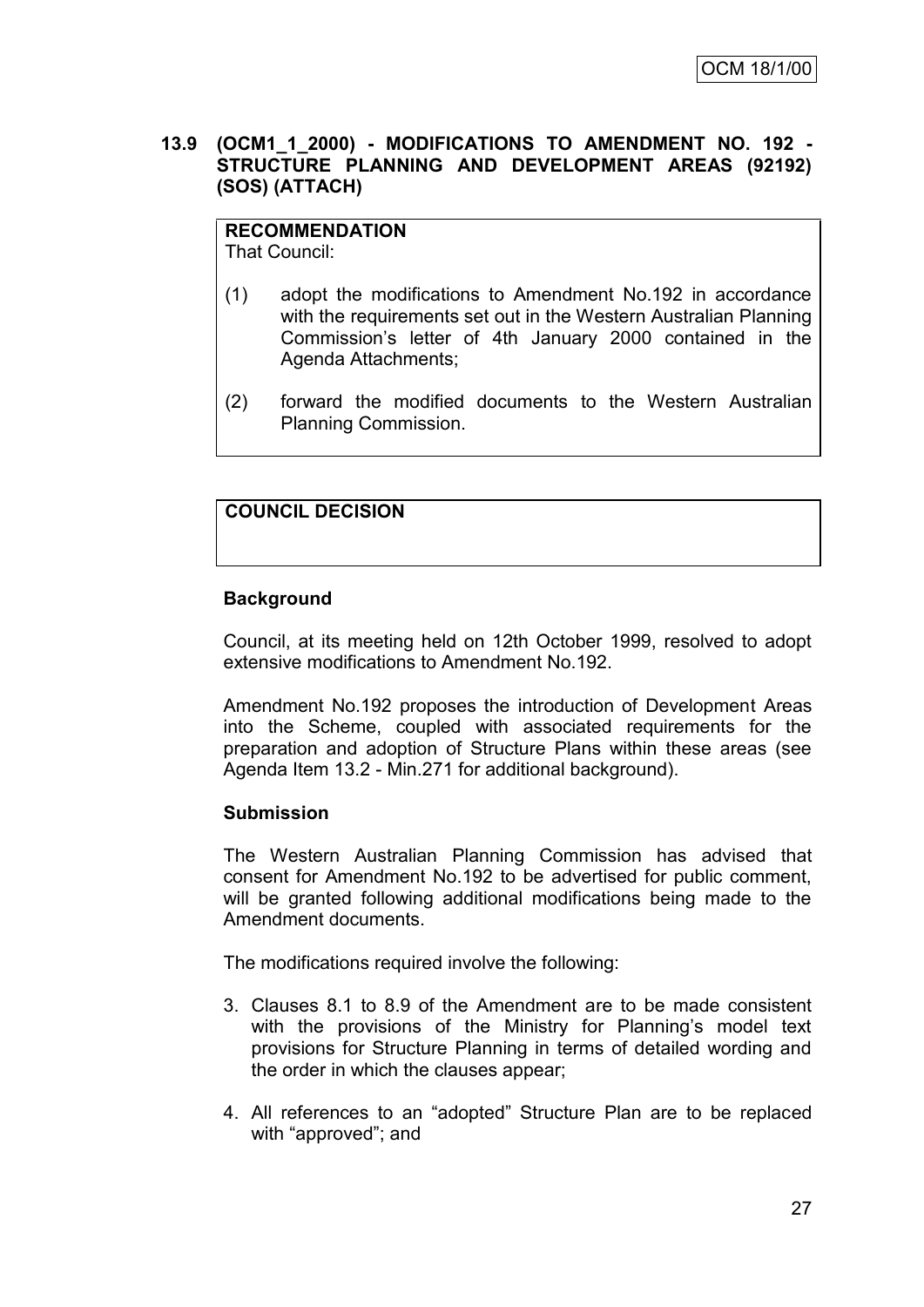5. The "Development" zone reference in the First Schedule Zoning Table being amended to include reference to Clause 8.8.

#### **Report**

The need for additional modifications to Amendment No.192, stems from changes made to the Ministry"s model text provisions for Structure Plans. The Ministry has sought to ensure that Amendment No.192 is consistent with the corresponding provisions contained within Council"s draft of proposed Town Planning Scheme No.3.

Indeed, Council has already endorsed the required modifications as part of the modifications recently adopted in relation to Town Planning Scheme No.3 (See Min 329 - OCM 16/11/99).

It is a procedural formality to again present this matter to Council, as specific resolution is required to modify Amendment No.192.

#### **Strategic Plan/Policy Implications**

The Amendment is to result in a refined planning process for areas of new subdivision and development. The Amendment has been modified in accordance with the current model text provisions.

#### **Budget/Financial Implications**

N/A

#### **Implications of Section 3.18(3) Local Government Act, 1995**

Nil

**13.10 (OCM1\_1\_2000) - PROPOSED RECLASSIFICATION OF LOT 502 SPEARWOOD AVENUE, SPEARWOOD, FROM LOCAL RESERVE PUBLIC PURPOSE FIRE STATION TO RESIDENTIAL R15 - LOT 502; 246 SPEARWOOD AVENUE, SPEARWOOD - OWNER: WA FIRE BRIGADES BOARD - APPLICANT: VIC SMITH & ASSOC (92213) (CC) (ATTACH)**

### **RECOMMENDATION**

That Council:

- (1) adopt the Schedule of Submissions as contained in the Agenda Attachments;
- (2) adopt Amendment 213 for final approval;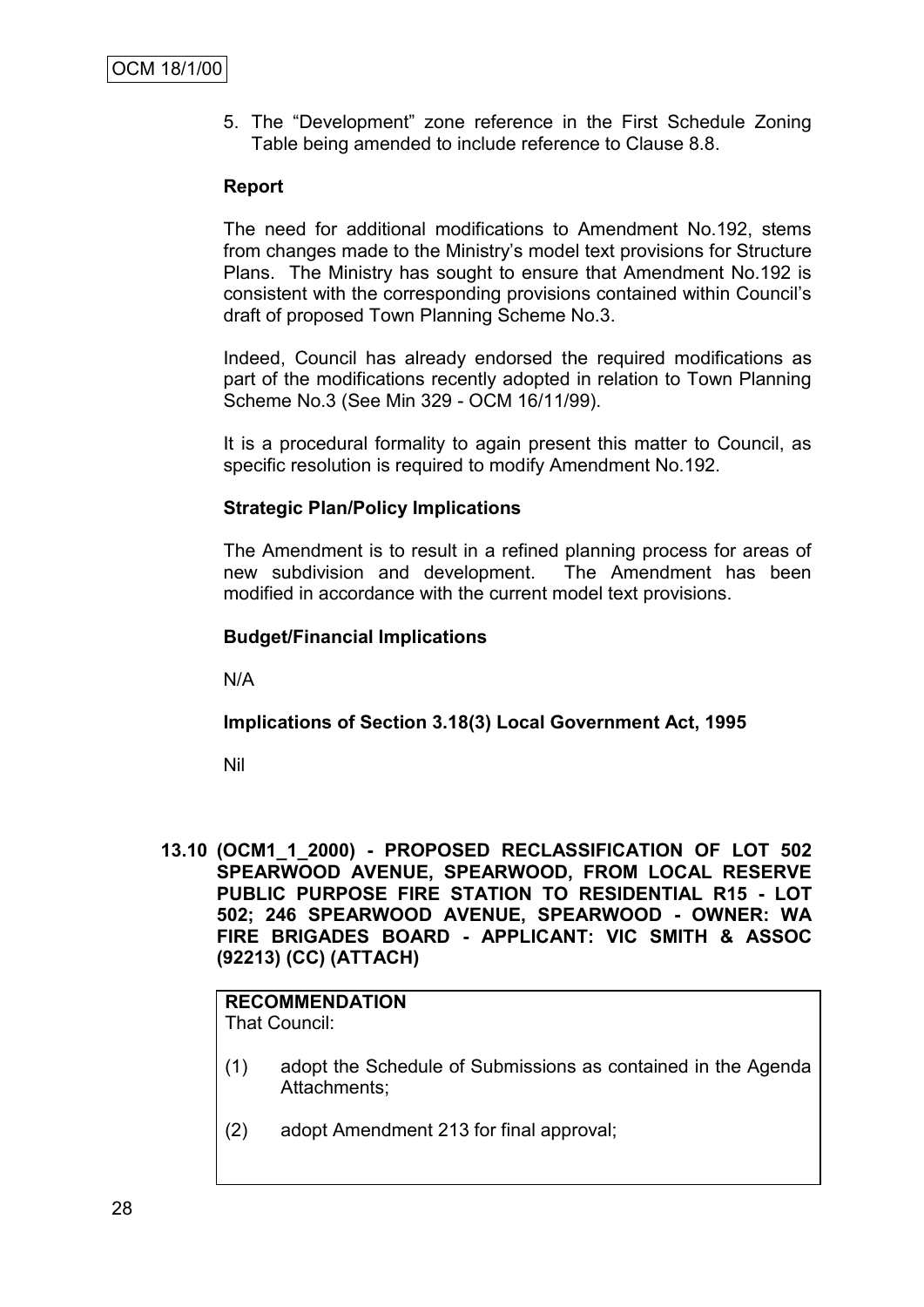- (3) in anticipation of the Hon. Minister for Planning's advice that final approval will be granted, the amendment documents be signed, sealed and forwarded to the Western Australian Planning Commission; and
- (4) advise the applicant of the Council's decision accordingly.

## **COUNCIL DECISION**

#### **Background**

| ZONING:          |                             | MRS: URBAN (ABUTS MRS OTHER REGIONAL    |  |  |
|------------------|-----------------------------|-----------------------------------------|--|--|
|                  |                             | ROADS)                                  |  |  |
|                  |                             | DZS:   LOCAL RESERVE - PUBLIC PURPOSE - |  |  |
|                  |                             | <b>FIRE STATION</b>                     |  |  |
| <b>LAND USE:</b> | <b>DISUSED FIRE STATION</b> |                                         |  |  |
| LOT SIZE:        | 2011M2                      |                                         |  |  |
| AREA:            | N/A                         |                                         |  |  |
| USE CLASS:       | P                           |                                         |  |  |

Council at its meeting of 24th August 1999, resolved to amend District Zoning Scheme No. 2 by reclassifying Lot 502 (No. 246) Spearwood Avenue, Spearwood from Local Reserve-Public Purpose – Fire Station to Residential R15.

The rezoning of the land the Residential R15 was supported on the following grounds:

- the land is surplus to fire brigade requirements;
- the proposed zoning is consistent with the surrounding zoning; and
- the rezoning will allow for the development of land with appropriate uses.

*See Agenda Attachments for August Item.*

#### **Report**

No submissions were received from adjoining landowners and the Water Corporation advises that the land is on the sewerage infill program scheduled for 2002-2003.

Given the above, Amendment 213 should proceed to finalisation.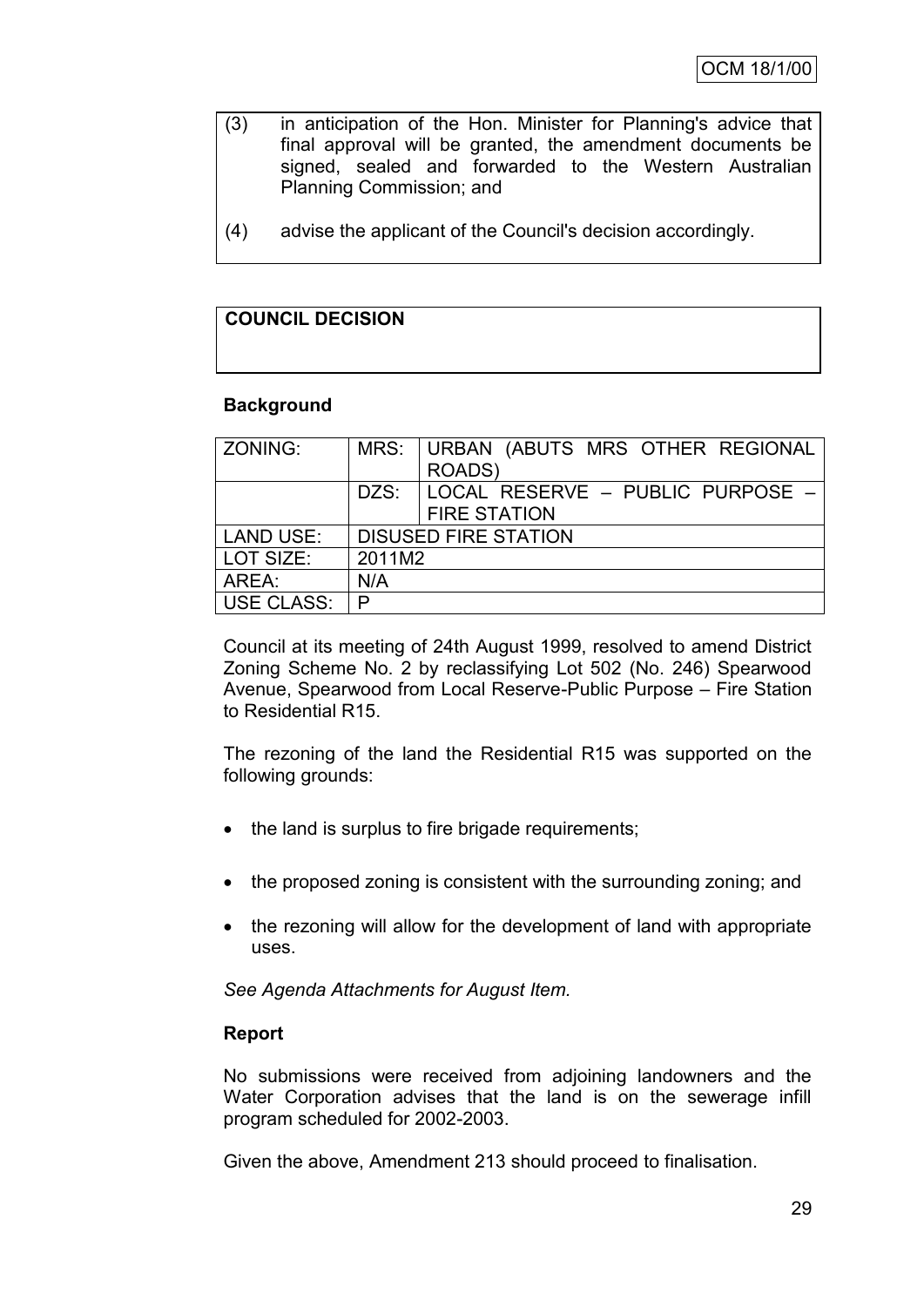#### **Strategic Plan/Policy Implications**

N/A

#### **Budget/Financial Implications**

N/A

#### **Implications of Section 3.18(3) Local Government Act, 1995**

Nil

#### **13.11 (OCM1\_1\_2000) - PROPOSED HOME OCCUPATION (COSTUME HIRE) - LOT 246, 9 STYLE COURT, BIBRA LAKE - OWNER/APPLICANT: J & G CLARKE (1115569) (SA) (MAP 13) (ATTACH)**

### **RECOMMENDATION**

That Council:

- (1) refuse the proposed home occupation (costume hire) on Lot 246, 9 Style Court Bibra Lake for the following reason:
	- 1. the proposed activity would have a detrimental impact on the residential amenity of the locality;
- (2) issue a MRS Form 2 Notice of Refusal;
- (3) advise those who made submissions, of Council's decision accordingly;

#### **COUNCIL DECISION**

#### **Background**

| l ZONING:         | MRS:            | Urban            |
|-------------------|-----------------|------------------|
|                   | DZS:            | Residential R 15 |
| LAND USE:         | <b>Dwelling</b> |                  |
| l LOT SIZE:       | 732m2           |                  |
| AREA:             | N/A             |                  |
| <b>USE CLASS:</b> | "AA"            |                  |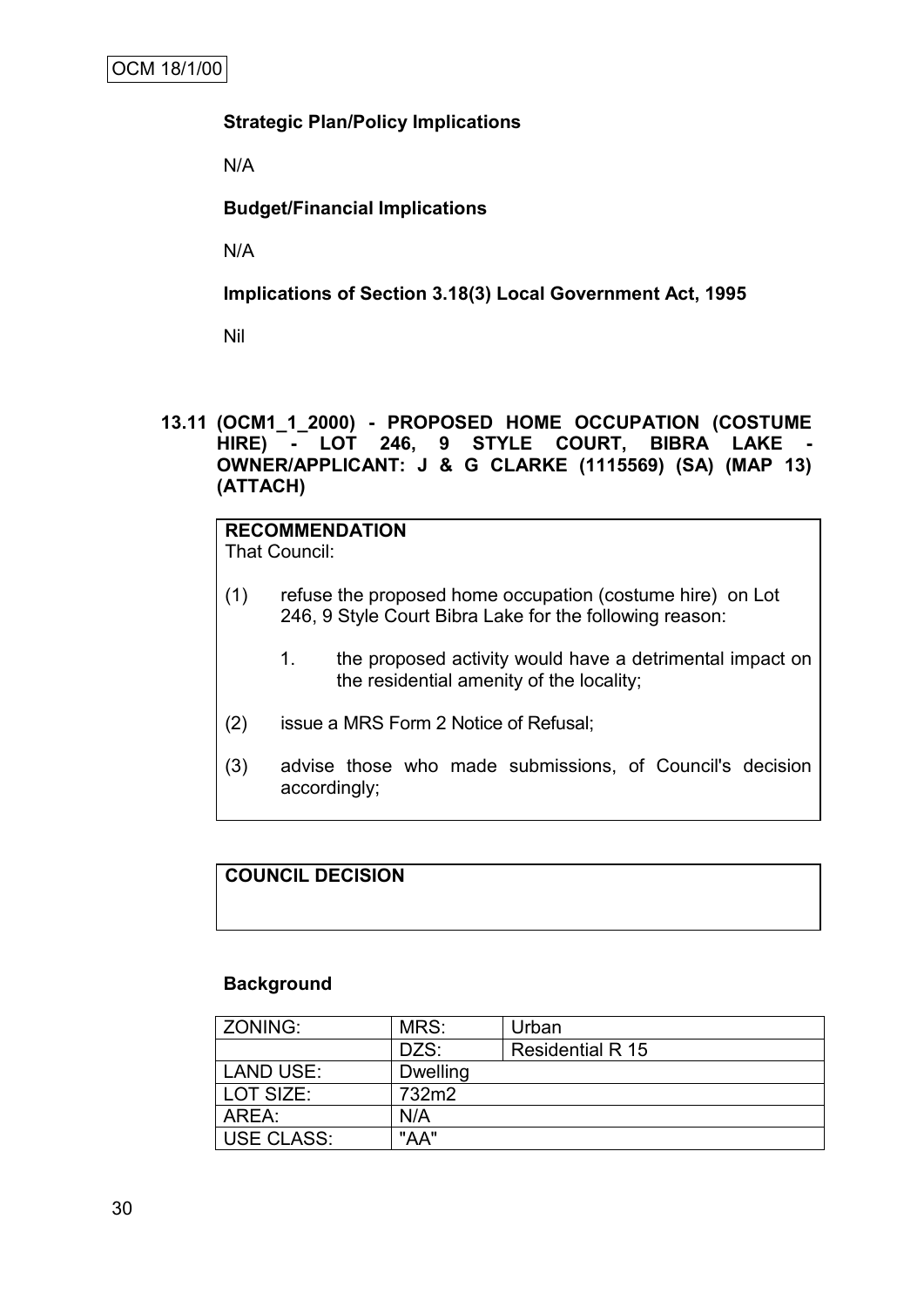## **Submission**

The applicant wishes to use half the double garage to operate a costume hire business called "Inhibitions Costume Hire", which would hire out a variety of costumes and accessories to suit. The intended days and hours of operation are as follows:

Monday 9.30am to 6.30pm, Wednesday to Friday 9.30am to 6.30pm, and Saturday 9.30am to 4.30pm.

The application was advertised for public comment due to the nature of application and one submission was received objecting to the proposal. Refer to Agenda Attachments for further details.

#### **Report**

One submission was received during the advertising period from an adjoining landowner, who was concerned about the increase of vehicles in the cul-de-sac street, loss of privacy and the precedent set by approving this application.

These are all valid concerns, especially as the applicant intends to operate on a commercial basis, including being open to the customers after normal office hours. This indicates that the nature of the business is not suited for a quiet residential locality, but should be located in a commercial or industrial zone therefore, the application is recommended to be refused.

#### **Strategic Plan/Policy Implications**

N/A

#### **Budget/Financial Implications**

N/A

**Implications of Section 3.18(3) Local Government Act, 1995**

Nil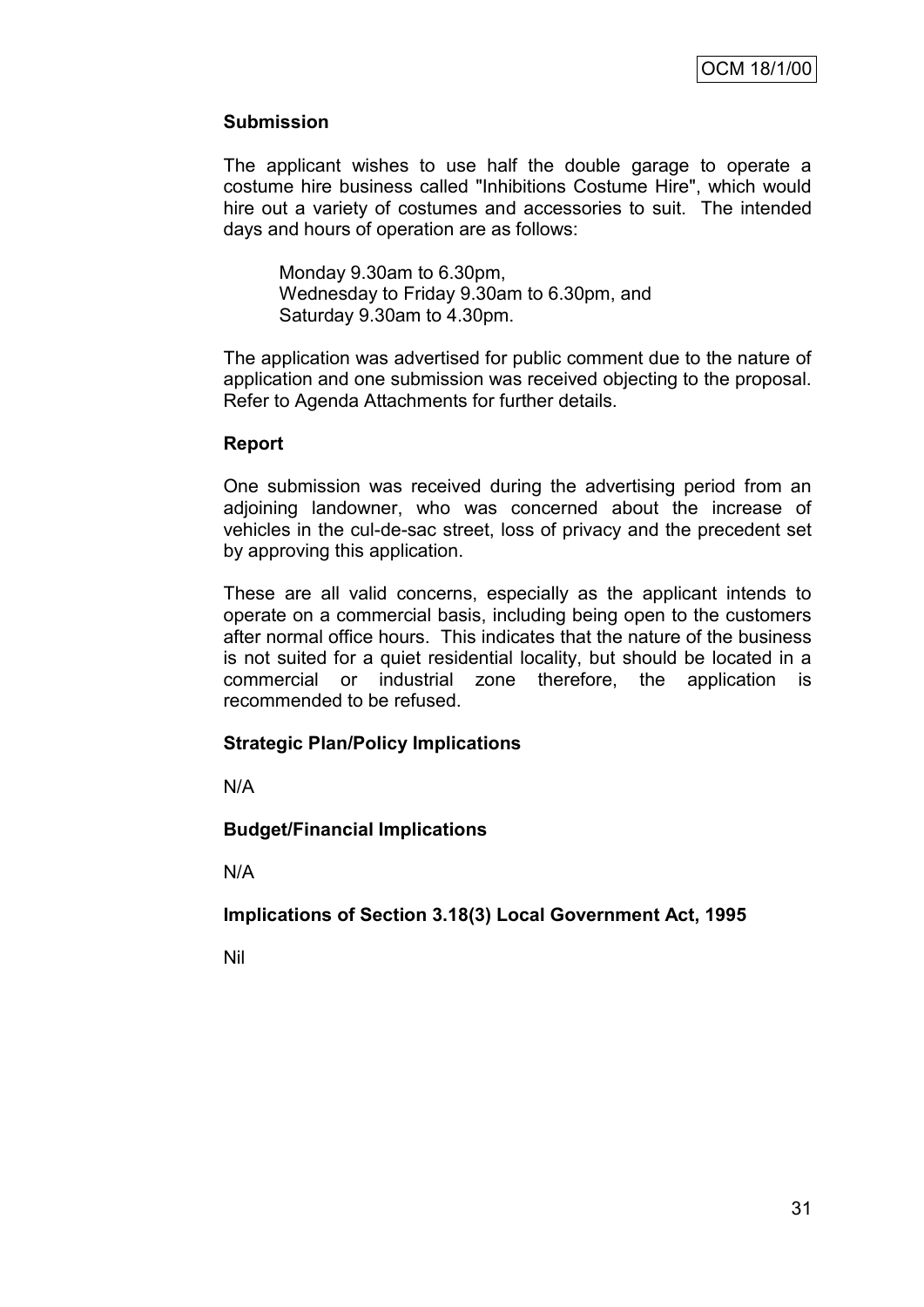**13.12 (OCM1\_1\_2000) - AMENDMENT NO. 219 - ADDITIONAL USE - FRUIT AND VEGETABLE WAREHOUSE AND DISTRIBUTION CENTRE - LOT 81 WATTLEUP ROAD, WATTLEUP - OWNER/APPLICANT: POWERWIDE CORPORATION (92219) (CC) (MAP 17) (ATTACH)**

|               | <b>RECOMMENDATION</b><br>That Council:                                                                                                                                                                                                                                                                                                                  |                                                                                                                                                                    |                                                                                                                                                           |  |  |
|---------------|---------------------------------------------------------------------------------------------------------------------------------------------------------------------------------------------------------------------------------------------------------------------------------------------------------------------------------------------------------|--------------------------------------------------------------------------------------------------------------------------------------------------------------------|-----------------------------------------------------------------------------------------------------------------------------------------------------------|--|--|
| (1)           | Adopt the following amendment:                                                                                                                                                                                                                                                                                                                          |                                                                                                                                                                    |                                                                                                                                                           |  |  |
|               | AMENDED).<br>SCHEME.                                                                                                                                                                                                                                                                                                                                    | TOWN PLANNING AND DEVELOPMENT ACT, 1928<br>RESOLUTION DECIDING TO AMEND A TOWN PLANNING<br>CITY OF COCKBURN TOWN PLANNING SCHEME - DISTRICT<br>ZONING SCHEME NO. 2 | (AS                                                                                                                                                       |  |  |
|               |                                                                                                                                                                                                                                                                                                                                                         | <b>AMENDMENT 219</b>                                                                                                                                               |                                                                                                                                                           |  |  |
|               | 1.                                                                                                                                                                                                                                                                                                                                                      | Adding to the Second Schedule of the Scheme Text<br>under the headings the following:                                                                              |                                                                                                                                                           |  |  |
| <b>Street</b> |                                                                                                                                                                                                                                                                                                                                                         | <b>Particulars of Land</b>                                                                                                                                         | <b>Additional Use Permitted</b>                                                                                                                           |  |  |
|               | Wattleup Road                                                                                                                                                                                                                                                                                                                                           | Lot 81 on Plan 8190<br>Being on Certificate of Title<br>Volume 1313 Folio 552                                                                                      | Fruit and Vegetable Distribution<br>for<br>Centre<br>the<br>handling,<br>processing treating, packing<br>of fruit<br>carrying<br>and<br>and<br>vegetables |  |  |
|               | 2.<br>Adding to the Scheme Map, the additional use symbol<br>and annotation 'Fruit and Vegetable Warehouse and<br>Distribution' over portion of Lot 81 Wattleup Road,<br>Wattleup.                                                                                                                                                                      |                                                                                                                                                                    |                                                                                                                                                           |  |  |
| (2)           | forward a copy of a signed document to the Environmental<br>Protection Authority in accordance with section 7 A(1) of the<br>Act,                                                                                                                                                                                                                       |                                                                                                                                                                    |                                                                                                                                                           |  |  |
| (3)           | forward copies of the signed documents to the Western<br>Australian Planning Commission, requesting consent to<br>advertise be granted following receipt of written advice from the<br>Environmental Protection Authority, that the<br>Scheme<br>Amendment is not required to be assessed under section 48A<br>of the Environmental Protection Act; and |                                                                                                                                                                    |                                                                                                                                                           |  |  |
| (4)           | advise the applicant of the Council's resolution.                                                                                                                                                                                                                                                                                                       |                                                                                                                                                                    |                                                                                                                                                           |  |  |

## **COUNCIL DECISION**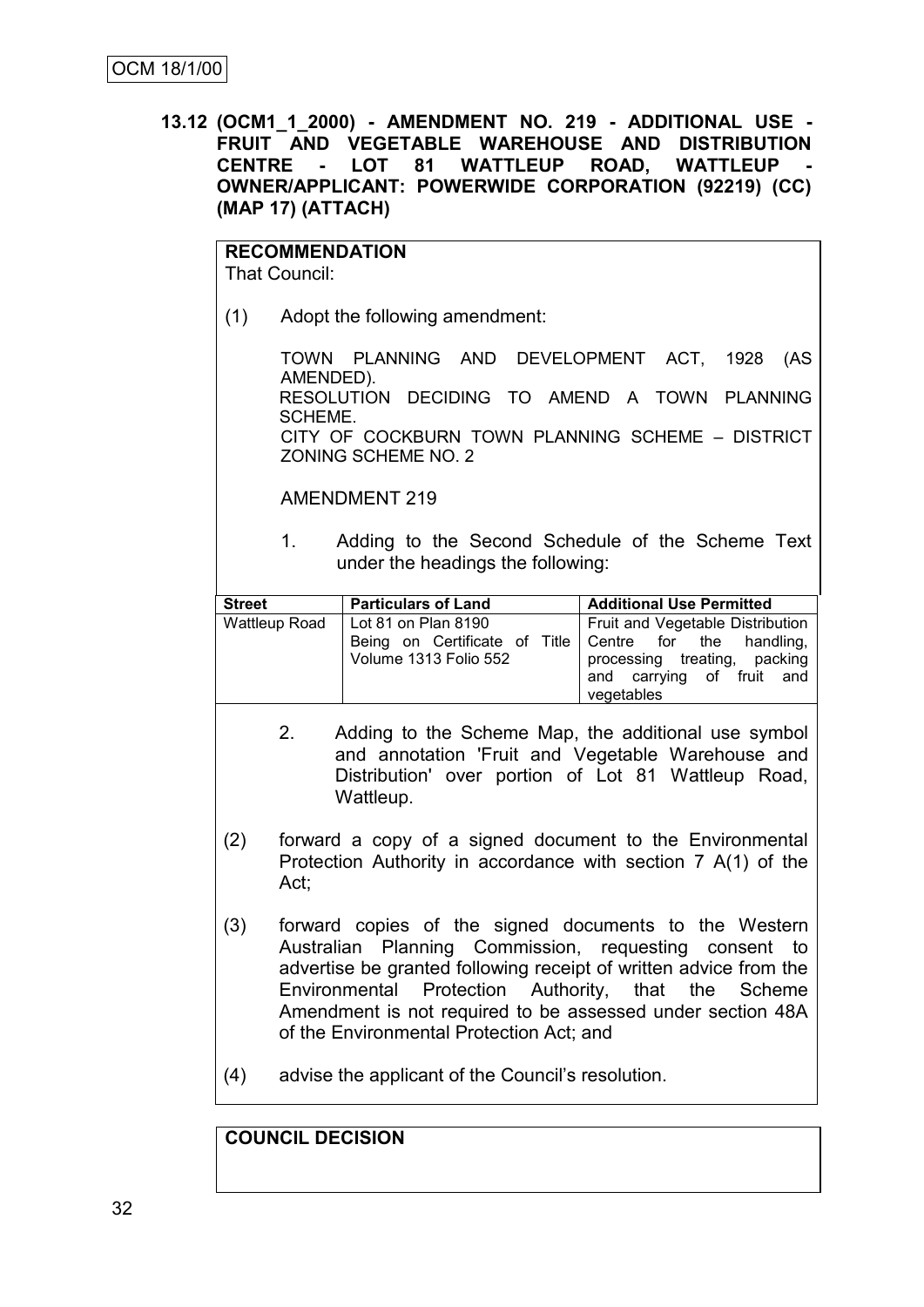#### **Background**

| l ZONING:        |                          | MRS: RURAL |  |
|------------------|--------------------------|------------|--|
|                  |                          | DZS: RURAL |  |
| <b>LAND USE:</b> | <b>Vacant Rural Land</b> |            |  |
| LOT SIZE:        | 2.6735                   |            |  |
| AREA:            | 7000m2                   |            |  |
| l USE CLASS:     | Rural Pursuit 'P' use    |            |  |

Lot 81 is an undeveloped rural property.

The landholding to the east is developed with a turf farm and the lot to the west is developed with 2 residences and outwardly appears as a Special Rural development. A substantial house with market garden has been developed on the adjacent side of Wattleup Road, opposite Lot 81. The locality is characterised by market gardens, turf farms and associated development such as houses and sheds.

A development application was lodged with Council in October 1999, to develop a fruit and vegetable packaging facility on site. It was proposed that trucks deliver produce sourced from outside the locality to the site to be packaged for overseas export.

Council solicitors advised that the development proposal could not be considered as 'Industry-Rural' as the fruit and vegetables were not to be sourced from the locality. The legal advice indicates that the use may be considered as Light Industry - an X use, a use not permitted in the Rural zone, or a discretionary 'SA' use subject to the development only packaging fruit and vegetables from the locality. *See Agenda Attachments for solicitors advise.*

The proponent of the development has modified the proposal and made written undertaking to Council, to only package local produce and seeks approval to the development proposal on the basis of this understanding. Six(6) submissions of objection were received in respect to the development application. *The development proposal is presented in this agenda.*

The proponent however, still seeks to be able to source produce from non-local areas and has requested Council amend the Scheme accordingly.

## **Submission**

The landowner has requested Council amend TPS No. 2 to allow for the development of a fruit and vegetable packaging facility over a 7000m2 portion of the site. The following amendment is proposed: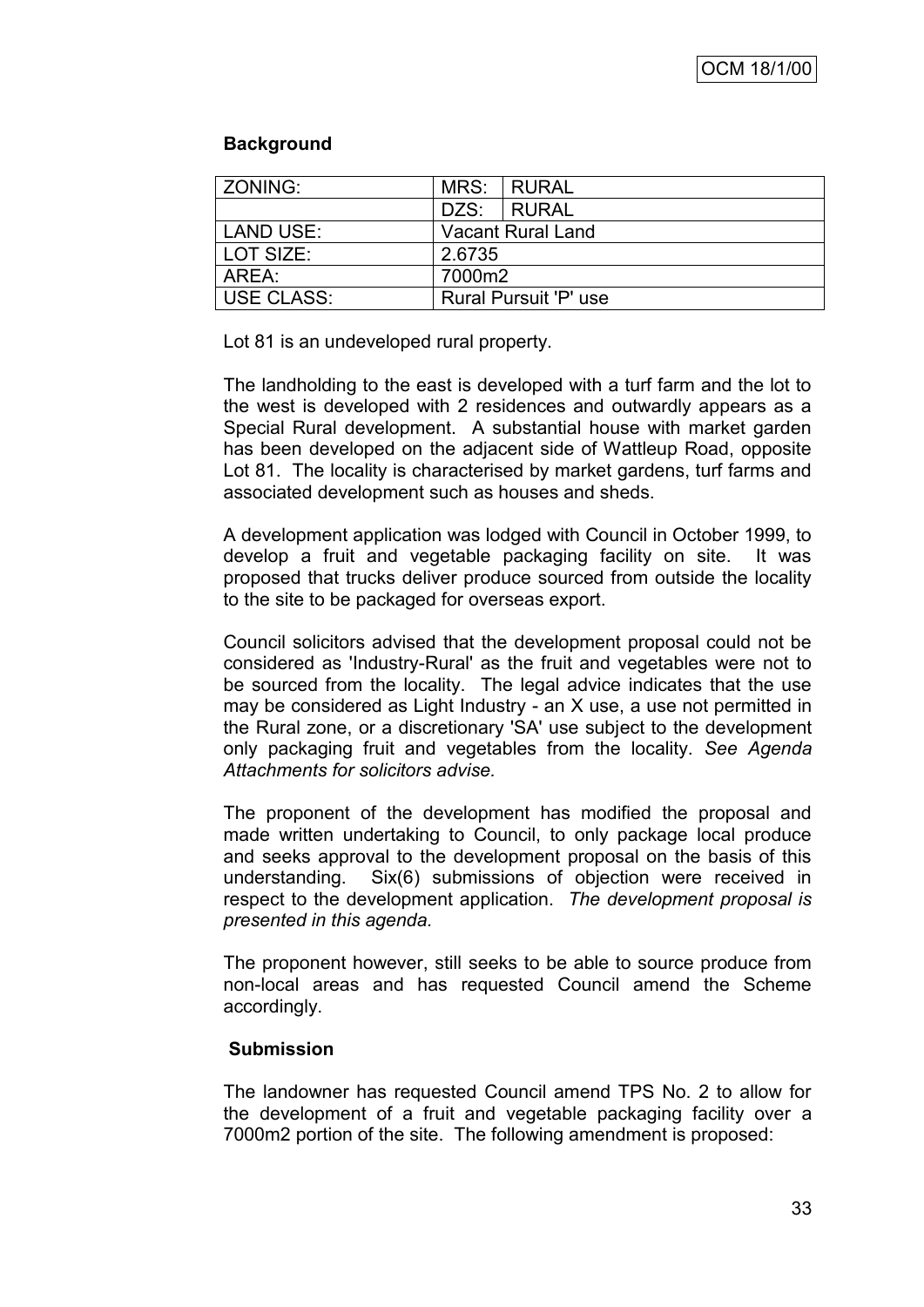1. Adding to the Second Schedule of the Scheme Text under the headings the following:

| <b>Street</b>    | <b>Particulars of Land</b>                                                    | <b>Additional</b><br><b>Use</b><br><b>Permitted</b>                                                                                               |
|------------------|-------------------------------------------------------------------------------|---------------------------------------------------------------------------------------------------------------------------------------------------|
| Wattleup<br>Road | Lot 81 on Plan 8190<br>Being on Certificate of Title<br>Volume 1313 Folio 552 | Fruit and Vegetable<br><b>Distribution Centre for</b><br>the handling, treating,<br>processing, packing or<br>carrying of fruit and<br>vegetables |

2. Adding to the Scheme Map, the additional use symbol and annotation 'Fruit and Vegetable Warehouse and Distribution' over portion of Lot 81 Wattleup Road, Wattleup.

#### **Report**

A fruit and vegetable distribution centre is located nearby, close to the corner of Wattleup and Mandogalup Roads within Cockburn and Kwinana. This proposal took place in the Rural Zone via an amendment to the TPS No.1 in 1982.

The proponent has advised that although the sourcing of the produce from the locality is economical due to savings in transport costs, some produce such as potatoes, are not grown locally and need to be sourced from non-local areas such as the south west of the state.

The additional use is proposed for the front portion of Lot 81, to limit the size of the operation but still allowing for possible future expansion.

Outwardly, the facilities proposed including a shed  $(600<sup>m2</sup>)$ , residence and parking area, would be similar in nature to other sheds and residence in the locality. In comparison, 3 sheds of 1280m2 used for hydroponics have been developed on Lot 77 Wattleup Road. *See Agenda Attachments Surrounding Development/Landuse.*

The estimated number of truck movements (2-3 per day) is minimal and unlikely to have a noticeable impact on traffic and safety.

It is considered that the use of a portion of the site for warehousing and packaging of fruits and vegetables, is consistent with the intent of the Rural zone.

#### **Strategic Plan/Policy Implications**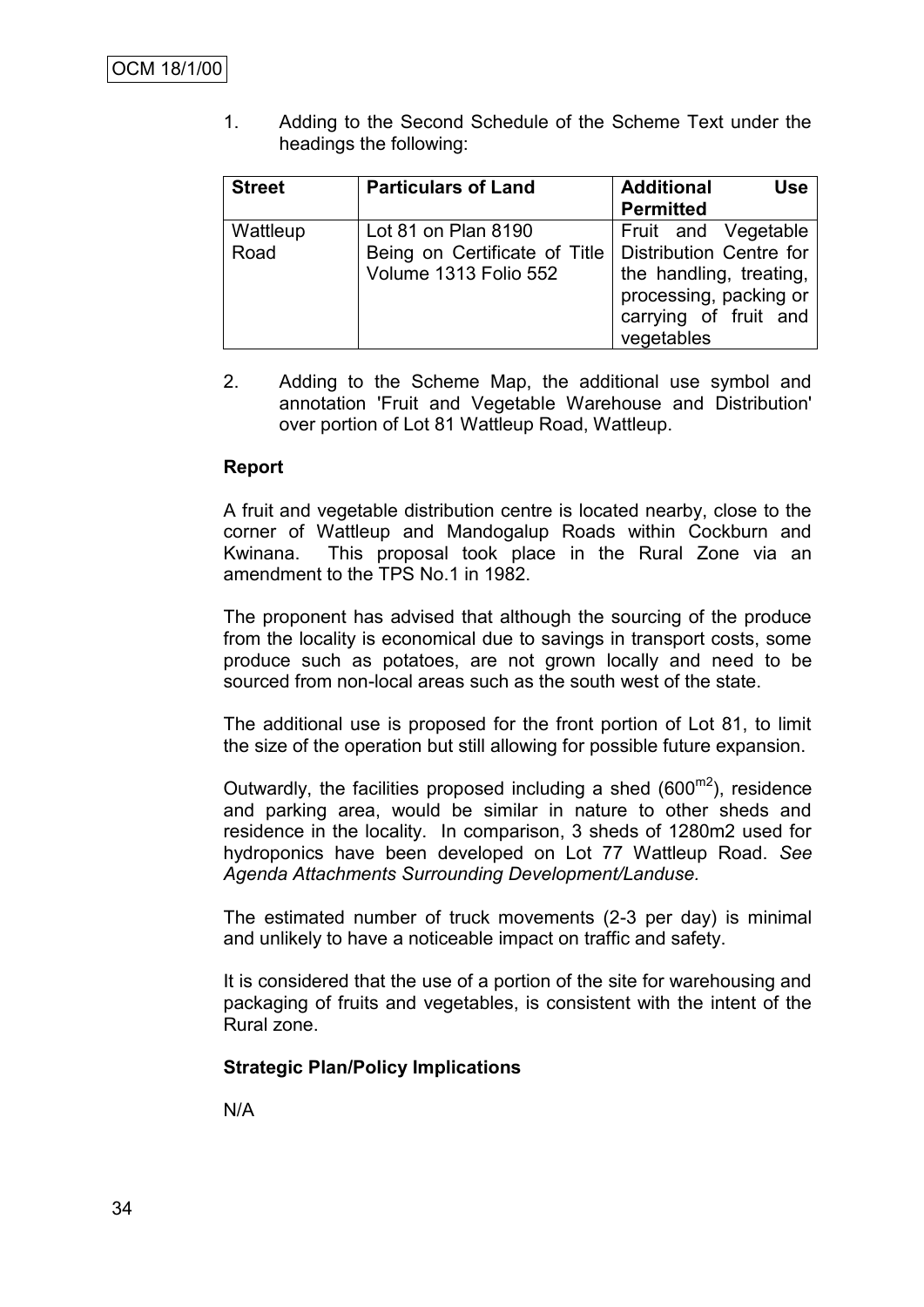### **Budget/Financial Implications**

N/A

**Implications of Section 3.18(3) Local Government Act, 1995**

Nil

## **13.13 (OCM1\_1\_2000) - FRUIT AND VEGETABLE PACKAGING FACILITY - LOT 81 WATTLEUP ROAD, WATTLEUP - OWNER/APPLICANT: POWERWIDE CORPORATION (4411477) (CC) (MAP 17) (ATTACH)**

## **RECOMMENDATION**

That Council:

- (1) approve the application for fruit and vegetable packaging facility at Lot 81 Wattleup Road, Wattleup subject to the following:
	- 1. Standard conditions and footnotes as contained in Council Policy PD 17 as determined appropriate to this application by delegated officer, under clause 7.6 of Council's District Zoning Scheme No. 2;

#### Special Conditions

- 1. Prior to the issue of a building licence, detailed plans of the development at an appropriate scale are to be submitted to and approved by Council's Planning Department. Such plans to include the following:
	- (1) A site plan showing the location of all proposed buildings including dimensions, areas and a north point.
	- (2) The location of proposed uses within the buildings and on land including provision of 10 parking bays, access-ways and crossovers, loading and unloading vehicular circulation including the extent of sealed areas.
	- (3) Elevations and cross section of proposed buildings.
	- (4) Type of building materials and colours.
	- (5) The number, location and size of any signs proposed.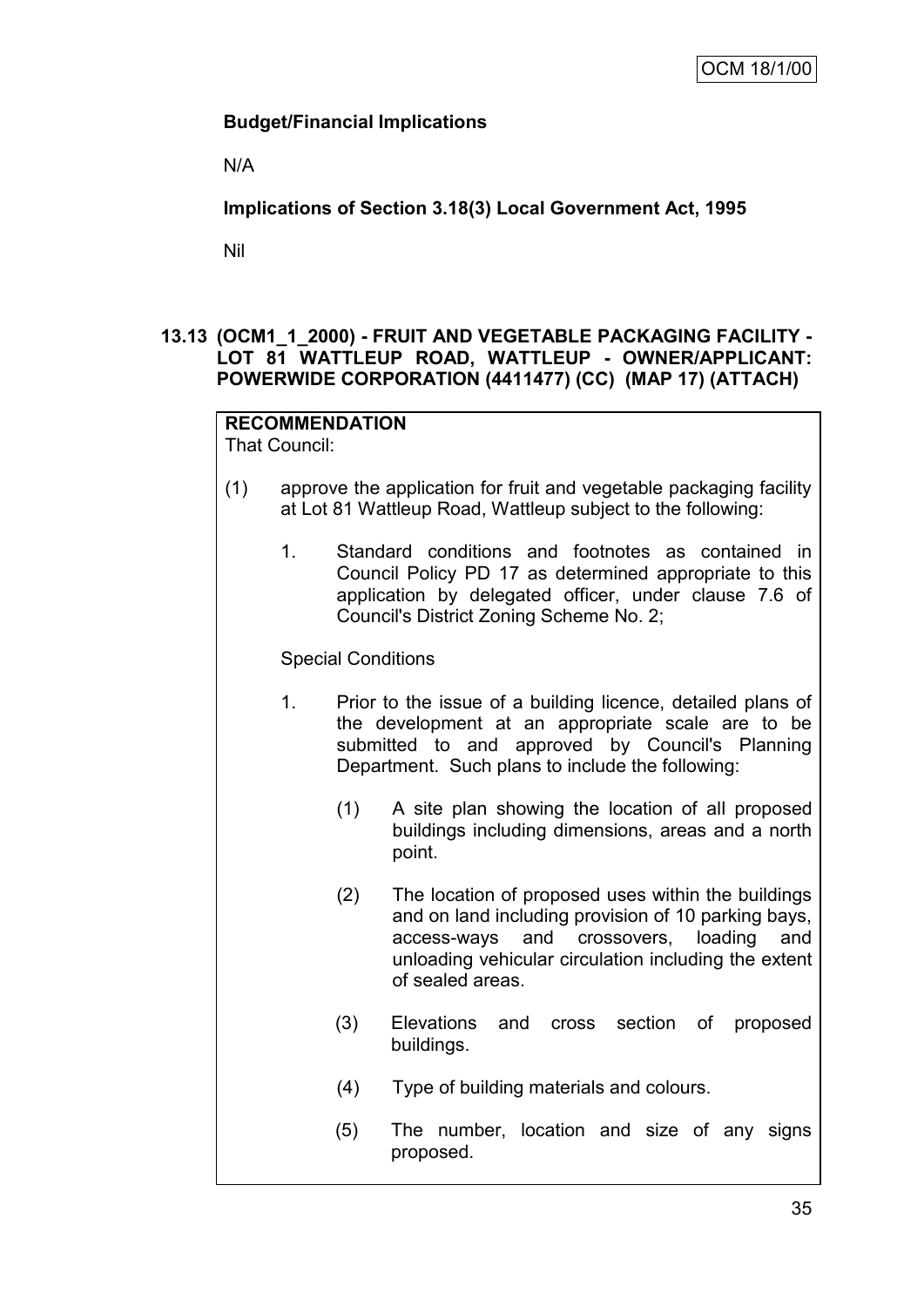2. No fruit and vegetables from outside the locality are to be handled, processed or packaged on site unless otherwise allowed for in future, under the City of Cockburn District Zoning Scheme.

#### Special Footnote

- 1. Council's approval to the development should not be construed as an endorsement to proposed Amendment 219 to the City of Cockburn Town Planning Scheme No. 2 to allow for the additional use of fruit and vegetable warehouse and distribution centre on a portion of Lot 81.
- (2) issue a MRS Form 2 Notice of Approval valid for 24 months to the applicant; and
- (3) advise those who made submission of the Council's decision.

## **COUNCIL DECISION**

#### **Background**

| <b>ZONING:</b>   | MRS:                         | I RURAL      |  |  |
|------------------|------------------------------|--------------|--|--|
|                  | DZS:                         | <b>RURAL</b> |  |  |
| <b>LAND USE:</b> | vacant                       |              |  |  |
| LOT SIZE:        | 2.6735                       |              |  |  |
| AREA:            | N/A                          |              |  |  |
| USE CLASS:       | <b>Rural-Industry SA use</b> |              |  |  |

Lot 81 is an undeveloped rural property.

The landholding to the east is developed with a turf farm and the lot to the west is developed with 2 residences and outwardly appears as a Special Rural development. A substantial house with market garden has been developed on the adjacent side of Wattleup Road opposite Lot 81. The locality is characterised by market gardens, turf farms and associated development such as houses and sheds.

A development application was lodged with Council in October 1999, to develop a fruit and vegetable packaging facility on site. It was proposed that trucks deliver produce sourced from outside the locality to the site to be packaged for overseas export.

Council solicitors advised that the development proposal could not be considered as 'Industry-Rural', as the fruit and vegetables were not to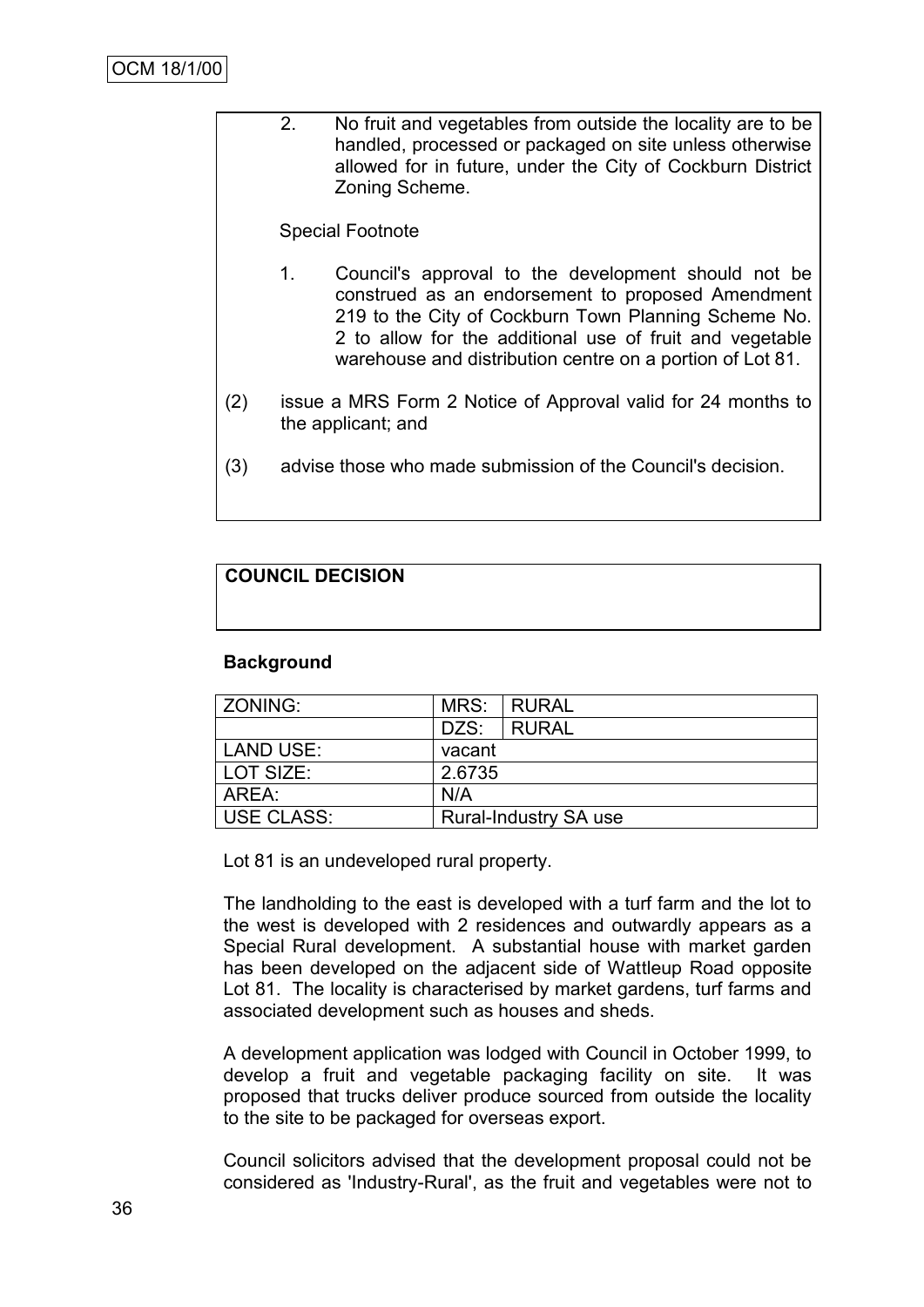be sourced from the locality. The legal advice indicates that the use may be considered as Light Industry, a use not permitted in the Rural zone, or a discretionary 'SA' use subject to the development only packaging fruit and vegetables from the locality. *See Agenda Attachments for solicitors advise.*

The proponent of the development has modified the proposal and made written undertaking to Council, to only package local produce thereby making the proposal consistent with the 'Rural-Industry' classification (SA use) of the Scheme.

The proponent however, still seeks to be able to source produce from non-local areas and has requested Council amend the Scheme accordingly. *Amendment 219 is presented in this agenda*

#### **Submission**

Application has been made to develop the land with a fruit and vegetable packing facility for local produce. The operation and physical characteristics of the proposal are as follows:

- A packing shed of approximately 600  $m^2$  including an office, meeting room, loading and packing areas.
- A house/living quarters for 2 employees.
- 10 employees.
- 2 to 3 trucks delivering fruits and vegetables per day.
- Shed to be approximately 6 metres in height.
- Building setbacks in accordance with Council policy.

#### **Report**

Six(6) submissions have been received from nearby and adjoining landowners, objecting on the grounds of property devaluation, noise from trucks and machinery and increased traffic. *See Agenda Attachments for summary of submissions.*

Outwardly, the facilities proposed including a shed  $(600^{m2})$ , residence and parking area, would be similar in nature to other sheds and residence in the locality. In comparison, 3 sheds of 1280m2 used for hydroponics have been developed on Lot 77 Wattleup Road. *See Agenda Attachments Surrounding Development/Landuse.*

The estimated number of truck movements (2-3 per day) is minimal and unlikely to have a noticeable impact on traffic and safety.

The City of Cockburn has the  $4<sup>th</sup>$  highest value of horticultural production within a study (*'Coastal land and ground-water for horticulture from Gingin to Augusta'* - Agriculture Western Australia) of metropolitan and country local authorities. The sourcing of local produce for the proposal appears a realistic proposal. The proponent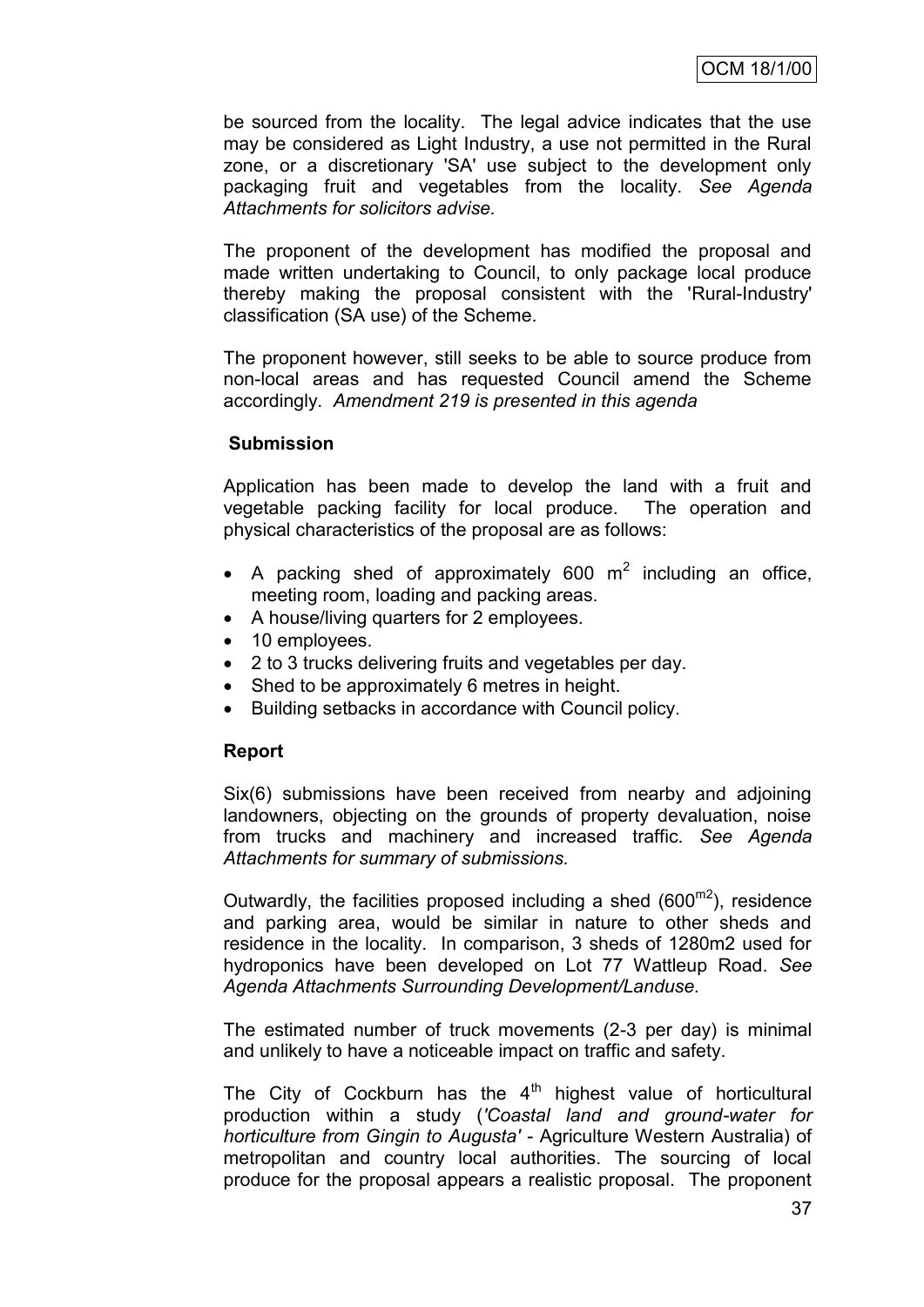has also advised that sourcing of local produce reduces transportation costs.

Although the plans submitted in support of the development lack the finer detail, they are sufficient for consideration of the use and concept of the development. Any planning approval should require further detailed plans to Council's satisfaction.

It is considered that the proposal is consistent with the intent of the Rural zone. The proponent of the development should be advised however, that approval to this proposal should not be construed as an endorsement to Amendment 219 to allow for non-local produce to be dealt with at the facility.

#### **Strategic Plan/Policy Implications**

N/A

**Budget/Financial Implications**

N/A

**Implications of Section 3.18(3) Local Government Act, 1995**

Nil

**13.14 (OCM1\_1\_2000) - PROPOSED LEGAL ACTION - UNAUTHORISED DEVELOPMENT - LOT 897, CNR MARVELL AVENUE AND ROCKINGHAM ROAD, MUNSTER - OWNER: RAESIDE PTY LTD (3314397) (SR) (ATTACH)**

## **RECOMMENDATION**

That Council:

- (1) instruct Council"s Solicitors to undertake legal action against Gull Petroleum (WA) Pty Ltd, Raeside Pty Ltd and Garavanta Nominees Pty Ltd under the Town Planning and Development Act (1928), in respect of unauthorised development on Lot 897, corner of Marvell Avenue and Rockingham Road, Munster.
- (2) delegate the carriage and conduct of proceedings in the matter to the Chief Executive Officer.

**COUNCIL DECISION**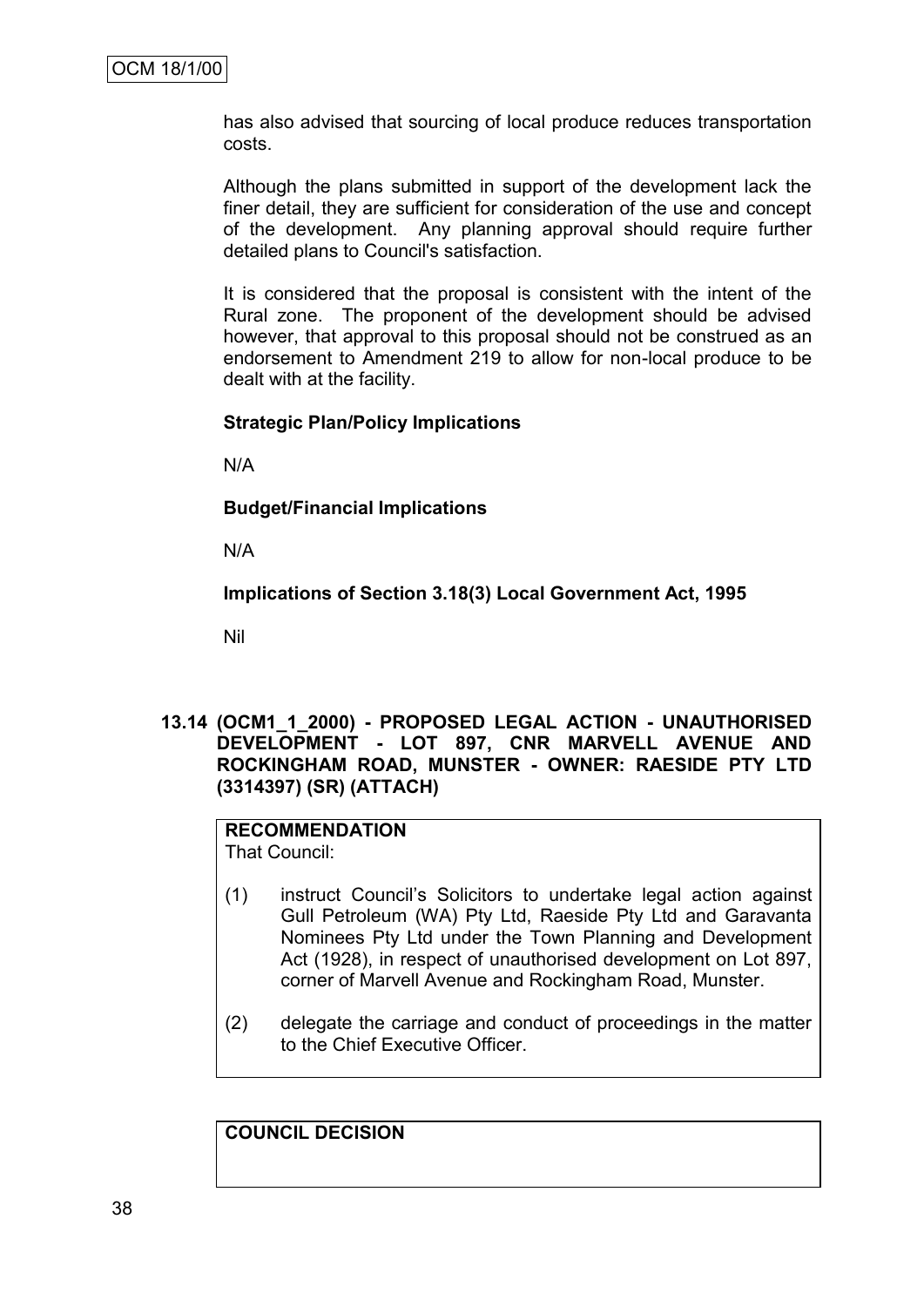### **Background**

An Application for Planning Approval and an Application for Building Licence has been received for redevelopment works to be undertaken on the existing Gull service station on the subject site. The works include development of a new carpark, new canopy and bowsers and the internal and exterior refurbishment of the workshop building, as indicated on the attached plans.

Inspection of the site on Thursday  $6<sup>th</sup>$  January 2000, revealed that the works had been substantially commenced without the issue of a Planning Approval or a Building Licence.

| <b>ZONING:</b> | MRS: Urban             |                   |  |  |
|----------------|------------------------|-------------------|--|--|
|                |                        | DZS:   Commercial |  |  |
| LAND USE:      | <b>Service Station</b> |                   |  |  |
| LOT SIZE:      | 2295m2                 |                   |  |  |
| AREA:          |                        |                   |  |  |
| USE CLASS:     |                        |                   |  |  |

#### **Submission**

N/A

#### **Report**

A Stop Work Order under Section 374 of the Local Government (Miscellaneous Provisions) Act 1960 was recently issued under Delegated Authority.

The application for Planning Approval is currently being assessed. This involves review of the plans by a traffic consultant and an acoustic consultant. The proposed redevelopment of the workshop requires expert assessment to determine the likely compliance or otherwise with noise regulations, due to its proximity to residential development.

The works which require Planning Consent and which have been substantially commenced without approval, include exterior modifications to the workshop and substantial earthworks and drainage works for the proposed new carpark.

## **Strategic Plan/Policy Implications**

N/A

#### **Budget/Financial Implications**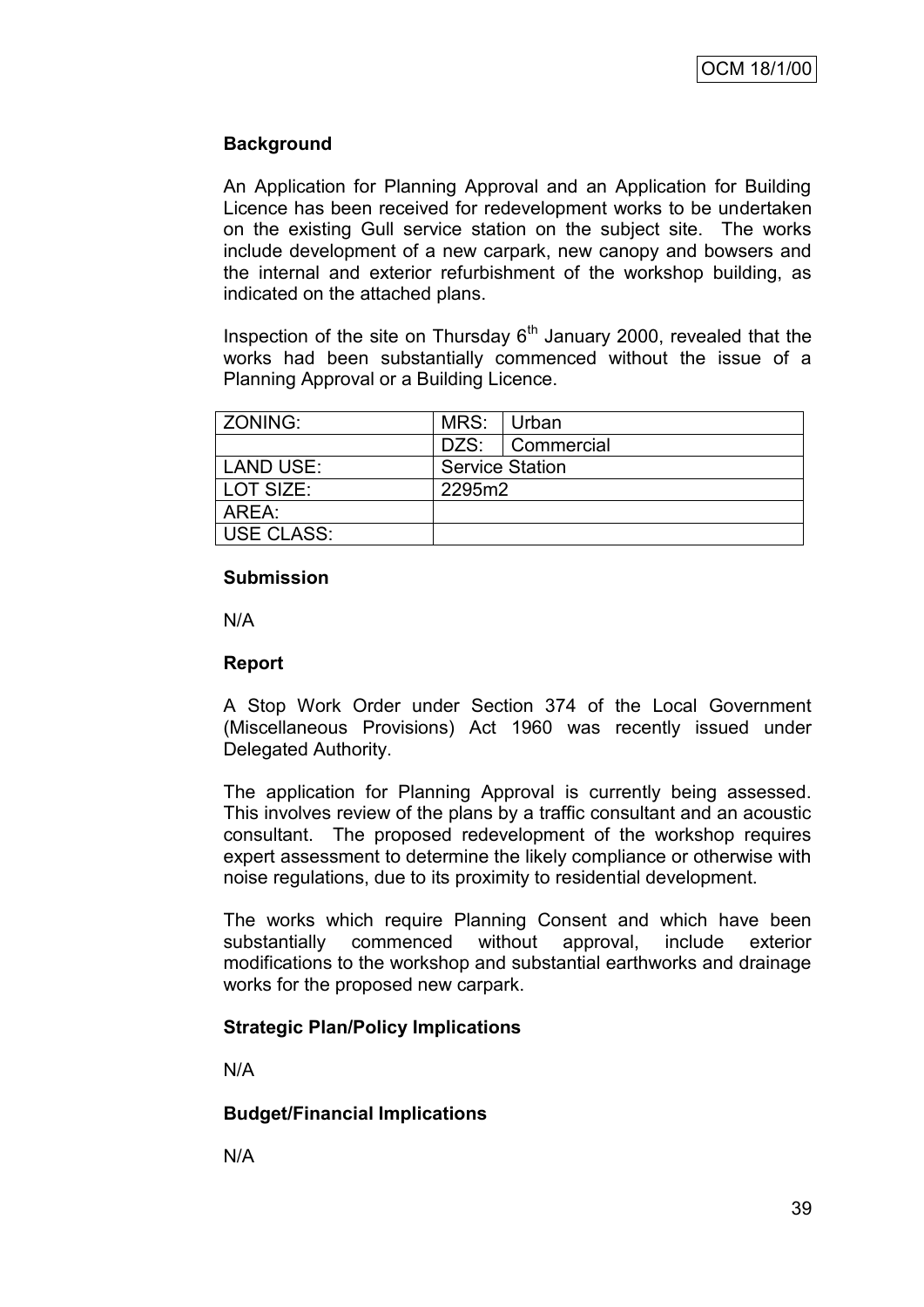#### **Implications of Section 3.18(3) Local Government Act, 1995**

Nil

#### **13.15 (OCM1\_1\_2000) - AUTHORISED PERSON - PRIVATE SWIMMING POOL INSPECTIONS (3211) (VG) (ATTACH)**

#### **RECOMMENDATION**

That Council authorise the following person to inspect land and swimming pools pursuant to Sections 245A (1) and 245A (5) and exercise the powers pursuant to Section 245A (6) of the Local Government (Miscellaneous Provisions) Act 1960, within the City of Cockburn, namely;

Heath McAlister

## **COUNCIL DECISION**

#### **Background**

A person needs to be authorised to comply with amendments to the Local Government (Miscellaneous Provisions) Act 1960, to allow private swimming pools to be assessed periodically for compliance with the relevant Regulations within the City of Cockburn.

#### **Submission**

N/A

#### **Report**

Council's Private Swimming Pool inspection contractor (Royal Life Saving Society) has engaged a new person to join the inspection team within the City of Cockburn. This person must be authorised to enter land upon which a private swimming pool is located and issue notices where required and take such measures as considered necessary (within the limitations Council may impose), in order to prevent a swimming pool from being a danger to the public. (Letter attached)

#### **Strategic Plan/Policy Implications**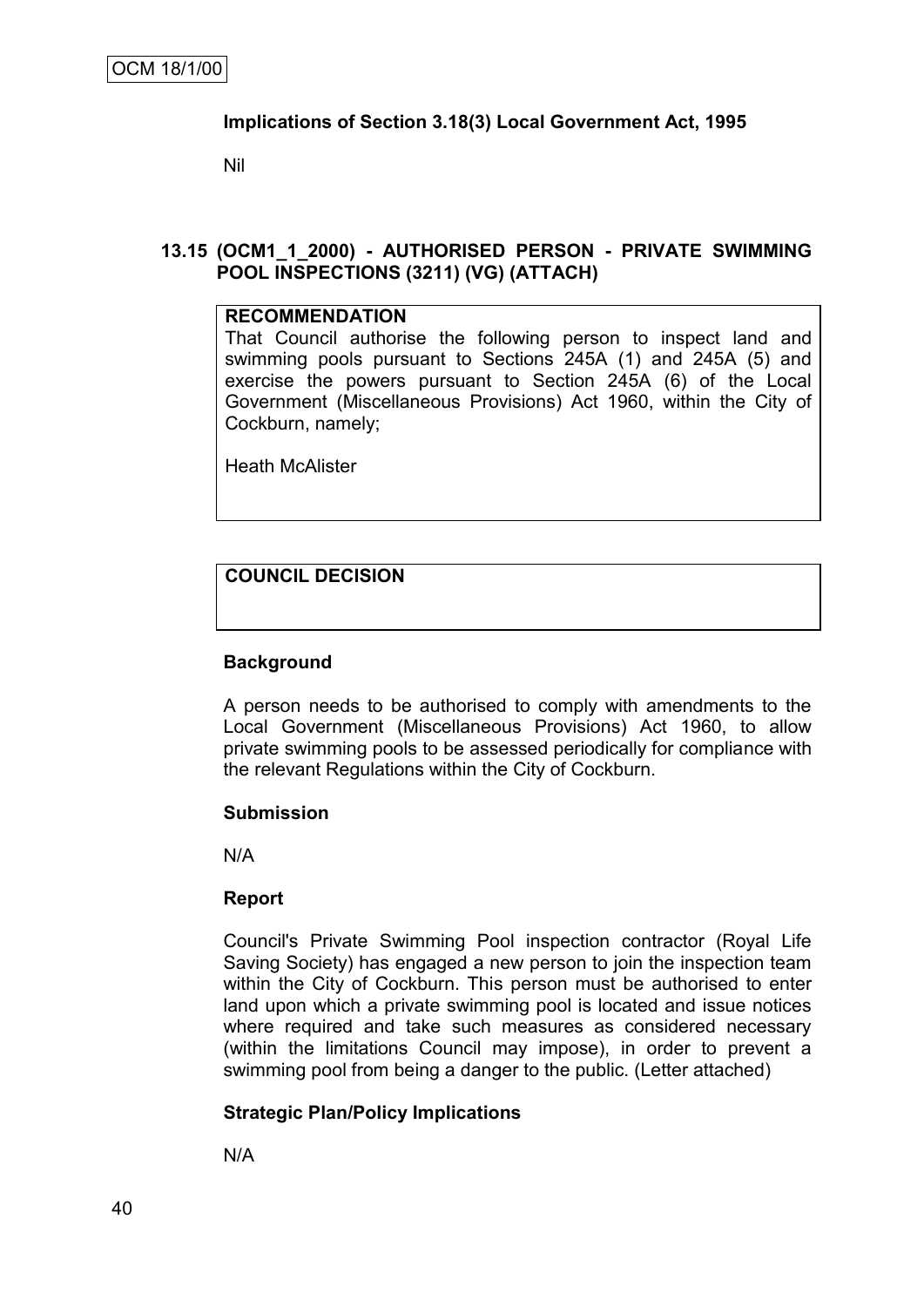### **Budget/Financial Implications**

N/A

**Implications of Section 3.18(3) Local Government Act, 1995**

Nil.

## **14. FINANCE AND CORPORATE SERVICES DIVISION ISSUES**

**14.1 (OCM1\_1\_2000) - LIST OF CREDITORS PAID (5605) (KL) (ATTACH)**

#### **RECOMMENDATION**

That Council receive the List of Creditors Paid for December 1999, as attached to the Agenda.

## **COUNCIL DECISION**

## **Background**

It is a requirement of the Local Government (Financial Management) Regulations 1996, that a List of Creditors be compiled each month and provided to Council.

#### **Submission**

N/A

#### **Report**

N/A

## **Strategic Plan/Policy Implications**

N/A

#### **Budget/Financial Implications**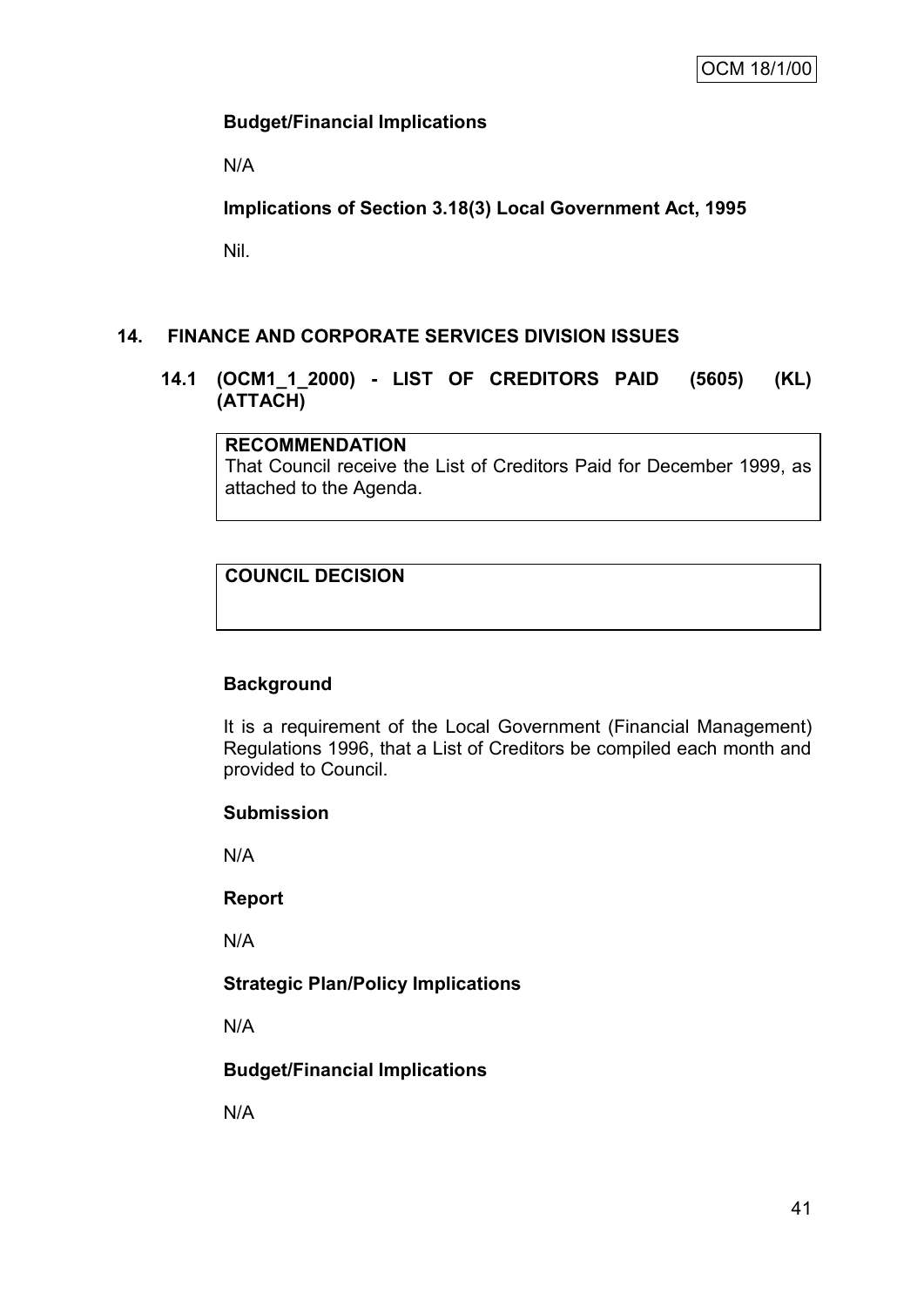#### **Implications of Section 3.18(3) Local Government Act, 1995**

Nil

### **14.2 (OCM1\_1\_2000) - REQUEST FOR RATES EXEMPTION - M & T TRUHELKA (5216) (KL)**

#### **RECOMMENDATION**

That Council advise M & T Truhelka that it is not prepared to exempt the properties at 23 Leonard Way and 4 Hudson Court Spearwood, from paying rates to the City of Cockburn.

## **COUNCIL DECISION**

#### **Background**

Vela-luka Park in Spearwood has been closed to the public since 31st May 1997. The park was closed soon after the Water & Rivers Commission discovered coal tar on the surface of the park. The park has just recently been reopened.

#### **Submission**

Correspondence has been received from M & T Truhelka of 23 Leonard Way Spearwood, wishing to apply for rates exemption at 23 Leonard Way and 4 Hudson Court, Spearwood. The reasons for applying for a rates exemption are:

- (1) the location of the properties is in the area as being identified as being contaminated.
- (2) due to this contamination being given widespread publicity, land values have decreased and properties have become almost impossible to sell.

#### **Report**

Mr T Truhelka has verbally contacted the Valuer General's Office on advice from Council's Rates Section, in regards to the valuation on his properties. The Rates Clerk has written to the applicants advising that they could lodge an objection against the Gross Rental Valuation with the Valuer General's Office if they wished. Informal advice from the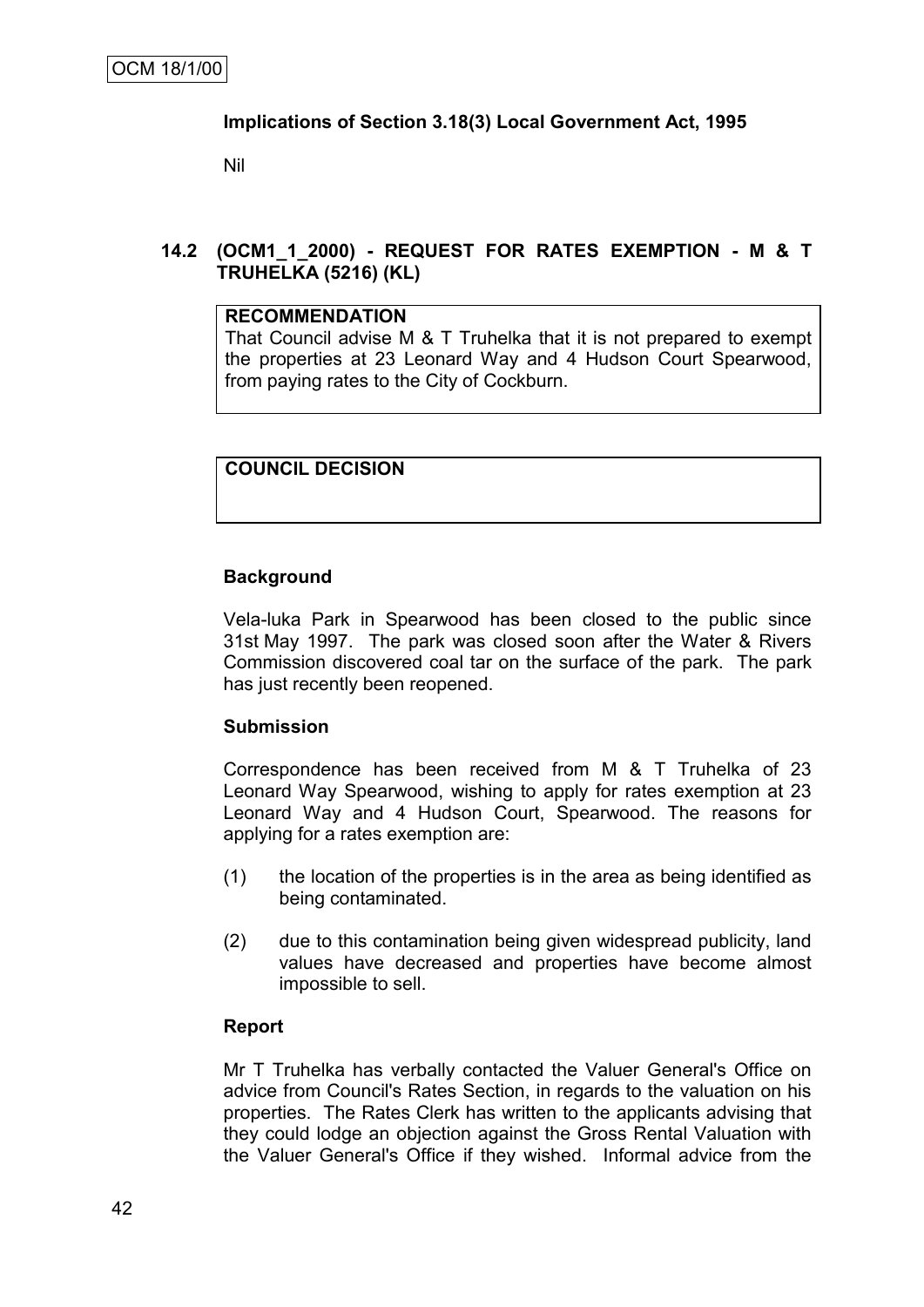Valuer General's Office, is that the values on the properties reflect rents being received in the area.

Regardless of the appeal process, rates must be paid and if the valuation is incorrect, then a refund will be given.

The properties owned by the Truhelka's, fall within the category of Rateable Land and do not meet any criteria under the Local Government Act 6.26, which would justify them being exempt from rates.

#### **Strategic Plan/Policy Implications**

N/A

#### **Budget/Financial Implications**

N/A

**Implications of Section 3.18(3) Local Government Act, 1995**

Nil

#### **15. ENGINEERING AND WORKS DIVISION ISSUES**

#### **15.1 (OCM1\_1\_2000) - ROCKINGHAM/FREMANTLE SYSTEM 21 BUS SERVICE - BUS SHELTERS (9710) (JR) (ATTACH)**

#### **RECOMMENDATION**

That Council advise Transport that it endorses the proposed Boulevarde bus shelter design as supplied by Adshel Street Furniture Pty Ltd and the installation of the shelters along Rockingham Road, subject to the approval for each location by the Director - Engineering & Works.

#### **COUNCIL DECISION**

#### **Background**

Transport intends to commence the Rockingham/Fremantle System 21 bus service at the same time as the opening of the new Kwinana bus station in February 2000. The service will feature a regular frequency service, every fifteen minutes throughout the day and more frequent in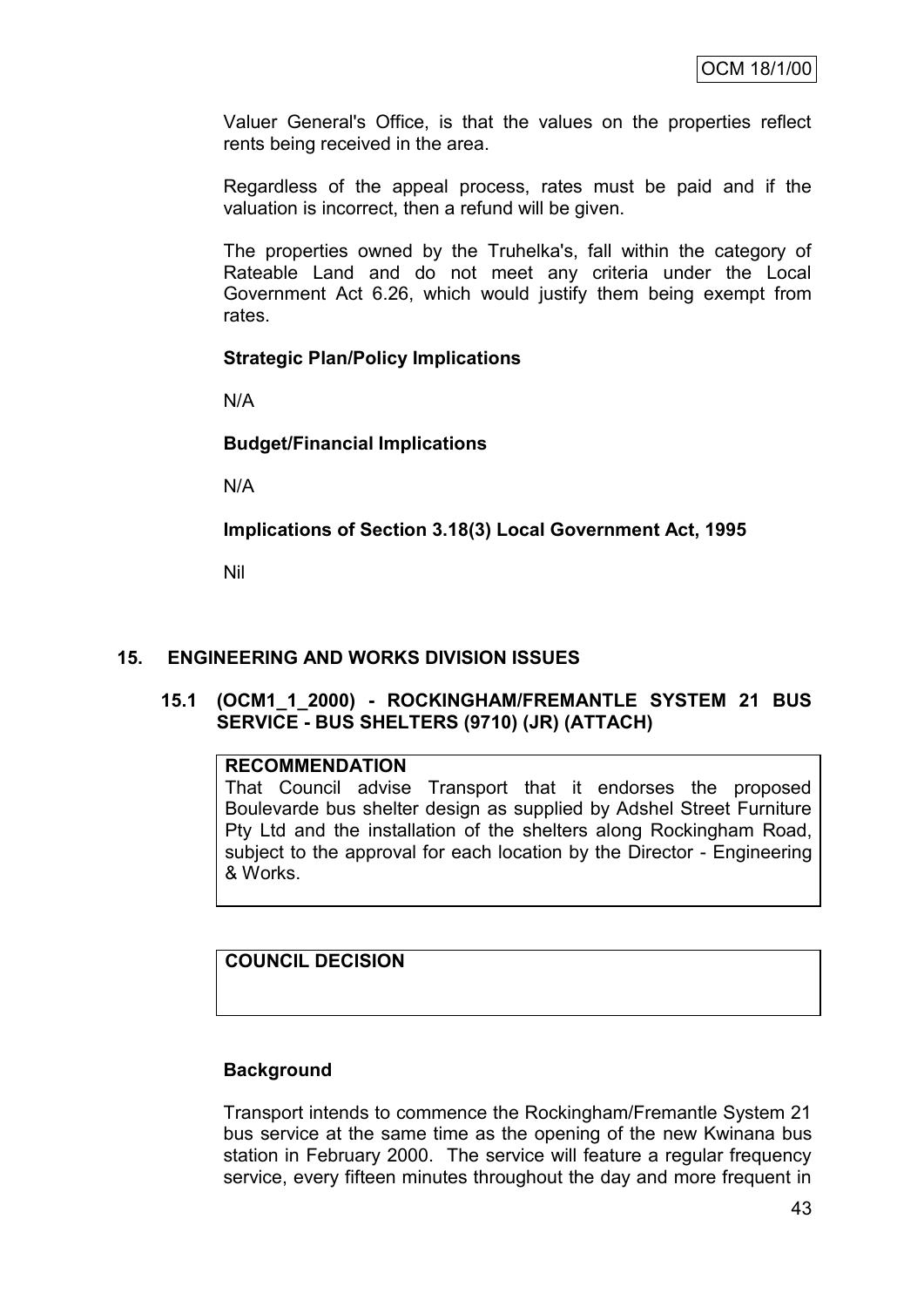peak periods as well as providing late night Friday and Saturday services. Also featured are new, easy access, refrigeration airconditioned buses, stop specific timetables at each stop and new bus shelters at selected stops in which real time passenger information will be provided. A traffic signal bus priority system is also scheduled to be introduced.

#### **Submission**

To be able to provide new bus shelters at selected stops along the Rockingham/Fremantle corridor, Transport has called tenders for the supply of 30 shelters with the supplier to contribute toward all or part of the capital and maintenance costs through the display of advertising or any other means. Adshel Street Furniture Pty Ltd is the preferred tenderer. The proposed agreement will require Adshel to supply and install 30 shelters at locations of Transport's choosing. Adshel will maintain the shelters (including weekly cleaning and graffiti and vandalism repairs) for a period of twenty years at the expiration of which, the shelters will become the property of Transport.

The selected design of shelter is the Boulevarde, a perspective print of which is attached to the Agenda. This shelter has a modern, open design that is relatively not intrusive. It provides protection to passengers with alternative roof configurations and designs.

Transperth is thus seeking Council's endorsement to install about ten shelters within the City of Cockburn, predominantly along the northbound carriageway of Rockingham Road. Where existing shelters need to be removed, these would be returned to the City for installation in new locations.

#### **Report**

The System 21 bus service is along Rockingham Road through the City from Hampton Road to the Council's southern boundary at Wattleup. It is the same high frequency public transport service identified for the proposed dedicated Rockingham - Fremantle Transitway, but will be operating in mixed traffic.

The proposed new shelters, which would be at no cost to Council, should be supported as they would vastly improve the streetscape aesthetics of Rockingham Road. However, the location of shelters is of great importance. Matters such as sight distances from driveways, footpath widths and general public amenity will need to be addressed. Transport undertakes to address these matters with Adshel in consultation with Council officers. Adshel will provide concrete paving for the installation of shelters or work with Council for the reinstatement of brick paving. Transport will provide a tactile treatment at all System 21 stops, as well as paving for the stops where new shelters will not be installed for people with disabilities.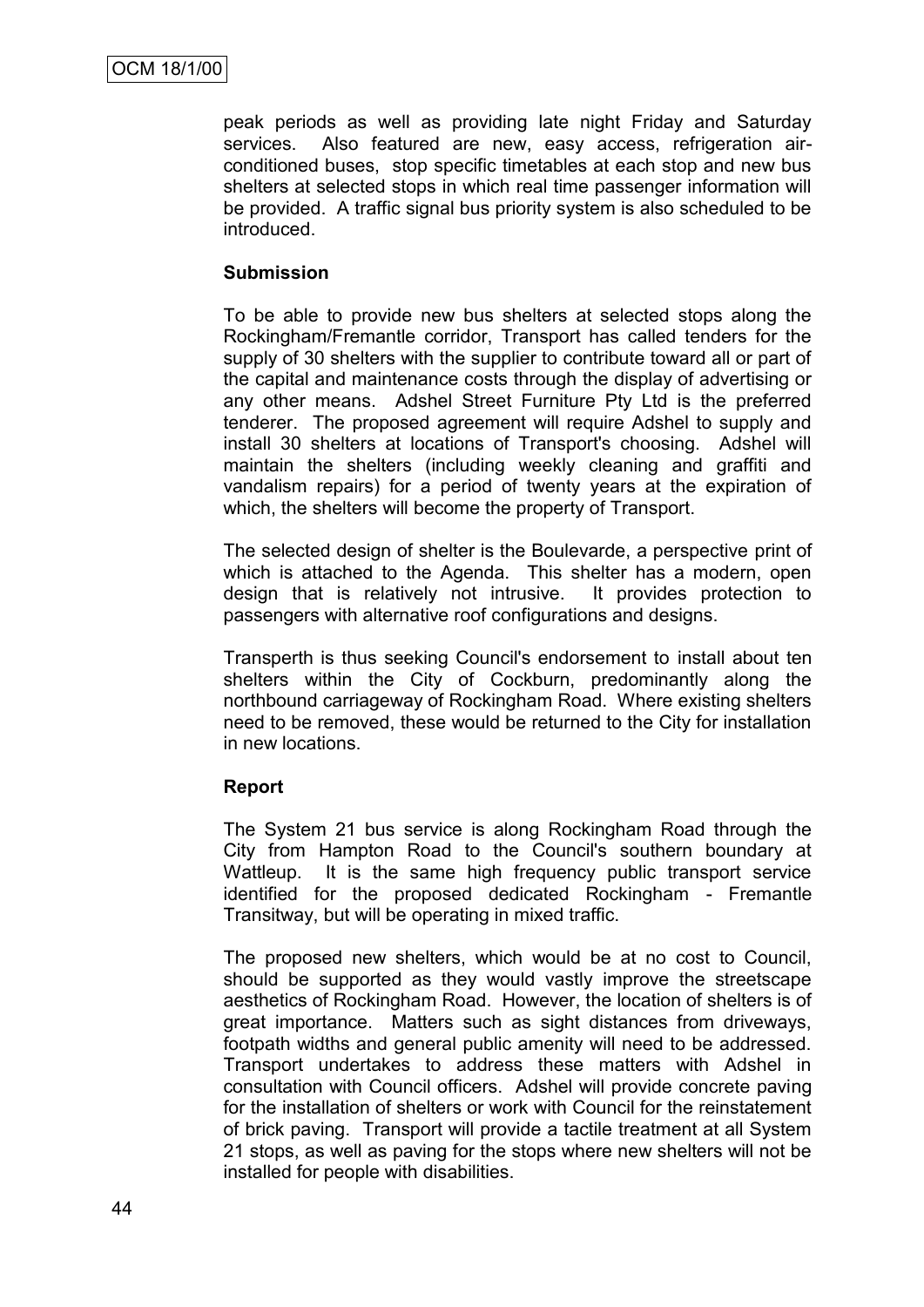## **Strategic Plan/Policy Implications**

N/A

## **Budget/Financial Implications**

N/A

**Implications of Section 3.18(3) Local Government Act, 1995**

Nil

## **16. COMMUNITY SERVICES DIVISION ISSUES**

**16.1 (OCM1\_1\_2000) - POOL FILTRATION SYSTEM UPGRADE - SOUTH LAKE LEISURE CENTRE (10155) (8143) (GMAC) (RA)**

| <b>RECOMMENDATION</b><br>That Council:                  |                                                                                                                                                                                                                    |              |  |  |  |  |  |
|---------------------------------------------------------|--------------------------------------------------------------------------------------------------------------------------------------------------------------------------------------------------------------------|--------------|--|--|--|--|--|
| (1)                                                     | receive tenders submitted as follows:-                                                                                                                                                                             |              |  |  |  |  |  |
|                                                         | Jako Industries Pty Ltd                                                                                                                                                                                            | \$623,000.00 |  |  |  |  |  |
|                                                         | <b>Shenton Enterprises</b><br>$\bullet$                                                                                                                                                                            | \$608,845.00 |  |  |  |  |  |
|                                                         |                                                                                                                                                                                                                    |              |  |  |  |  |  |
|                                                         | Envar Engineers and Contractors Pty Ltd \$589,000.00<br>$\bullet$                                                                                                                                                  |              |  |  |  |  |  |
| (2)                                                     | accept the tender from Envar Engineers and Contractors Pty Ltd<br>of \$589,000.00;                                                                                                                                 |              |  |  |  |  |  |
| (3)                                                     | \$94,000.00<br>additional<br>allocate<br>an<br>Community/Recreation Facilities Reserve Fund, for the Centre's<br>pool filtration system upgrade and outdoor pool marquee and<br>the budget be amended accordingly; | from<br>the  |  |  |  |  |  |
| (4)                                                     | delegate authority to the Director, Community Services to<br>negotiate minor variations to the contract to a total value of<br>\$619,000.                                                                          |              |  |  |  |  |  |
| <u>TO BE CARRIED BY AN ABSOLUTE MAJORITY OF COUNCIL</u> |                                                                                                                                                                                                                    |              |  |  |  |  |  |

**COUNCIL DECISION**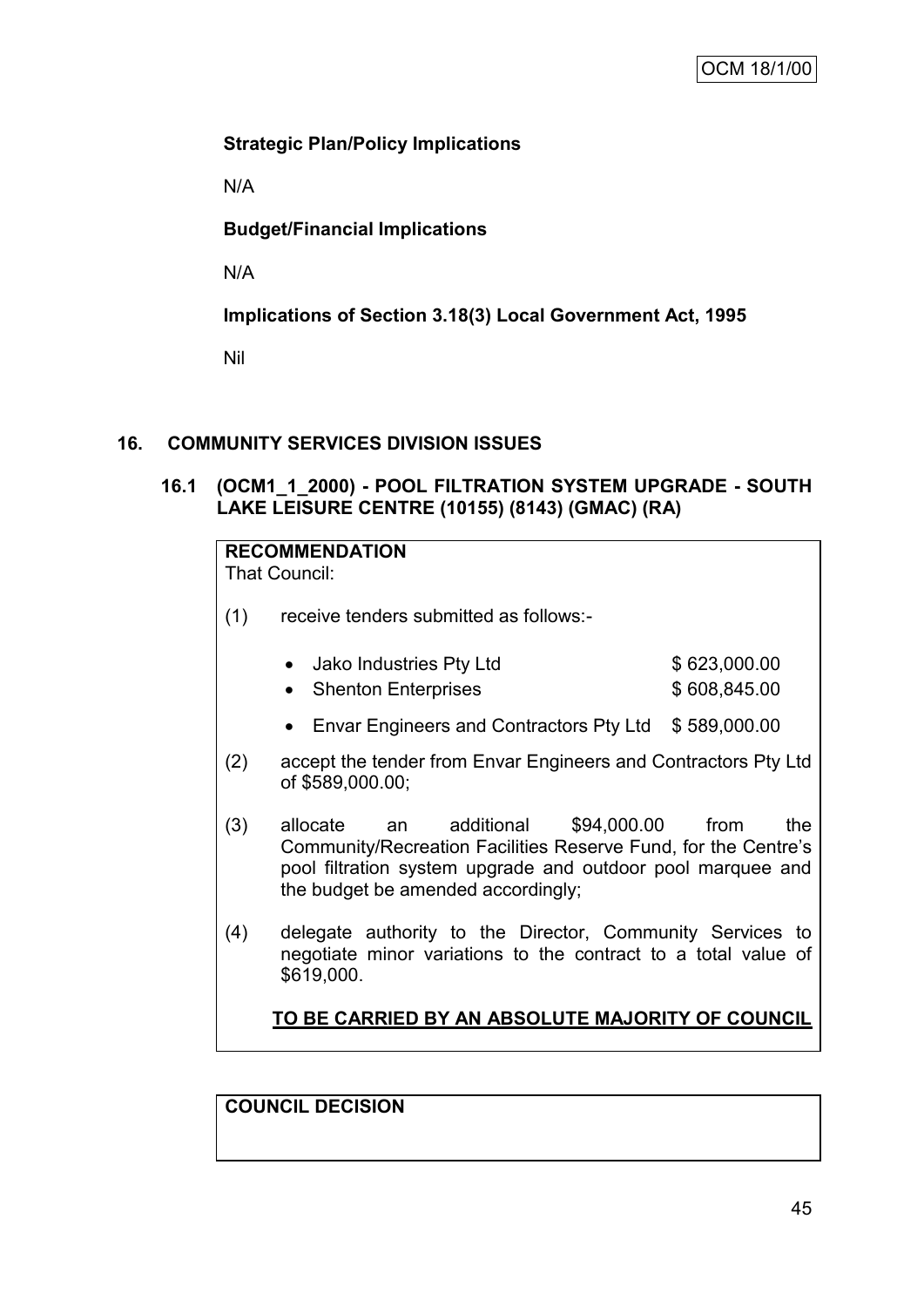## **Background**

The South Lake Leisure Centre's existing water treatment plant has remained unchanged since initial construction however, patronage and bather loads have increased markedly throughout the facility"s life span. Current attendance and bather loads resulted in the existing plant being unable to cope with demand. Resultant problems include poor water quality, skin irritations and strong chlorine smell.

A review of the South Lake Leisure Centre"s pool water treatment systems and pool basin has been undertaken, with recommendations made and specifications drafted on a future upgrade/improvement.

Council, within the 1999/2000 Municipal budget, has allowed \$550,000 for this project.

Commissioners were advised in a letter dated  $18<sup>th</sup>$  August 1999, that the proposed works to the pool water handling system would result in the indoor pool being closed for 3 months. The proposal was put forward to allow for the external pool to be heated and covered by a marquee which would allow for core swimming activities such as lessons and water aerobics to continue for the construction period. Commissioners were advised that the cost of the additional works for external pool heating which has been included in the tender specifications and marquee hire had an estimated cost of \$55,000.00 which would be off-set by a reduction in the deficit which occurs in operations during the 10<sup>th</sup> April - 23<sup>rd</sup> June Winter period. Furthermore, the continuation of core swimming activities would assist in maintaining the customer base and good will.

Registrations of Interest were called for from suitably qualified and experienced contractors, with a total of eight (8) submissions being received. Available Energy/Engineering Consultants (AEEC) have been contracted to carry out the design, documentation, assessment of tenders and supervision of works associated with the upgrade of filtration system. Based upon advice from AEEC, four (4) companies were invited to submit a tender for the filtration upgrade under delegated authority DA - F4. The Registrations of Interest were assessed by the Consultants (AEEC) in accordance with Council Policy F1.14 and confirmed by Council Administration.

#### **Submission**

N/A

#### **Report**

The lowest conforming tender of the 3 tenders submitted was submitted by Envar Engineers and Contractors Pty Ltd and it is proposed that this tender be accepted subject to the requirements of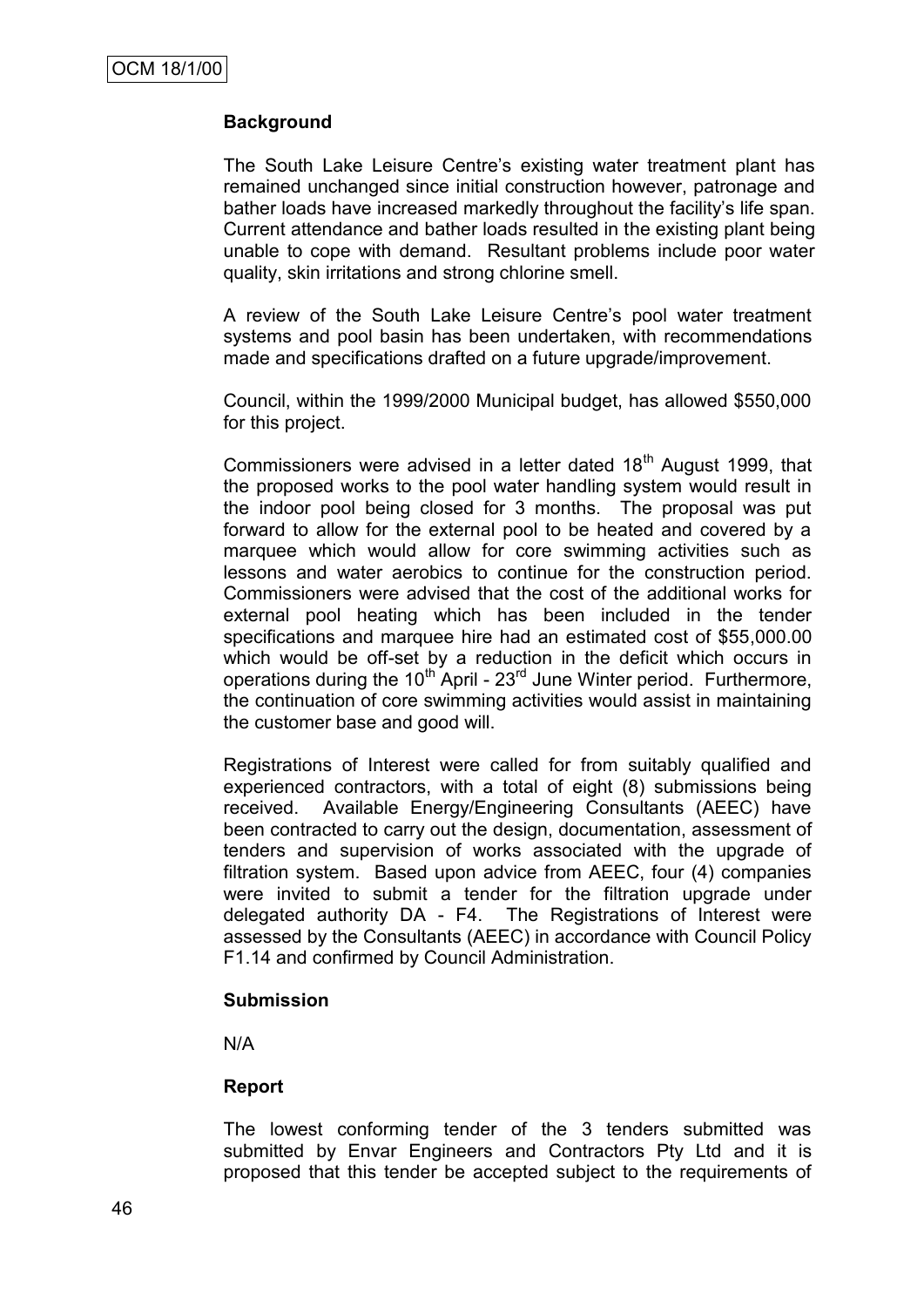the Local Government (Functions and General) Regulations 1996 Part 4. Submitted tenders did not allow for a contingency sum which is deemed necessary for a project of this nature.

A non conforming tender was submitted by Shenton Enterprises which has not been considered in this report and it is proposed that it not be received by Council.

#### **Summary**

| • Budgeted allocation 99/00      |  |              | \$550,000.00 |  |
|----------------------------------|--|--------------|--------------|--|
| • Tender Envar                   |  | \$589,000.00 |              |  |
| Marquee<br>$\bullet$             |  | \$25,000.00  |              |  |
| • Contingency                    |  | \$ 30,000.00 |              |  |
|                                  |  | \$644,000.00 |              |  |
| <b>Additional Funds Required</b> |  | \$94,000.00  |              |  |

Available Energy/Engineering Consultants suggested that the above budget tenders were the result of original estimates being produced six months ago and since that time, significant increases have been experienced in the following: -

- Building works resulting from the demands on trades prior to application of GST on 1/7/2000.
- ABS pipework (10%) resulting from a significant increase in crude oil prices.

#### **Strategic Plan/Policy Implications**

N/A

#### **Budget/Financial Implications**

Council in the 1999/2000 Municipal budget, had allowed \$550,000 for the total project. An additional \$94,000 will be required based upon the acceptance of the lowest tenderer.

#### **Implications of Section 3.18(3) Local Government Act, 1995**

Nil

#### **17. EXECUTIVE DIVISION ISSUES**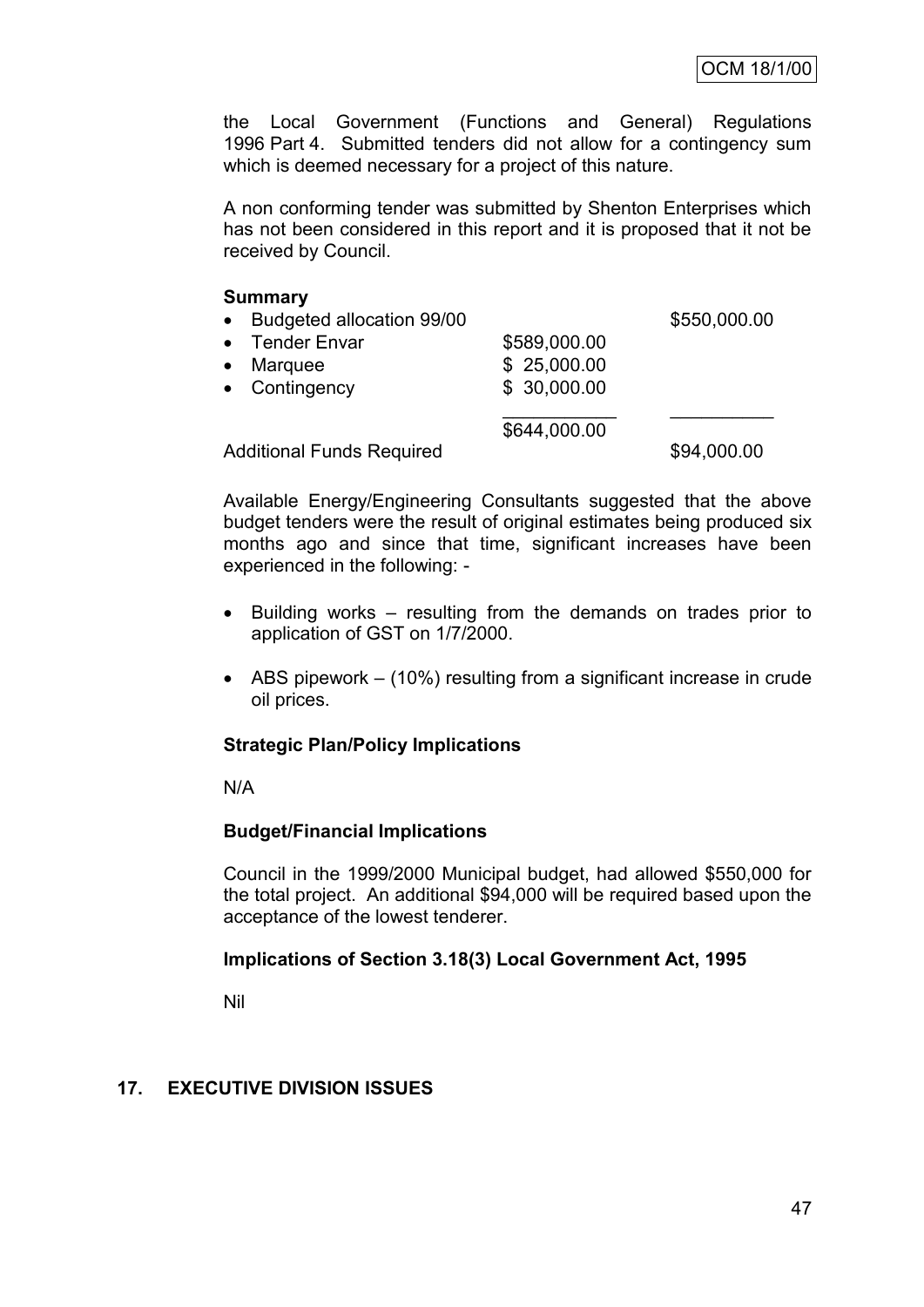### **17.1 (OCM1\_1\_2000) - CHIEF EXECUTIVE OFFICER'S ORGANISATIONAL STATUS REPORT (1054) (RWB) (ATTACH)**

#### **RECOMMENDATION**

That Council receive the Organisational Status Report from the Chief Executive Officer dated January 2000.

## **COUNCIL DECISION**

#### **Background**

At its meeting of the 9th March 1999, Council determined that a report on matters of interest be provided to Council on a quarterly basis.

The Organisational Status Report replaced the report previously prepared relating to performance measurement.

As Council received the last Status Report in October 1999, it is now time for the next report to be provided.

#### **Submission**

N/A

#### **Report**

Directors, Managers and staff have generally contributed to the information report which has been titled "Organisational Status Report".

The Status Report will be provided to Council on a quarterly basis highlighting issues that may be of interest to Council.

The Report provides a snapshot of issues at a particular point of time, even though they may currently be in the process of being considered by Council.

#### **Strategic Plan/Policy Implications**

N/A

#### **Budget/Financial Implications**

Nil